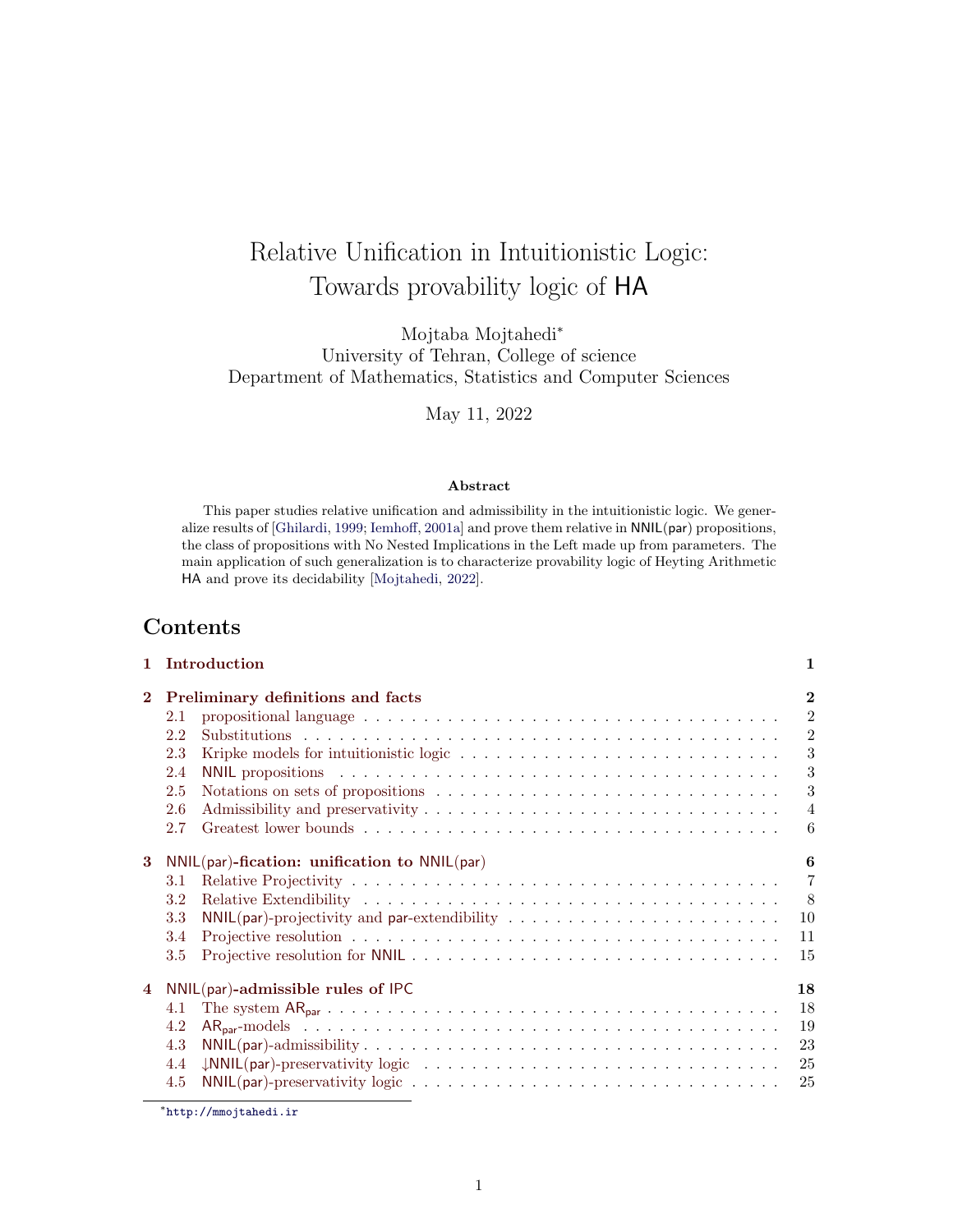### <span id="page-1-0"></span>1 Introduction

Silvio Ghilardi [\[Ghilardi,](#page-27-0) [1999,](#page-27-0) [2000\]](#page-27-1) studies unification in propositional logics. More precisely, he describes all solutions for  $A(x_1, \ldots, x_n) \leftrightarrow \top$  within a background logic like intuitionistic logic IPC or a modal logic containing K4. By a solution we mean a substitution  $\theta$  such that  $\theta(A \leftrightarrow \top)$  holds.

On the other hand, we have a related question for decidability/characterization of admissible rules of IPC. A rule  $A/B$  is admissible to a logic L if  $L \vdash \theta(A)$  implies  $L \vdash \theta(B)$  for every substitution θ. Despite classical logic, in which every admissible rule is also derivable, the case of modal logic and intuitionistic logic are not trivial. Probably the first such underivable admissible rule for IPC is the following [\[Harrop,](#page-28-2) [1960\]](#page-28-2):

$$
\frac{\neg A \to (B \lor C)}{(\neg A \to B) \lor (\neg A \to C)}
$$

Using the tools and results in [\[Ghilardi,](#page-27-0) [1999\]](#page-27-0), Rosalie Iemhoff proves the completeness of a base for all admissible rules of IPC [\[Iemhoff,](#page-28-3) [2001b,](#page-28-3)[a\]](#page-28-0), which previously conjectured by de Jongh and Visser. Decidability of admissibility for IPC was already known [\[Rybakov,](#page-28-4) [1987b,](#page-28-4) [1992,](#page-28-5) [1997\]](#page-28-6). There are similar results in some modal logics extending K4 both for unification [\[Ghilardi,](#page-27-1) [2000\]](#page-27-1) and admissibility [Jeřábek, [2005;](#page-28-7) [Iemhoff and Metcalfe,](#page-28-8) [2009\]](#page-28-8).

There is yet another related notion, *preservativity*, an intuitionistic alternate for the classical notion of interpretability or conservativity [\[Iemhoff,](#page-28-9) [2003;](#page-28-9) [Visser,](#page-28-10) [2002\]](#page-28-10). Preservativity is a binary relation  $A \succeq^{\mathcal{T}} B$  defined as " $\Gamma \vdash_{\mathcal{T}} A$  implies  $\Gamma \vdash_{\mathcal{T}} B$ ". Albert Visser in [\[Visser,](#page-28-10) [2002\]](#page-28-10) shows that NNIL-preservativity and admissibility are tightly related, in which NNIL, is the class of No Nested Implications in the Left, introduced in [\[Visser et al.,](#page-28-11) [1995\]](#page-28-11) and more elaborated in [\[Visser,](#page-28-10) [2002\]](#page-28-10). This class of propositions are proved to be helpful in the realm of intuitionistic logic. A crucial result concerning NNIL appeared in [\[Visser,](#page-28-10) [2002\]](#page-28-10) is to provide an algorithm that takes  $A \in \mathcal{L}_0$  and returns its best NNIL approximation  $A^*$  from below, i.e.,  $\vdash A^* \rightarrow A$  and for all NNIL formulae B such that  $\vdash B \to A$ , we have  $\vdash B \to A^*$ . Later in section [4.5](#page-24-1) we also provide an algorithm which computes  $A^*$ , the best NNIL(par)-approximation of A from below.

The main work of current paper is to extend [\[Ghilardi,](#page-27-0) [1999;](#page-27-0) [Iemhoff,](#page-28-0) [2001a\]](#page-28-0) and prove their results relative in NNIL(par) propositions, the class of No Nested Implications in the Left [\[Visser](#page-28-11) [et al.,](#page-28-11) [1995\]](#page-28-11) which are made up from set of atomic parameters par. First we imitate [\[Ghilardi,](#page-27-0) [1999\]](#page-27-0) and study projectivity and extendibility relative in NNIL(par)-propositions (theorem [3.12\)](#page-10-1). This will lead us to a relativised version of projective approximations (theorem [3.27\)](#page-13-0). Then we take a route similar to [\[Iemhoff,](#page-28-0) [2001a\]](#page-28-0) and provide a base called  $AR_{par}$ , for  $NNIL(par)$ -admissibility of IPC and prove its completeness (theorem [4.15\)](#page-23-0). This last result together with [\[Ardeshir and Mojtahedi,](#page-27-2) [2018;](#page-27-2) [Mojtahedi,](#page-28-12) [2021\]](#page-28-12), lead us to the characterization and decidability of provability logic of Heyting arithmetic HA, which is splitted to another manuscript [\[Mojtahedi,](#page-28-1) [2022\]](#page-28-1).

Finally we axiomatize two interesting preservativity predicates  $\big|_{\Gamma}^{\text{PC}}$ : first when  $\Gamma$  is considered as the set of NNIL(par)-projective propositions (this is same as projectivity relative in NNIL(par), as defined in section [3.1\)](#page-6-1), and second when  $\Gamma := \text{NNIL}(\text{par})$ .

# <span id="page-1-1"></span>2 Preliminary definitions and facts

This section is devoted to preliminaries and conventions. Among other well-known notions, we define NNIL propositions, admissibility, preservativity and greatest lower bounds.

#### <span id="page-1-2"></span>2.1 propositional language

The propositional language  $\mathcal{L}_0$  includes connectives  $\vee$ ,  $\wedge$ ,  $\rightarrow$  and  $\perp$ . Negation  $\neg$  is defined as  $\neg A := A \rightarrow \bot$  and  $\top := \neg \bot$ . By default we assume that  $\mathcal{L}_0$  includes finite set of atomic variables var and also finite set of atomic parameters par. The union var ∪ par is annotated as atom, the set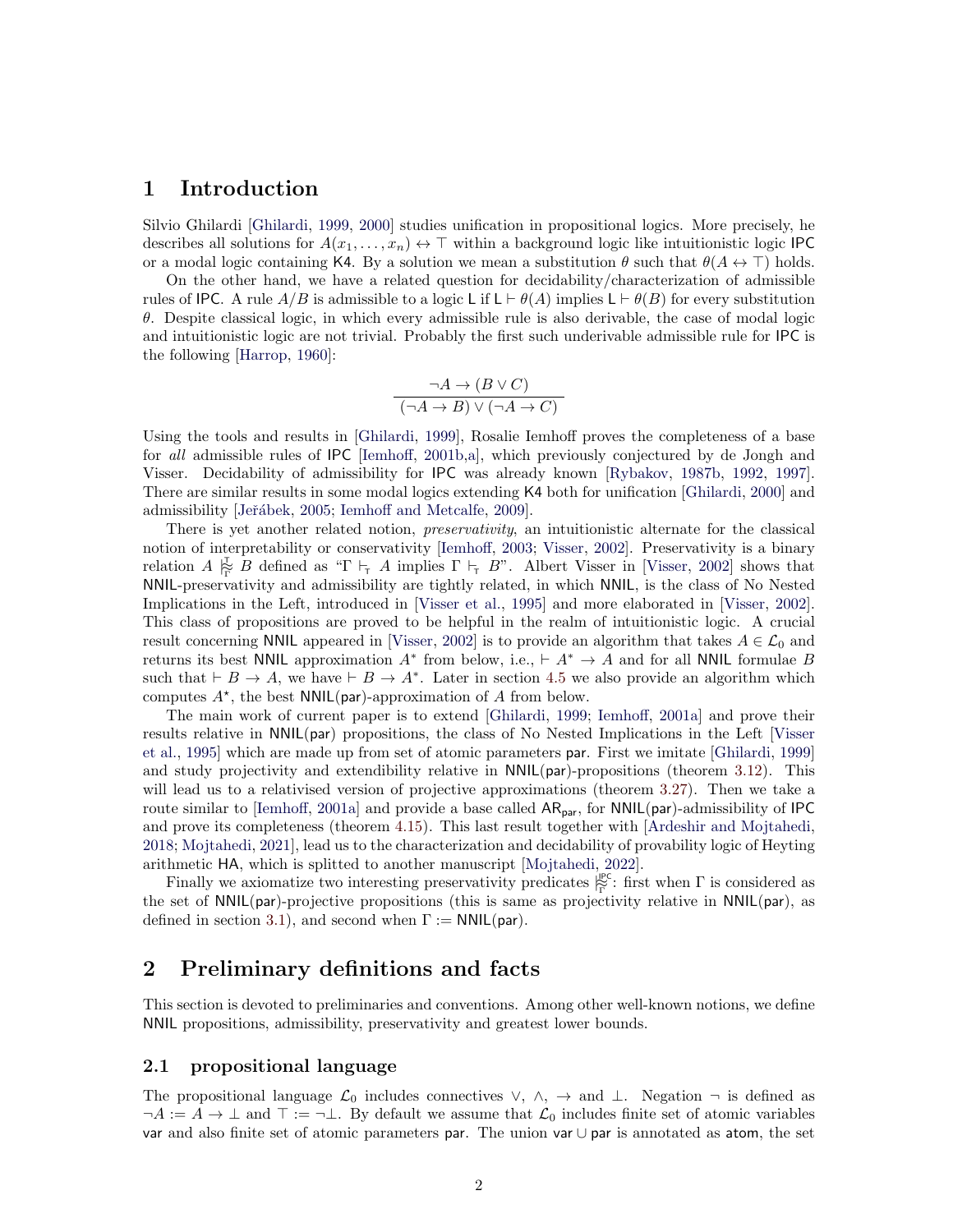of atomics. We use  $\vec{p}$  and  $\vec{q}$  as a finite set or list of parameters and  $\vec{x}$  and  $\vec{y}$  for a finite set or list of variables. Finite lists or sets of atomics are annotated by  $\vec{a}$  and  $\vec{b}$ . We use x, y and z (possibly with subscripts) as meta-variables for variables and also  $p$ ,  $q$  and  $r$  (possibly with subscripts) for parameters. Also a, b and c (again possibly with subscripts) are used for both atomic variables and parameters.

ameters.<br>Let  $\vec{a} = a_1, \dots, a_n$  be a list of atomics and  $\vec{B} = B_1, \dots, B_n$ . Then  $A[\vec{a} : \vec{B}]$  indicate the simultaneous substitution of  $B_i$  for  $a_i$  in A.

We also use the notation  $\mathcal{L}_0(X)$  to indicate the language of all boolean combinations of propositions in X. We consider IPC as the intuitionistic propositional logic [\[Troelstra and van Dalen,](#page-28-13) [1988\]](#page-28-13) and  $\vdash$  indicates derivability in IPC. All propositional logics considered in this paper are assumed to be closed under (1) modus ponens and (2) substitutions

#### <span id="page-2-0"></span>2.2 Substitutions

A substitution  $\theta$  is a function on propositional language  $\mathcal{L}_0$  which commutes with all connectives, i.e.

- $\theta(B \circ C) = \theta(B) \circ \theta(C)$  for every  $\circ \in \{\vee, \wedge, \to\}.$
- $\theta(\perp) = \perp$ .

By default we assume that all substitutions are identity on the set par of parameters. We say that a substitution is *general*, if we relax this condition on **par** and allow the parameters to be substituted as well.

#### <span id="page-2-1"></span>2.3 Kripke models for intuitionistic logic

A Kripke model for intuitionistic logic, is a triple  $\mathcal{K} = (W, \prec, V)$  with following properties:

- $W \neq \emptyset$ .
- (W,  $\prec$ ) is a partial order (transitive and irreflexive). We write  $\preccurlyeq$  for the reflexive closure of  $\prec$ .
- V is the valuation on atomics, i.e.  $V \subseteq W \times$  atom.
- $w \preccurlyeq u$  and  $w V a$  implies  $u V a$  for every  $w, u \in W$  and  $a \in \text{atom}$ .

The valuation  $V$  may be extended to include all propositions as follows:

- $\mathcal{K}, w \Vdash a$  iff  $w V a$ , for  $a \in \text{atom}$ .
- $\mathcal{K}, w \Vdash A \wedge B$  iff  $\mathcal{K}, w \Vdash A$  and  $\mathcal{K}, w \Vdash B$ .
- $\mathcal{K}, w \Vdash A \vee B$  iff  $\mathcal{K}, w \Vdash A$  or  $\mathcal{K}, w \Vdash B$ .
- $\mathcal{K}, w \Vdash A \to B$  iff for every  $u \succcurlyeq w$  if we have  $\mathcal{K}, w \Vdash A$  then  $\mathcal{K}, w \Vdash B$ .

We also define the following notions for Kripke models:

- *Finite:* if  $W$  is a finite set.
- Rooted: if there is some node  $w_0 \in W$  such that  $w_0 \preccurlyeq w$  for every  $w \in W$ .
- Tree: if for every  $w \in W$  the set  $\{u \in W : u \preccurlyeq w\}$  is finite linearly ordered (by  $\preccurlyeq$ ) set.

By default we assume that all Kripke models of IPC in this paper are finite rooted and tree. As we will see in section [4.2,](#page-18-0) some other sort of Kripke semantics are used, called  $AR_{par}$ -models, which might not be finite or tree. Given  $A \in \mathcal{L}_0$ , we define  $Mod(A)$  as the class of all (finite rooted tree) Kripke models of A.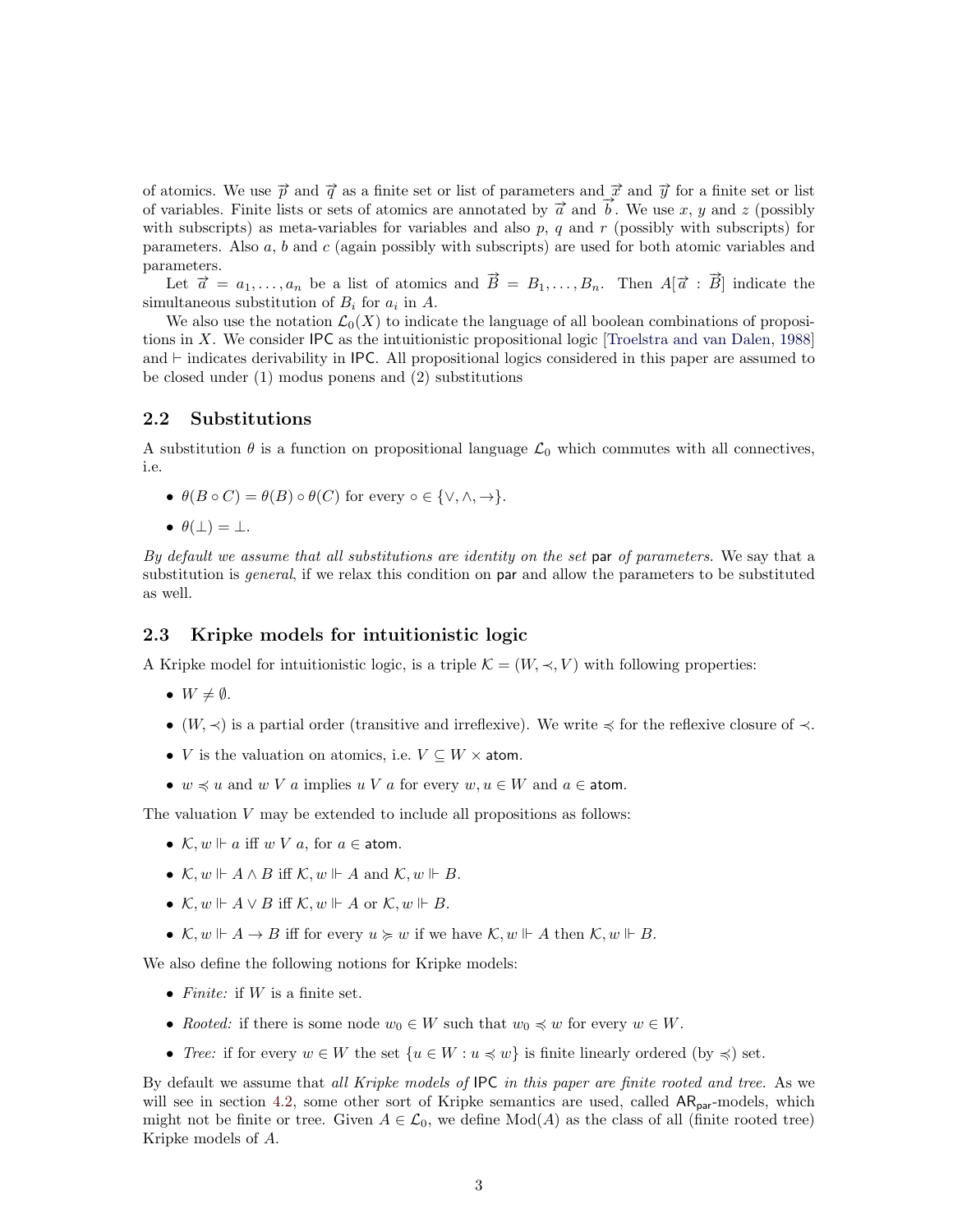#### <span id="page-3-0"></span>2.4 NNIL propositions

The class of No Nested Implications in the Left, NNIL formulae, was discovered by Albert Visser and first published in [\[Visser et al.,](#page-28-11) [1995\]](#page-28-11), and more explored in [\[Visser,](#page-28-10) [2002;](#page-28-10) [Ilin et al.,](#page-28-14) [2020\]](#page-28-14). For simplicity of notations, we may write N for NNIL. The crucial result of [\[Visser,](#page-28-10) [2002\]](#page-28-10) is to provide an algorithm that takes  $A \in \mathcal{L}_0$  and returns its best NNIL approximation  $A^*$  from below, i.e.,  $\vdash A^* \to A$  and for all NNIL formulae B such that  $\vdash B \to A$ , we have  $\vdash B \to A^*$ . Later in this paper we define another algorithm  $A^*$  which calculates the best  $NNIL(par)$ -approximation of A from below (section [4.5\)](#page-24-1). The classes NNIL and NI of propositions in  $\mathcal{L}_0$  are defined inductively:

- $a \in \mathbb{N}$ NIL and  $a \in \mathbb{N}$  for every  $a \in \mathbb{N}$  atom.
- $B \circ C \in \textsf{NNIL}$  if  $B, C \in \textsf{NNIL}$ . Also  $B \circ C \in \textsf{NI}$  if  $B, C \in \textsf{NL}$ . ( $\circ \in \{\vee, \wedge\}$ )
- $B \to C \in \mathbb{N}$ NIL if  $B \in \mathbb{N}$ I and  $C \in \mathbb{N}$ NIL.

#### <span id="page-3-1"></span>2.5 Notations on sets of propositions

In rest of the paper we deal with several sets of propositions and following notations make life easier. Given  $A \in \mathcal{L}_0$ , let sub(A) be the set of all subformulas of A. For simplicity of notations, we write  $X_1 \ldots X_n$  for  $X_1 \cap \ldots \cap X_n$ , when  $X_i$  are sets of propositions. For a set  $\Gamma$  of propositions define

- $\Gamma^{\vee} := \{ \bigvee \Delta : \Delta \subseteq_{\text{fin}} \Gamma \text{ and } \Delta \neq \emptyset \}.$  (X  $\subseteq_{\text{fin}} Y$  indicates that X is a finite subset of Y)
- $\Gamma(X)$  indicates the set  $\Gamma \cap \mathcal{L}_0(X)$ .
- $\sqrt{\Gamma}$  := the class of all  $\Gamma$ -projective propositions in T. We say that a proposition A is  $\Gamma$ -projective in T, if there is some substitution  $\theta$  and  $B \in \Gamma$  such that  $T \vdash \theta(A) \leftrightarrow B$  and  $A \vdash \tau x \leftrightarrow \theta(x)$ for every  $x \in \text{var}$  (see section [3.1\)](#page-6-1). Whenever  $T = \text{IPC}$ , we may omit the superscript T and simply write ↓Γ.

Also define

- $N := NNL :=$  as defined in section [2.4.](#page-3-0)
- $P^T := Prime^T :=$  the set of all T-prime propositions, i.e. the set of propositions A such that for every  $B, C$  with  $\mathsf{T} \vdash A \to (B \lor C)$  either we have  $\mathsf{T} \vdash A \to B$  or  $\mathsf{T} \vdash A \to C$ . Whenever  $T = IPC$ , we may omit the T-superscript from notations.

And finally we assume that  $(.)^{\vee}$  has the lowest precedence after  $\downarrow$  (.). This means that

$$
\downarrow XY^{\vee} := \left(\downarrow (XY)\right)^{\vee}.
$$

### <span id="page-3-2"></span>2.6 Admissibility and preservativity

Given a Logic T, the binary relation  $\overline{\vee}$  is defined to hold for those pairs A and B such that the inference rule  $A/B$  is admissible. More precisely  $A \stackrel{\tau}{\sim} B$  iff for every substitution  $\theta$ ,  $\tau \vdash \theta(A)$  implies  $T \vdash \theta(B)$ . The admissibility relationship is trivial when one considers the classical propositional logic, since every admissible  $A/B$  is also derivable. However this relationship is highly nontrivial when one considers a modal logic or intuitionistic logic. Probably the first known non-derivable admissible rule is the following rule [\[Harrop,](#page-28-2) [1960\]](#page-28-2):

$$
\frac{\neg A \to (B \lor C)}{(\neg A \to B) \lor (\neg A \to C)}
$$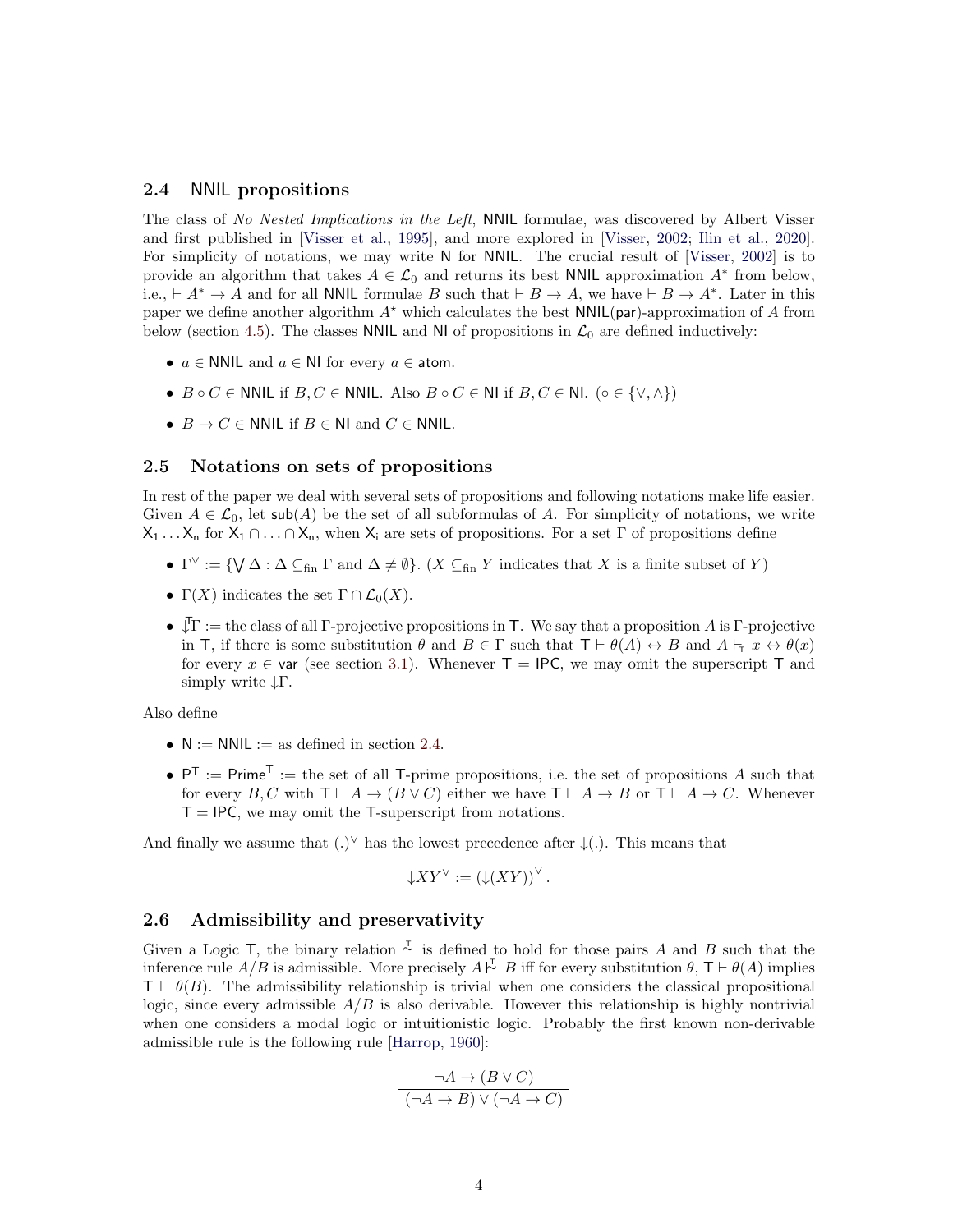Harvey Friedman asked in 1975 for decidability of admissibility in the intuitionistic propositional logic. Then [\[Rybakov,](#page-28-4) [1987b,](#page-28-4) [1992,](#page-28-5) [1997\]](#page-28-6) answers to this question positively. Although it was shown that no finite base exists for all admissible rules of the intuitionistic logic IPC [\[Rybakov,](#page-28-15) [1987a\]](#page-28-15), de Jongh and Visser introduced a recursive base and conjectured it to generate all admissible rules of IPC. Then Iemhoff proved this conjecture [\[Iemhoff,](#page-28-0) [2001a,](#page-28-0)[b\]](#page-28-3).

Here in this paper, we consider a relativised version of admissibility. Given a logic T and a set Γ of propositions define the Γ-admissibility relation in T as follows

 $A\substack{\Gamma \subset \Gamma \ \Gamma}$  B iff for every substitution  $\theta$  and  $C \in \Gamma: \top \vdash \theta(C \to A)$  implies  $\top \vdash \theta(C \to B)$ .

Note that there is a hidden role for the language  $\mathcal{L}_0$  in the definition of  $\overline{Y}_r$ , when we consider substitution  $\theta$ . However since almost everywhere in the paper we fix the language  $\mathcal{L}_0$ , by default we assume substitutions over this fixed language and we do not explicitly mention  $\mathcal{L}_0$ .

There is also another binary relation on propositions, called preservativity, which is known . The Γ-preservativity relation in T is defined as follows:

$$
A \rvert_{\widetilde{\Gamma}} B
$$
 iff  $\forall E \in \Gamma(\mathsf{T} \vdash E \to A \Rightarrow \mathsf{T} \vdash E \to B).$ 

Preservativity could be considered as intuitionistic analogue of classical interpretability or conservativity. This notion as a propositional logic, well studied in [\[Visser,](#page-28-10) [2002\]](#page-28-10) and [\[Iemhoff,](#page-28-9) [2003\]](#page-28-9) provided Kripke semantics for it. [\[Zhou,](#page-28-16) [2003;](#page-28-16) [Iemhoff et al.,](#page-28-17) [2005\]](#page-28-17) include some more elaboration on preservativity and provability, including fixed-point theorem and Beth property.

Following theorem says that  $\frac{V}{\Gamma}$  and  $\frac{V}{\Gamma}$  are ascending on Γ. All over this paper we may use this fact without mentioning.

# <span id="page-4-1"></span>**Theorem 2.1.** If  $\Gamma \subseteq \Gamma'$  then  $\frac{1}{\Gamma'} \subseteq \frac{1}{\Gamma'}$  and  $\frac{1}{\Gamma'} \subseteq \frac{1}{\Gamma}$ .

*Proof.* Left to the reader.  $\Box$ 

<span id="page-4-0"></span>**Theorem 2.2.**  $A \, \substack{\mathsf{r}^{\mathsf{T}}_{\Gamma} \\ \nightharpoonup} B \implies A \, \substack{\mathsf{r}^{\mathsf{T}}_{\Gamma} \\ \nightharpoonup} B.$ 

*Proof.* Let  $A \, \vert_{\Gamma}^{\mathcal{F}} \, B$  and  $E \in \mathcal{F}$  such that  $\mathcal{T} \vdash E \to A$ . Since  $E \in \mathcal{F}$  there is some  $\theta$  and  $E^{\dagger} \in \Gamma$ such that  $E \vdash_{\tau} \theta(a) \leftrightarrow a$  for every  $a \in \text{atom}$  and  $\tau \vdash \theta(E) \leftrightarrow E^{\dagger}$ . Hence  $\tau \vdash E^{\dagger} \rightarrow \theta(A)$ . Then by  $A\vert_{\Gamma}^{\mathcal{I}}$  B we get  $\mathsf{T}\vdash E^{\dagger}\to\theta(B)$  and thus  $E\vdash_{\mathsf{T}}\theta(E\to B)$ . Since  $\theta$  is E-projective, we may conclude  $E \vdash_{\mathsf{T}} E \to B$  and thus  $\mathsf{T} \vdash E \to B$ .

Question 1. What can be said about the other direction of theorem [2.2?](#page-4-0)

**Remark 2.3.** By theorems [2.1](#page-4-1) and [2.2,](#page-4-0)  $A \rvert_{\Gamma}^{\mathsf{T}} B$  implies  $A \rvert_{\Gamma}^{\mathsf{T}} B$ , however the converse may not hold. As a counterexample let A and B are two different variables and  $\top \in \Gamma$  and  $\top = \text{IPC}$ . Then we have  $A \rvert_{\widetilde{\Gamma}}^{\mathbb{T}} B$  and not  $A \rvert_{\Gamma}^{\mathbb{T}} B$ .

Later in this paper we axiomatize  $\frac{1}{\Gamma}$  and  $\frac{1}{\Gamma}$  for several pairs  $(T, \Gamma)$ . Before we continue with this, let us see some basic axioms.

Let T be a logic. The logic [T] proves statements  $A \triangleright B$  for  $A, B \in \mathcal{L}_0$  and has the following axioms and rules:

#### Aximos

Ax:  $A \triangleright B$ , for every  $\mathsf{T} \vdash A \to B$ .

Rules

$$
\frac{A \rhd B \qquad A \rhd C}{A \rhd B \wedge C} \text{Conj} \qquad \frac{A \rhd B \qquad B \rhd C}{A \rhd C} \text{Cut}
$$

The above mentioned axiom and rules are not interesting, because  $[T] \vdash A \rhd B$  iff  $T \vdash A \rightarrow B$ . However we define several interesting additional rules: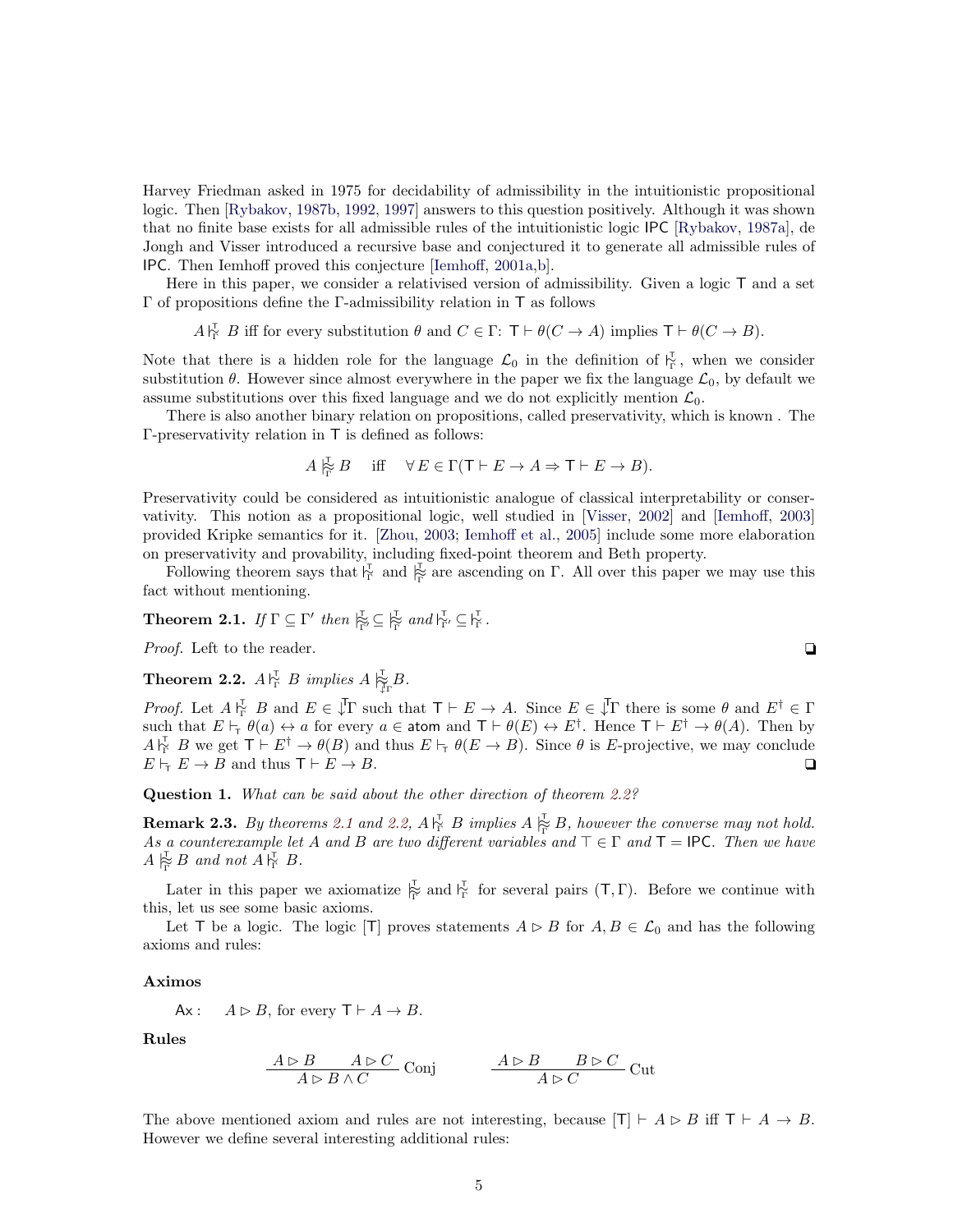$$
\frac{B \triangleright A \qquad C \triangleright A}{B \vee C \triangleright A} \text{Disj} \qquad \frac{A \triangleright B \qquad (C \in \Delta)}{C \to A \triangleright C \to B} \text{Mont}(\Delta)
$$

**Theorem 2.4 (Soundness).** If  $T$  is closed under substitutions, then  $[T]$  is sound for relative admissibility interpretations, i.e.  $[T] \vdash A \rhd B$  implies  $A \rvert_{\Gamma}^{\mathsf{T}} B$  and  $A \rvert_{\Gamma}^{\mathsf{T}} B$  for every set  $\Gamma$  of propositions and every logic T. Moreover

- 1. if  $\Gamma$  is T-prime i.e.  $\Gamma \vdash A \to (B \lor C)$  implies either  $\Gamma \vdash A \to B$  or  $\Gamma \vdash A \to C$  for every  $A \in \Gamma$  and arbitrary  $B, C$ , and  $\Gamma$  is closed under substitutions, then Disj is also sound,
- 2. if  $\Gamma$  is closed under  $\Delta$ -conjunctions, i.e.  $A \in \Gamma$  and  $B \in \Delta$  implies  $A \wedge B \in \Gamma$  (up to  $\Gamma$ -provable equivalence relation), then Mont( $\Delta$ ) is sound.

*Proof.* Easy induction on the complexity of proof  $|T| \vdash A \triangleright B$  and left to the reader.

<span id="page-5-2"></span>**Theorem 2.5.**  $\overline{P_{\overline{\Gamma}}} = \overline{P_{\overline{\Gamma}}} \vee$  and  $\overline{P_{\overline{\Gamma}}} = \overline{P_{\overline{\Gamma}}} \vee$ .

*Proof.* We only show  $A \not\stackrel{\tau}{\underset{\tau}{\upharpoonright}} B$  iff  $A \not\stackrel{\tau}{\underset{\tau}{\upharpoonright}} B$  and leave the similar argument for  $A \not\stackrel{\tau}{\underset{\tau}{\downharpoonright}} B$  iff  $A \not\stackrel{\tau}{\underset{\tau}{\downharpoonright}} B$  to the reader. The right-to-left direction holds since  $\Gamma \subseteq \Gamma^{\vee}$ . For the other direction assume that  $A \not\stackrel{\tau}{\in} B$ and let  $E \in \Gamma^{\vee}$  such that  $\mathsf{T} \vdash E \to A$ . Then  $E = \bigvee_i E_i$  with  $E_i \in \Gamma$ . Hence for every i we have  $\mathsf{T} \vdash E_i \to A$ . Then  $A \succeq^{\mathsf{T}} B$  implies  $\mathsf{T} \vdash E_i \to B$ . Thus  $\mathsf{T} \vdash E \to B$ , as desired.  $\Box$ 

**Notation.** Whenever  $T = \mathsf{IPC}$  we may omit the T form notations  $\vert \frac{\tau}{r} \vert$  and  $\vert \frac{\tau}{r} \vert$  and simply write  $\vert \frac{\tau}{r} \vert$ and  $\underset{\Gamma}{\approx}$  for them. Also if  $\Gamma := {\top, \bot}$  we may omit  $\Gamma$  from notations.

#### <span id="page-5-0"></span>2.7 Greatest lower bounds

Given a set  $\Gamma \cup \{A\}$  of propositions, and a logic T, we say that B is a lower bound for A w.r.t. (Γ, T), if the following conditions met:

- 1.  $B \in \Gamma$ ,
- 2.  $T \vdash B \rightarrow A$ .

Moreover we say that B is the greatest lower bound (glb) for A w.r.t.  $(\Gamma, \mathsf{T})$ , if for every lower bound B' for A w.r.t.  $(\Gamma, \mathsf{T})$  we have  $\mathsf{T} \vdash B' \to B$ . Note that up to T-provable equivalence relation, such glb is unique and we annotate it as  $[A]_r^{\dagger}$ .<br><sub>Γ</sub>'

We say that  $(\Gamma, \mathsf{T})$  is downward compact, if every  $A \in \mathcal{L}_0$  has glb w.r.t.  $(\Gamma, \mathsf{T})$ .

Question 2. One may similarly define the notion of least upper bounds and upward compactness. Does downward compactness imply upward compactness?

<span id="page-5-1"></span>**Theorem 2.6.** B is the glb for A w.r.t.  $(\Gamma, \mathsf{T})$ , iff

- $B \in \Gamma$ ,
- $T \vdash B \rightarrow A$ .
- $A \underset{\Gamma}{\not\succsim} B$ .

Hence we have  $A \stackrel{\tau}{\approx} \lfloor A \rfloor_{\Gamma}^{\tau}$ .<br><sub>Γ</sub>'

*Proof.* Left to the reader.  $\Box$ 

**Question 3.** As we saw in theorem [2.6,](#page-5-1) the glb may be expressed via preservativity relation  $\frac{1}{\Gamma}$ . One may think of its adjoint relation which best suites for lub's:

 $A \stackrel{*}{\underset{\Gamma}{\mathbb{F}}} B$  iff  $\forall E \in \Gamma(\mathsf{T} \vdash A \to E \Rightarrow \mathsf{T} \vdash B \to E).$ 

[\[Visser,](#page-28-10) [2002,](#page-28-10) Corollary 7.2] axiomatizes  $\frac{1}{\Gamma}$  for  $T = \text{IPC}$  and  $\Gamma = \text{NNIL}$ . We ask for an axiomatization for  $\stackrel{\ast}{\approx}$  when we let  $\mathsf{T} = \mathsf{IPC}$  and  $\Gamma = \mathsf{NNIL}$ .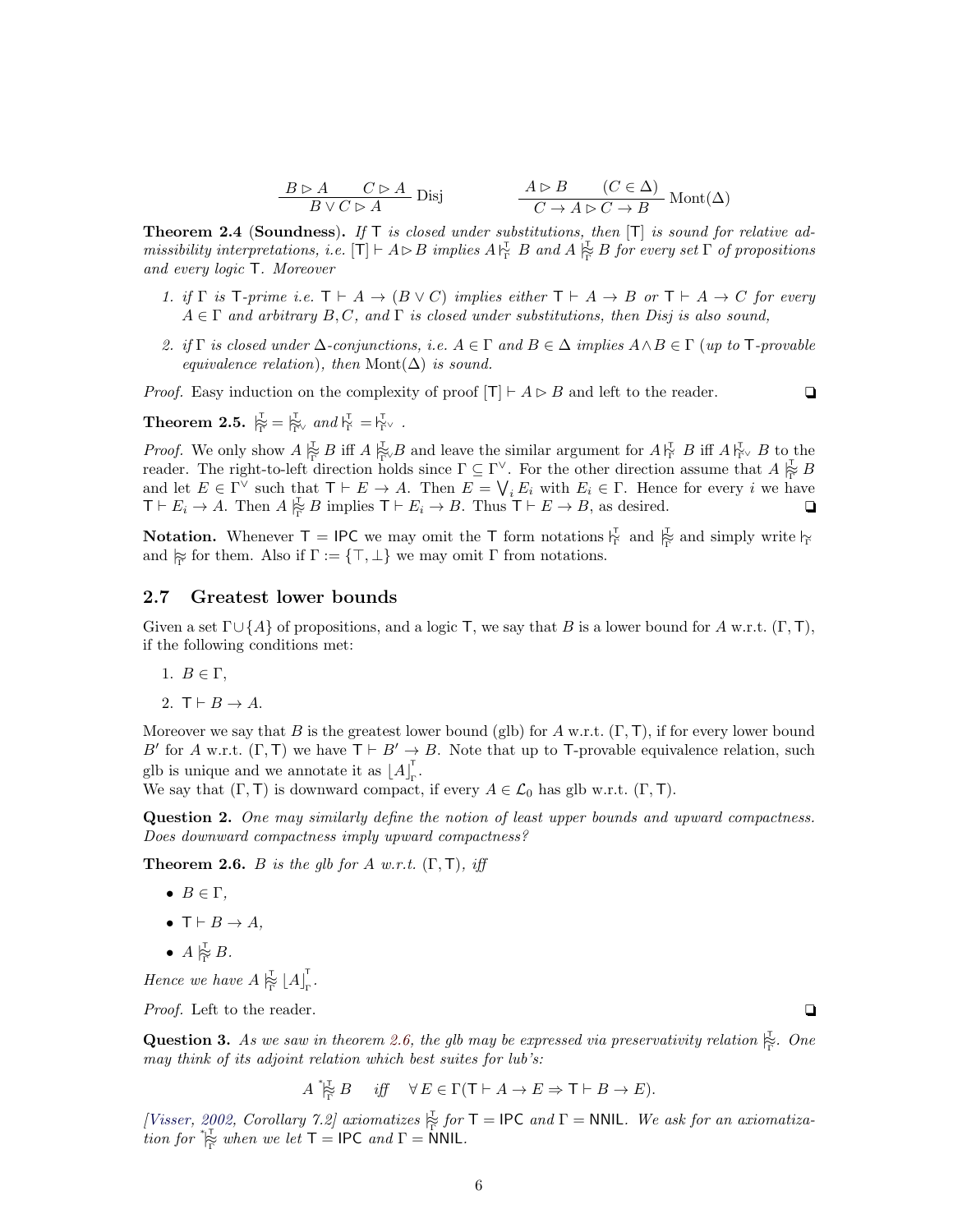Corollary 2.7. If  $[A]_r^T$  $\Gamma_{\Gamma}$  exists, then for every  $B \in \mathcal{L}_0$  we have

$$
\mathsf{T}\vdash \lfloor A\rfloor_{\Gamma}^{\mathsf{T}}\to B\quad\text{ iff }\quad A\stackrel{\mathsf{T}}{\not\cong} B.
$$

*Proof.* First assume that  $\mathsf{T} \vdash [A]_F$ <sup>1</sup>. Also let  $E \in \Gamma$  such that  $\mathsf{T} \vdash E \to A$ . Theorem [2.6](#page-5-1) implies  $A \stackrel{\tau}{\approx} [A]_{\Gamma}^{\mathsf{T}}$  $_{\Gamma}^{\mathsf{T}}$  and hence  $\mathsf{T}\vdash E\to\left\lfloor A\right\rfloor_{\Gamma}^{\mathsf{T}}$ <sup>T</sup><sub>r</sub>. Then by  $T \vdash \lfloor A \rfloor_{r}^{T} \rightarrow B$  we get  $T \vdash E \rightarrow B$ , as desired. For the other direction let  $A \not\stackrel{\tau}{\mid}_{\Gamma} B$ . By definition we have  $\lfloor A \rfloor_{\Gamma}$  $\Gamma_{\Gamma}^{\mathsf{T}} \in \Gamma$  and  $\mathsf{T} \vdash \lfloor A \rfloor_{\Gamma}^{\mathsf{T}} \to A$ . Hence by  $A \vert_{\widetilde{\Gamma}}^{\mathsf{T}} B$  we get  $\mathsf{T} \vdash \lfloor A \rfloor_{\Gamma}^{\mathsf{T}} \to B$ , as desired.

# <span id="page-6-0"></span>3 NNIL(par)-fication: unification to NNIL(par)

Silvio Ghilardi, in [\[Ghilardi,](#page-27-0) [1999\]](#page-27-0) characterizes projective propositions in the language  $\mathcal{L}_0$ (var) with the aid of Kripke semantics. Then he uses this characterization to prove that the unification type of IPC is finitary. Afterwards, Rosalie Iemhoff [\[Iemhoff,](#page-28-3) [2001b,](#page-28-3)[a\]](#page-28-0) uses this result together with a special sort of Kripke models, called AR-models, to characterize the admissible rules of IPC. In this section we consider a relativised version for those results. The difference from previous version is that we are not allowed to substitute parameters (a reserved set of atomics), and also instead of unification, we expect to simplify the proposition to a  $NNIL(par)$  proposition, called  $NNIL(par)$ -fication. In fact, previous results will be an special case of ours when  $\text{par} = \emptyset$  and hence NNIL(par) = { $\top, \bot$ }. The methods of our proof follows main roads took in [\[Ghilardi,](#page-27-0) [1999;](#page-27-0) [Iemhoff,](#page-28-0) [2001a\]](#page-28-0).

We start with relativised version of projective unification (section [3.1\)](#page-6-1) and extension property (section [3.2\)](#page-7-0). Then (section [3.3\)](#page-9-0) we prove a correspondence between relativised projectivity and extendibility. Having such Kripke semantical charcterization in hand, then we prove that every proposition has a finitary projective approximation (section [3.4\)](#page-10-0). Actually we prove something more: every proposition has a finitary projective resolution (definition [3.15\)](#page-10-2). Finally at the end of this section (section [3.5\)](#page-14-0), we prove that in the specific case, when  $A \in \text{NNIL}$ , this finitary projective resolution takes an elegant form.

### <span id="page-6-1"></span>3.1 Relative Projectivity

Given  $A \in \mathcal{L}_0$ , a substitution  $\theta$  is called A-projective (in IPC) if

(3.1) For all atomic 
$$
a
$$
 we have  $A \vdash a \leftrightarrow \theta(a)$ .

When one considers unification for propositional logics, projectivity is proved to be of great help [\[Ghilardi,](#page-27-3) [1997\]](#page-27-3). As we will see, our study is not an exception.

If  $\Gamma \subseteq \mathcal{L}_0(par)$ , a substitution  $\theta$  is a  $\Gamma$ -fier (as a generalization for uni-fier) for A, if

 $\vdash \theta(A) \in \Gamma$  i.e.  $\theta(A)$  is IPC-equivalent to some  $A' \in \Gamma$ .

In this case we use the notation  $A \stackrel{\theta}{\rightarrow} \Gamma$ . If  $\Gamma$  is a singleton  $\{A'\}$  we write  $A \stackrel{\theta}{\rightarrow} A'$  instead of  $A \stackrel{\theta}{\rightarrow} \{A'\}$ .  $\theta$  is a unifier for A if it is  $\{\top\}$ -fier for A. We say that a substitution  $\theta$  projects A to  $\Gamma$ (notation:  $A \stackrel{\theta}{\rightarrow} \Gamma$ ) if  $\theta$  is A-projective and Γ-fier. We say that A is Γ-projective (notation  $A \rightarrow \Gamma$ ) if there is some  $\theta$  such that  $A \stackrel{\theta}{\rightarrow} \Gamma$ . We say that A is projective, if it is  $\{\top\}$ -projective. Also  $\downarrow \Gamma$ indicates the set of all propositions which are Γ-projective.

#### Uniqueness of Γ-projections

Let  $A \stackrel{\theta}{\rightarrow} A'$  and  $A \stackrel{\tau}{\rightarrow} A''$  and  $A', A'' \in \Gamma \subseteq \mathcal{L}_0(par)$ . From the A-projectivity of  $\theta$  and  $\tau$ , for every atomic a we have  $A \vdash \theta(a) \leftrightarrow \tau(a)$ . Hence  $A \vdash \theta(A) \leftrightarrow \tau(A)$  and then  $A \vdash A' \leftrightarrow A''$ . By applying  $\theta$  to both sides of this derivation, we have  $\theta(A) \vdash \theta(A') \leftrightarrow \theta(A'')$ . Since  $\theta$  is identity over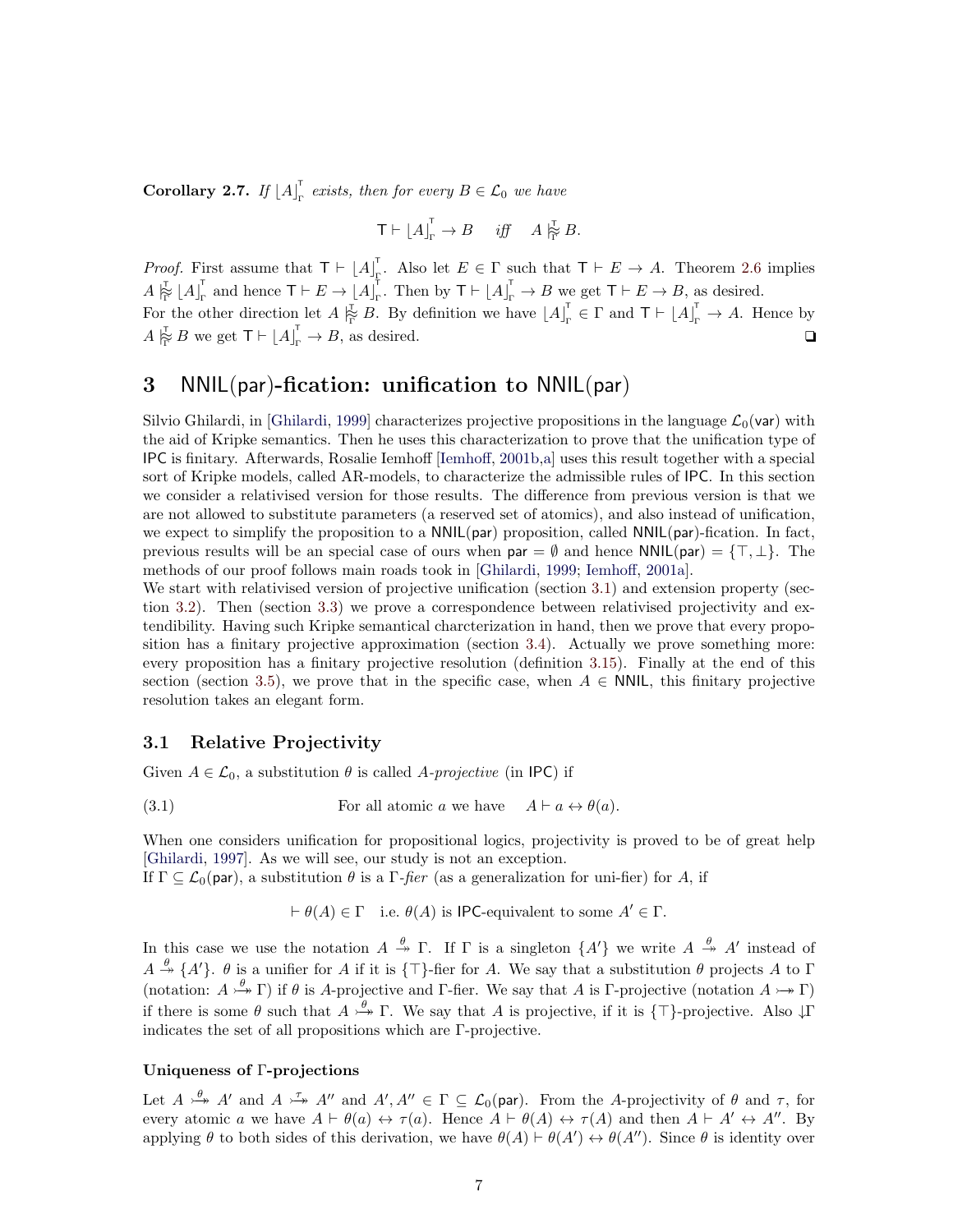parameters and  $A', A'' \in \mathcal{L}_0(par)$ , we have  $A' \vdash A' \leftrightarrow A''$ . Hence  $\vdash A' \rightarrow A''$ . Similarly we have  $\vdash A'' \rightarrow A'$ , and hence  $\vdash A' \leftrightarrow A''$ . This argument shows that for every Γ-projective A, there is a unique (modulo IPC-provable equivalence)  $A^{\dagger} \in \Gamma$  such that for some A-projective substitution  $\theta$  we have  $\vdash \theta(A) \leftrightarrow A^{\dagger}$ . Such unique  $A^{\dagger}$  is called the  $\Gamma$ -projection of A.

<span id="page-7-1"></span>**Lemma 3.1.** Let A be  $\Gamma$ -projective and  $A^{\dagger} \in \Gamma$  its projection. Then  $\vdash A \rightarrow A^{\dagger}$ .

Proof. Let  $\theta$  be the A-projective Γ-fier for A, i.e.  $A \vdash B \leftrightarrow \theta(B)$  for every B, and  $\vdash \theta(A) \leftrightarrow A^{\dagger}$ . Hence we have  $A \vdash A \leftrightarrow \theta(A)$  and thus  $A \vdash A \leftrightarrow A^{\dagger}$ . This implies  $\vdash A \to A^{\dagger}$ , as desired.  $\Box$ 

<span id="page-7-4"></span>**Lemma 3.2.** Let  $\Gamma \subseteq \mathcal{L}_0(par)$ . If  $A \stackrel{\theta}{\rightarrow} A^{\dagger} \in \Gamma$  and B is an arbitrary proposition, then we have

$$
\vdash A \to B \quad \text{ iff } \quad \vdash \theta(A^{\dagger} \to B).
$$

*Proof.* The left-to-right direction is obvious. For other direction, let  $\vdash \theta(A^{\dagger} \rightarrow B)$ . Hence A  $\vdash$  $\theta(A^{\dagger} \to B)$  and then  $A \vdash A^{\dagger} \to B$ . Lemma [3.1](#page-7-1) implies  $\vdash A \to A^{\dagger}$  and thus  $\vdash A \to B$ .

### <span id="page-7-0"></span>3.2 Relative Extendibility

Given a Kripke model  $\mathcal{K} = (W, \preccurlyeq, V)$  and  $w \in W$ ,  $\mathcal{K}_w$  indicates the restriction of  $\mathcal K$  to the nodes  $u \geq w$ . For a set  $\vec{a} \subseteq$  atom, we say that  $\mathcal{K}' = (W', \preccurlyeq', V')$  is an  $\vec{a}$ -submodel of  $\mathcal{K} = (W, \preccurlyeq, V)$ , annotated as  $K' \preceq^{\vec{a}} K$ , if there exists a relation  $R \subseteq W' \times W$  such that

- $\mathcal{K}', w' \Vdash a$  iff  $\mathcal{K}, w \Vdash a$ , for every  $a \in \vec{a}$  and  $(w', w) \in R$ .
- $v' \succcurlyeq' w' R w$  implies  $\exists v \in W \ (v' R v \succcurlyeq w)$ , for every  $w \in W$  and  $w', v' \in W'$ .
- $\forall w' \in W' \exists w \in W(w' R w).$

Also we say that  $K' \preceq^{\vec{a}}_1 \hat{K}$  if the above relation R, is function. In this case the second condition takes a more readable face:

•  $w' \preccurlyeq' v'$  implies  $f(w') \preccurlyeq f(v')$ .

Moreover define  $\mathcal{K}' \subseteq \vec{a} \mathcal{K}$  iff we have

- $W' \subseteq W$ ,
- $\preccurlyeq'$  is the restriction of  $\preccurlyeq$  to  $W'$ ,
- w V' a iff w V a for every  $w \in W'$  and  $a \in \vec{a}$ ,

Also  $\mathscr{K} \preceq^{\vec{a}} \mathscr{K}$  for a class  $\mathscr{K}$  of Kripke models and a Kripke model  $\mathscr{K}$  indicates that for every  $K' \in \mathcal{K}$  we have  $K' \preceq^{\vec{a}} K$ . We have similar notations for  $\mathcal{K} \subseteq^{\vec{a}} K$  and  $\mathcal{K} \preceq^{\vec{a}} K$ .

Since we only consider Kripke models with finite rooted tree frames, we have the equivalency of  $\preceq^{\vec{a}}_1$  and  $\preceq^{\vec{a}}$ :

<span id="page-7-2"></span>**Lemma 3.3.**  $K' \preceq^{\vec{a}}_{1} \mathcal{K}$  is equivalent to  $K' \preceq^{\vec{a}} \mathcal{K}$ .

*Proof.* Let  $K' \preceq^{\vec{a}} K$  and R is a relation with above mentioned properties. It is enough to define a function  $f \subseteq R$  such that f and R share the same domain W'. For every  $\preccurlyeq'$ -minimal node  $w' \in W'$ , define  $f(w')$  an arbitrary node w with w' R w. Note that such w always exists. Since K' is tree, for every  $w'_1 \in W'$  which is not minimal, there is a unique predecessor  $w'_0 \preccurlyeq' w'_1$ . Then by definition for every  $w'_1 \in W'$  there is some  $w_1 \in W$  such that  $f(w'_0) \preccurlyeq w_1$ . Define  $f(w'_1) := w_1$  for some such  $w_1$ . Then it is not difficult to observe that this f satisfies the condition " $w' \preccurlyeq' v'$  implies  $f(w') \preccurlyeq f(v')$ )".  $\Box$ 

<span id="page-7-3"></span>Although  $\subseteq^{\vec{\alpha}}$  is not equivalent to  $\preceq^{\vec{\alpha}}_1$ , we have the following partial equivalency: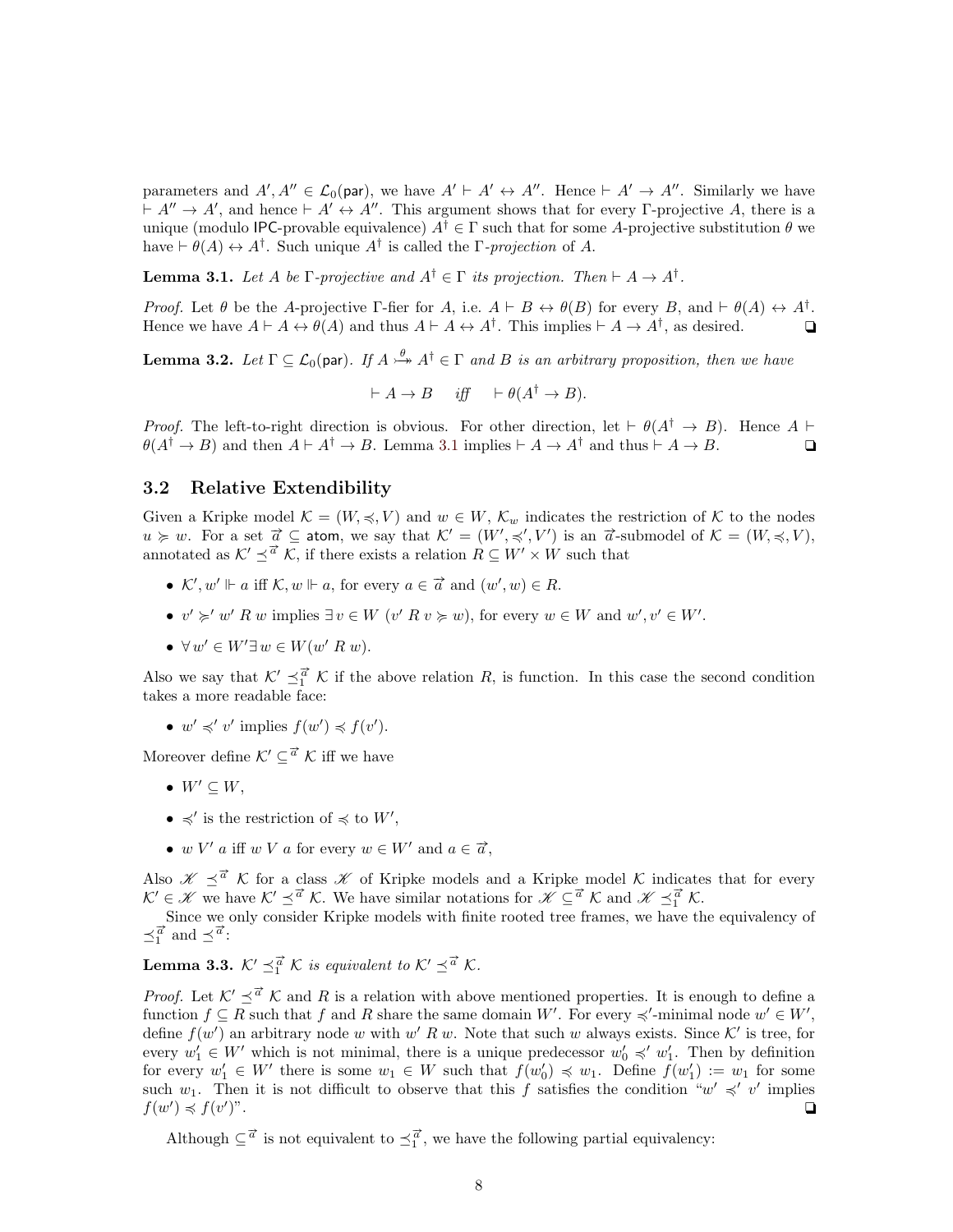**Lemma 3.4.** If  $K_0 \preceq^{\vec{a}}_1 K_1 \Vdash A$  then  $K_0 \subseteq^{\vec{a}} K_2 \Vdash A$  for some  $K_2$ .

Proof. The proof is almost identical to the proof of theorem 6.9 in [\[Visser et al.,](#page-28-11) [1995\]](#page-28-11) and we refer the reader to it for more details. Let  $\mathcal{K}_i = (W_i, \preccurlyeq_i, V_i)$  for  $i \in \{0,1\}$  and  $f: W_0 \to W_1$  be the embedding of  $K_0$  in  $K_1$ . Moreover we may assume that f is surjective, lest we add a copy of  $K_1$  to  $\mathcal{K}_0$  with a fresh root in beneath of them and then extend the embedding on the new nodes.

Define  $\mathcal{K}_2 := (W_2, \preccurlyeq_2, V_2)$  as follows:

- $W_2 := \{(w_0, f(w_0), w_1) : w_0 \in W_0 \text{ and } f(w_0) \preccurlyeq_1 w_1 \in W_1\}.$
- $(w_0, f(w_0), w_1) \preccurlyeq_2 (w'_0, f(w'_0), w'_1)$  iff either of the following holds:
	- $-w_0 \preccurlyeq_0 w'_0$  and  $w_1 = f(w_0)$ ,
	- $-w_0 = w'_0$  and  $w_1 \preccurlyeq_1 w'_1$ .
- $(w_0, f(w_0), w_1) V_2$  a iff  $w_1 V_1$  a.

It is straightforward to show that  $K_2$  is a finite rooted tree-frame Kripke model with the root  $(\rho, f(\rho), f(\rho))$  in which  $\rho$  is the root of  $\mathcal{K}_0$ . Also  $\mathcal{K}_1$  and  $\mathcal{K}_2$  are bisimilar and hence prove the same set of propositions including A. Moreover one may easily show that  $g$  as defined in the following, is a 1-1 embedding of  $K_0$  into  $K_2$ :  $g(w_0) := (w_0, f(w_0), f(w_0))$ .

Remember that  $NNIL(\vec{a})$  indicate  $NNIL \cap L_0(\vec{a})$ . The following theorem is a Kripke semantical characterization of NNIL propositions [\[Visser et al.,](#page-28-11) [1995\]](#page-28-11).

<span id="page-8-1"></span>**Theorem 3.5.** Given  $\vec{a} \subseteq$  atom, we have  $A \in \text{NNIL}(\vec{a})$  iff the class of Kripke models of A is closed  $under \subseteq \vec{a}$ .

*Proof.* See [\[Visser et al.,](#page-28-11) [1995\]](#page-28-11) or [\[Visser,](#page-28-10) [2002\]](#page-28-10).

<span id="page-8-0"></span>Remark 3.6. Modulo IPC-provable equivalence, NNIL is finite.

*Proof.* Observe that each proposition can be written as  $\bigvee$   $\bigwedge C$  in which C is an atomic or implication, which we call it a component. Observe that the number of propositions in n atomics,  $f(n)$ , is less than or equal to  $2^{2^{g(n)}}$ , in which  $g(n)$  is the number of components in n atomics. Then observe that  $g(n+1) \leq (n+1)f(n) + n+1$ , because one may assume that each component is either of the form  $p \rightarrow A$  for some atomic p and some A in n variables, or it is of the form p for some atomic p. Hence the following recursive function is an upperbound for the number of all formulas in  $n$  atomics:

$$
f(0) := 2 \qquad , \qquad f(n+1) := 2^{2^{(n+1)(f(n)+1)}}
$$

 $(1)$  (n+1)(f(n) + 1)

Define  $\llbracket \mathcal{K} \rrbracket_{\Gamma} := \{ A \in \Gamma : \mathcal{K} \Vdash A \}.$ 

<span id="page-8-3"></span>**Theorem 3.7.** Let  $K, K'$  be two Kripke models and  $\vec{a} \subseteq$  atom. Then  $K' \Vdash [\![K]\!]_{N(\vec{a})}$  iff  $K' \preceq^{\vec{a}} K$ .

*Proof.* See [\[Visser et al.,](#page-28-11) [1995,](#page-28-11) theorem 7.1.2].  $\Box$ 

Given a substitution  $\theta$  and a Kripke model  $\mathcal{K} = (W, \preccurlyeq, V)$ , we define  $\theta(\mathcal{K}) := (W, \preccurlyeq, V')$  as follows. For every atomic a, define w V' a iff  $\mathcal{K}, w \Vdash \theta(a)$ .

<span id="page-8-2"></span>**Lemma 3.8.** Given a general substitution  $\theta$ , Kripke model K and  $A \in \mathcal{L}_0$ , we have

$$
\mathcal{K}, w \Vdash \theta(A) \qquad \text{iff} \qquad \theta(\mathcal{K}), w \Vdash A.
$$

*Proof.* Use induction on the complexity of A.  $\Box$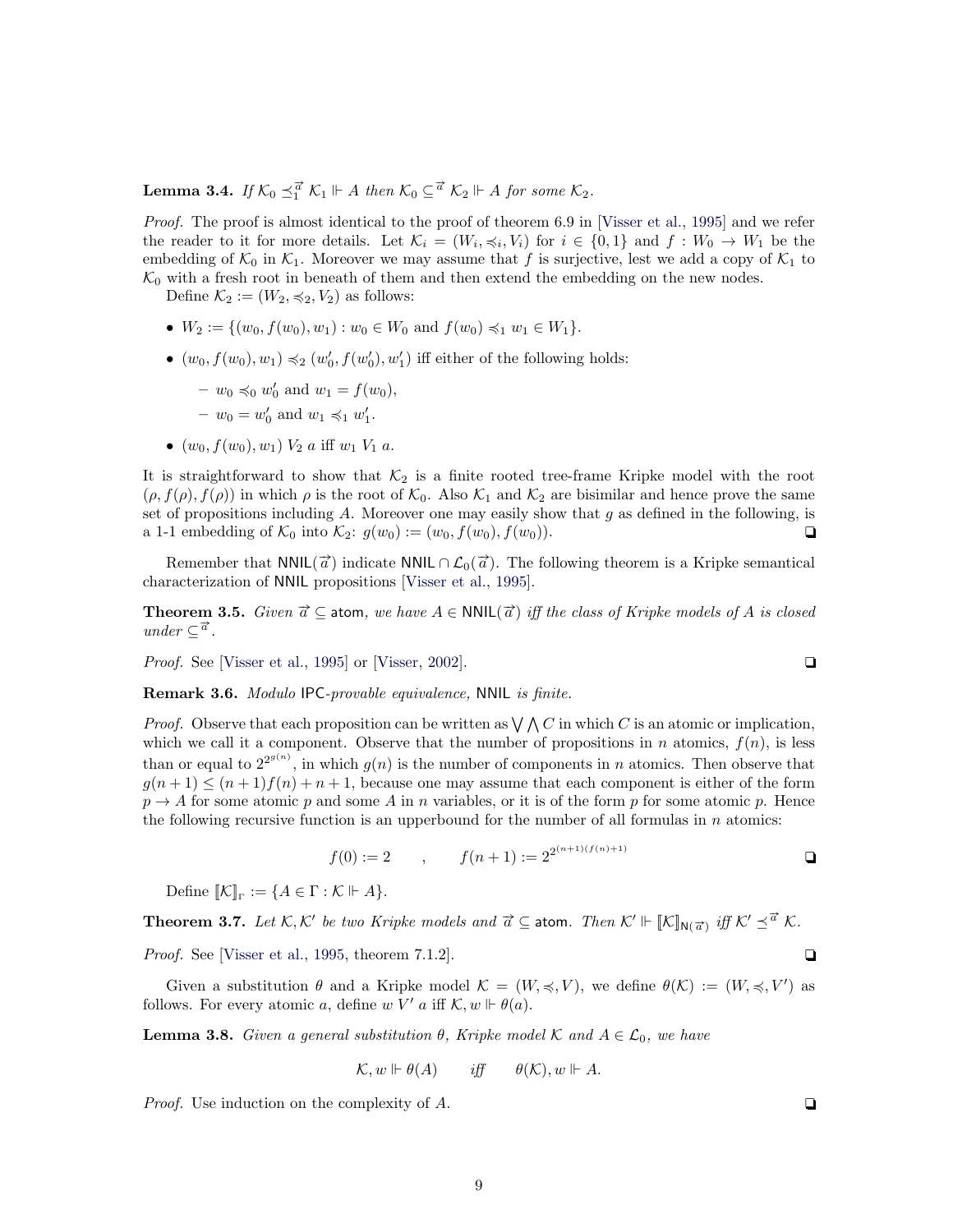**Remark 3.9.** Let  $\theta$  and  $\tau$  be two general substitutions and  $(\theta \tau)$  is their composition. Above lemma, implies that  $(\theta \tau)(\mathcal{K}) = \tau(\theta(\mathcal{K}))$ . This conflicts with our standard notation for the composition of functions. This confliction could be resolved by choosing another name, e.g.  $\theta^*$  for the operation on Kripke models corresponding to θ. However, for the simplicity of notations, we prefer not to do so.

Given Kripke models K and K', we say that K' is an  $\vec{a}$ -variant of K, if K' and K share the same frame and the same atomic valuations, except possibly at the root and only for atomics not in  $\vec{a}$ , for which we may have different valuations. We also say that  $\mathcal{K}'$  is a variant of  $\mathcal{K}$ , if it is Ø-variant of K. Also for a Kripke model K with the root  $w_0$  we define  $\mathcal{K} \Vdash^{-} A$  iff  $\mathcal{K}, w \Vdash A$  for every  $w \neq w_0$ . We say that a proposition A is  $\vec{a}$ -extendible if for every Kripke model  $\mathcal{K} \Vdash A$  and every  $\mathcal{K}' \subseteq \vec{a} \mathcal{K}$ with  $K' \Vdash A$  there is an  $\vec{a}$ -variant  $K''$  of  $K'$  such that  $K'' \Vdash A$ . Also we say that A is extendible if it is ∅-extendible.

For later applications in this paper it is helpful to define par-extendibility also for a class of Kripke models. Let  $\mathscr K$  is a class of Kripke models. Define the Kripke model  $\sum(\mathscr K)$  as the disjoint union of all Kripke models in  $\mathscr K$  with a fresh root  $w_0$  such that for every atomic a we have  $\sum(\mathscr K), w_0 \Vdash a$ iff  $\mathscr{K} \Vdash a$ . Also for a Kripke model K with  $\check{\mathscr{K}} \subseteq \check{\mathscr{K}}$  define  $\sum (\check{\mathscr{K}}, \check{\mathcal{K}})$  as disjoint union of the Kripke m  $\mathcal{X}$  =  $\alpha$ : Also for a Kripke model  $\alpha$  with  $\mathcal{X} \subseteq$  define  $\sum_{i} (\mathcal{X}, \mathcal{X})$  as disjoint models in  $\mathcal{X}$  with a fresh root  $w_0$  and following valuation for atomics  $a \in \vec{a}$ :

$$
\sum(\mathscr{K},\mathcal{K}), w_0 \Vdash a \quad \text{iff} \quad \mathcal{K} \Vdash a.
$$

We say that K is  $\vec{a}$ -extendible, if for every finite  $\mathscr{K}' \subseteq \mathscr{K}$  with  $\mathscr{K}' \subseteq \vec{a}$   $\mathcal{K} \in \mathscr{K}$ , there is an  $\vec{a}$ -variant of  $\sum(\mathcal{K}',\mathcal{K})$  which belongs to  $\mathcal{K}$ . We say that  $\mathcal{K}$  is *extendible* if it is Ø-extendible. One may easily observe that A is par-extendible iff  $Mod(A)$  is so.

### <span id="page-9-0"></span>3.3 NNIL(par)-projectivity and par-extendibility

In this section we will prove theorem [3.12,](#page-10-1) an extension of Ghilardi's characterization of projective propositions via the notion of extendibility (see theorem [3.10\)](#page-9-1).

For a proposition A and a set  $\vec{x} \subseteq$  var, define the substitution  $\theta_4^{\vec{x}} : \mathcal{L}_0 \longrightarrow \mathcal{L}_0$  as follows:

$$
\theta_A^{\overrightarrow{x}}(x) := \begin{cases} A \to x & : x \in \text{var} \cap \overrightarrow{x} \\ A \wedge x & : x \in \text{var} \setminus \overrightarrow{x} \end{cases}
$$

Let  $\vec{x}_1,\ldots,\vec{x}_s$  be a list of all subsets of var such that  $\vec{x}_i \subseteq \vec{x}_j$  implies  $i \leq j$ . Finally define

$$
\theta_A := \theta_A^{\overrightarrow{x}_s} \theta_A^{\overrightarrow{x}_{s-1}} \dots \theta_A^{\overrightarrow{x}_1}
$$

The following theorem, is the main preliminary tool provided in [\[Ghilardi,](#page-27-0) [1999\]](#page-27-0) to characterize the unification type of IPC. We refer the reader to [\[Ghilardi,](#page-27-0) [1999,](#page-27-0) theorem 5] for its proof. We will prove a generalization of this in theorem [3.12.](#page-10-1)

<span id="page-9-1"></span>**Theorem 3.10.** For  $A \in \mathcal{L}_0$ , the following conditions are equivalent:

- 1.  $\theta_A$  is a unifier for A, i.e.  $\vdash \theta_A(A)$ ,
- 2. A is projective,
- 3. A is extendible.

Before we continue with a generalization of above theorem, let us give another definition. Let  $K$ be a Kripke model and  $\vec{p} \subseteq$  par. Then define  $A^{\dagger}$  as follows: (remember that previously we defined  $A^{\dagger}$  for NNIL(par)-projective A as the unique  $A' \in \text{NNIL(par)}$  such that  $A \rightarrowtail A'$ . As we will see in next theorem, these two definitions are the same up to IPC-provable equivalence relation.)

$$
A^{\dagger}:=\bigwedge_{\overrightarrow{p}\subseteq \mathsf{par}}\left(\bigwedge \overrightarrow{p}\rightarrow \bigvee_{\mathcal{K}\Vdash \overrightarrow{p},A}\bigwedge \llbracket \mathcal{K}\rrbracket_{\mathtt{N}(\mathsf{par})}\right)
$$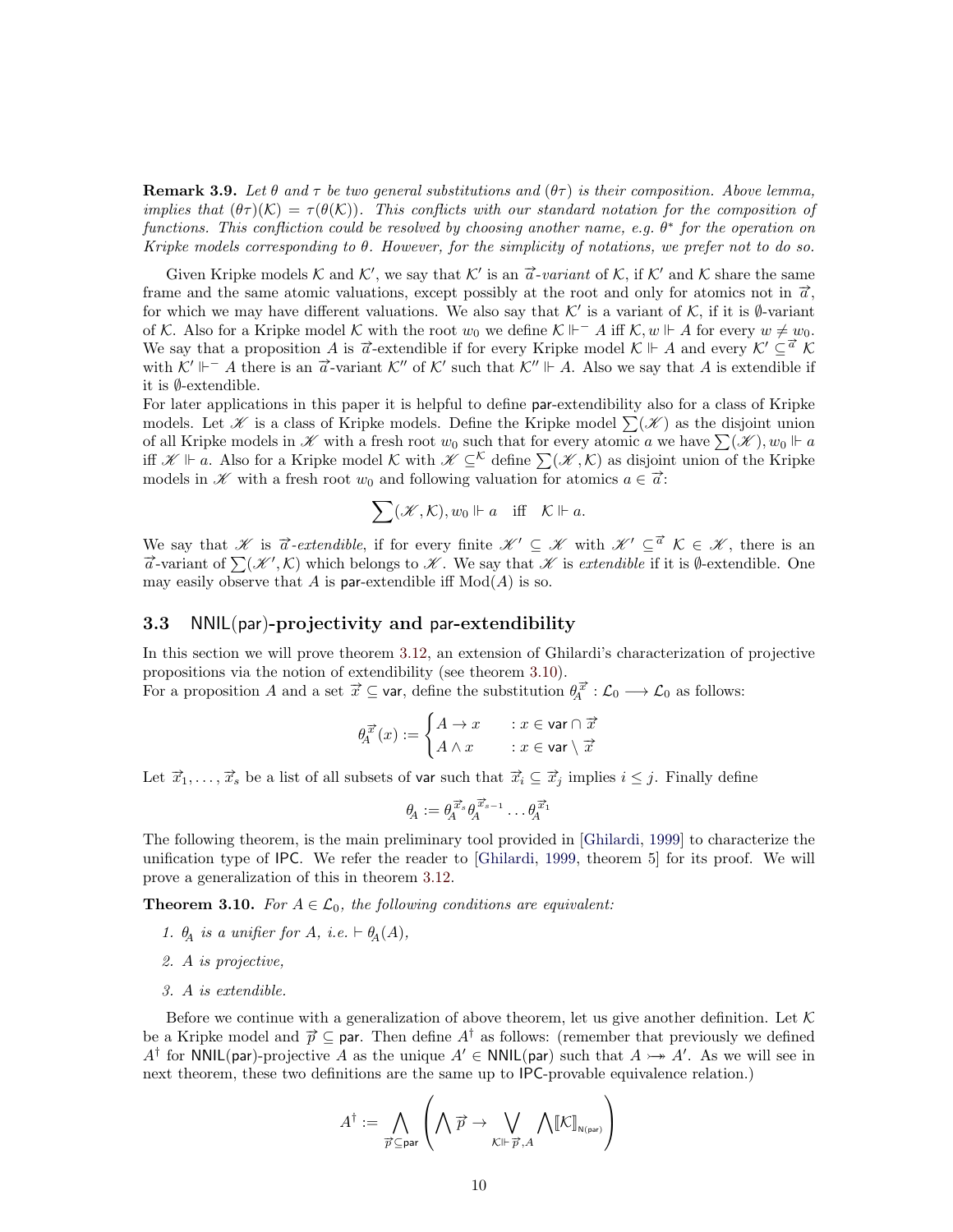Note that since by remark [3.6](#page-8-0) the set  $NNIL(par)$  is finite and  $\llbracket \mathcal{K} \rrbracket_{N(\vec{p})} \subseteq NNIL(par)$ , the conjunction  $\Lambda[\![\mathcal{K}]\!]_{N(\text{par})}$  is a proposition and also the disjunction may considered as a finite disjunction.

**Remark 3.11.** Note that by above definition, if  $\vdash A \rightarrow B$  then  $\vdash A^{\dagger} \rightarrow B^{\dagger}$ .

<span id="page-10-1"></span>**Theorem 3.12.** For  $A \in \mathcal{L}_0$ , the following conditions are equivalent:

- 1.  $A \stackrel{\theta_A}{\twoheadrightarrow} A^{\dagger}$ ,
- 2.  $A \rightarrow WNL(par)$ ,
- 3. A is par-extendible.

*Proof.* 1  $\rightarrow$  2: From definitions of  $A^{\dagger}$ , evidently  $A^{\dagger} \in$  NNIL. Also observe that  $\theta_A^{\vec{x}}$  is A-projective. Then since A-projective substitutions are closed under compositions,  $\theta_A$  are A-projective.

 $2 \to 3$ : Let  $A \xrightarrow{\theta} A' \in \text{NNIL(par)}$  and  $\mathcal{K} \Vdash A$  and  $\mathcal{K}' \subseteq^{\text{par}} \mathcal{K}$  and  $\mathcal{K}' \Vdash^{-} A$  seeking some variant  $\mathcal{K}''$ of K' such that  $K'' \Vdash A$ . Let  $K'' = \theta(K')$ . First note that by A-projectivity of  $\theta$ ,  $K''$  is a par-variant of K'. Since  $\mathcal{K} \Vdash A'$ ,  $A' \in \text{NNIL(par)}$  and  $\mathcal{K}' \subseteq^{\text{par}} \mathcal{K}$ , theorem [3.5](#page-8-1) implies that  $\mathcal{K}' \Vdash A'$ . Hence  $\mathcal{K}' \Vdash \theta(A)$ , and by lemma [3.8](#page-8-2) we have  $\mathcal{K}'' \Vdash A$ .

 $3 \to 1$ : Let A is par-extendible and show  $\vdash A^{\dagger} \leftrightarrow \theta_A(A)$ . We use induction on the height of Kripke model K and show  $\mathcal{K} \Vdash A^{\dagger} \leftrightarrow \theta_A(A)$ . Suppose that  $w_0$  is the root of K. By induction hypothesis, we have  $\mathcal{K} \Vdash^{-} A^{\dagger} \leftrightarrow \theta_A(A)$  and hence by lemma [3.8,](#page-8-2)  $\theta_A(\mathcal{K}) \Vdash^{-} A^{\dagger} \leftrightarrow A$ . We show  $\theta_A(\mathcal{K}) \Vdash A^{\dagger} \leftrightarrow A$ . If  $\theta_A(\mathcal{K}) \nvDash A^{\dagger}$ , then  $\theta_A(\mathcal{K}) \nvDash A$  and hence  $\theta_A(\mathcal{K}), w_0 \nvDash A^{\dagger}$  and  $\theta_A(\mathcal{K}), w_0 \nvDash A$ . Then  $\theta_A(\mathcal{K}), w_0 \Vdash A^{\dagger} \leftrightarrow A$  and we are done. So assume that  $\theta_A(\mathcal{K}) \Vdash^{-} A \wedge A^{\dagger}$ . It is enough to show the following items:

- $\theta_A(\mathcal{K}), w_0 \Vdash A$  implies  $\theta_A(\mathcal{K}), w_0 \Vdash A^{\dagger}$ . By lemma [3.1](#page-7-1) we have  $\vdash A \to A^{\dagger}$  and hence we have desired result.
- $\theta_A(\mathcal{K}), w_0 \Vdash A^{\dagger}$  implies  $\theta_A(\mathcal{K}), w_0 \Vdash A$ . Let  $\theta_A(\mathcal{K}), w_0 \Vdash A^{\dagger}$ . Also assume that  $\theta_A(\mathcal{K})$  is  $\vec{p}$ -model, i.e.  $\theta_A(\mathcal{K})$ ,  $w_0 \Vdash \overrightarrow{p}$  and  $\theta_A(\mathcal{K})$ ,  $w_0 \Vdash \mathcal{V}$  (par  $\setminus \overrightarrow{p}$ ). Since  $\theta_A(\mathcal{K})$ ,  $w_0 \Vdash A^{\dagger}$ , for some  $\mathcal{K}_1 \in \text{Mod}(A)$  with  $K_1 \Vdash \vec{p}$  we have  $\theta_A(\mathcal{K}) \Vdash [\![K_1]\!]_{N(\text{par})}$ . Theorem [3.7](#page-8-3) implies that  $\theta_A(\mathcal{K}) \preceq^{\text{par}} \mathcal{K}_1$ . Then lemma [3.3](#page-7-2) implies  $\theta_A(\mathcal{K}) \preceq_1^{\text{par}} \mathcal{K}_1$  and thus by lemma [3.4](#page-7-3) there is some  $\mathcal{K}_2 \Vdash A$  such that  $\theta_A(\mathcal{K}) \subseteq^{\text{par}} \mathcal{K}_2$ . Since A is par-extendible, there is a par-variant K' of  $\theta_{A}(\mathcal{K})$  such that  $\mathcal{K}' \Vdash A$ . Thus lemma [3.14](#page-10-3) implies  $\theta_4(K) \Vdash A$ .

<span id="page-10-4"></span>**Corollary 3.13.** N(par)-projectivity is decidable. In other words, given  $A \in \mathcal{L}_0$ , one may algorithmically decide  $A \in \downarrow N(\text{par})$ .

*Proof.* Given A, by theorem [3.12](#page-10-1) it is enough to decide  $\text{IPC} \vdash \theta_A(A) \leftrightarrow A^{\dagger}$ , which is decidable since **IPC** is decidable. <br>
□

<span id="page-10-3"></span>**Lemma 3.14.** If  $\theta_A(\mathcal{K}) \Vdash^{-} A$  and A is valid in a par-variant of  $\theta_A(\mathcal{K})$  then  $\theta_A(\mathcal{K}) \Vdash A$ .

*Proof.* See proof of the theorem 5 in [\[Ghilardi,](#page-27-0) [1999\]](#page-27-0).  $\Box$ 

#### <span id="page-10-0"></span>3.4 Projective resolution

The main result in [\[Ghilardi,](#page-27-0) [1999\]](#page-27-0) is that the unification type of IPC is finitary. It means that for every  $A \in \mathcal{L}_0$ (var), there exists a finite *complete set of unifiers* for A, i.e. a finite set Θ of unifiers for A such that every unifier of A is less general than some  $\theta \in \Theta$ . We say that  $\theta$  is less general than  $\gamma$ if there is some substitution  $\lambda$  such that for every  $x \in \mathsf{var}$  we have

$$
\vdash \theta(x) \leftrightarrow \lambda(\gamma(x)).
$$

<span id="page-10-2"></span>The proof of above mentioned fact is based on projective approximations which later [\[Ghilardi,](#page-27-4) [2002\]](#page-27-4) provides a resolution/tableaux method for its computation. The aim for this subsection is to prove a relativised version of projective approximations in theorem [3.27.](#page-13-0)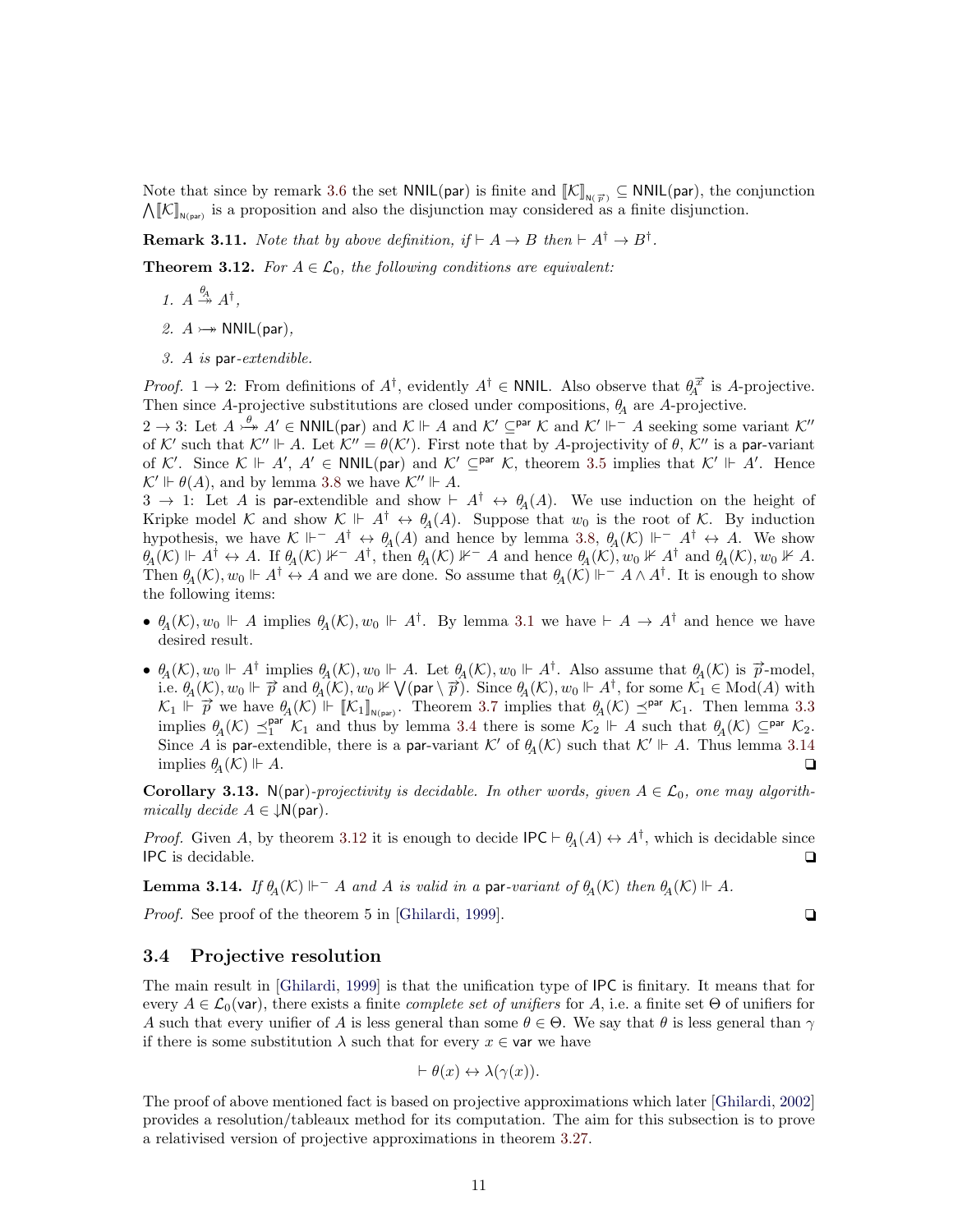**Definition 3.15.** Given  $\Gamma, \Pi \subseteq \mathcal{L}_0$  and  $A \in \mathcal{L}_0$ , we say that  $\Pi$  is  $\Gamma$ -projective resolution for A if

- $\Pi$  is a set of independent propositions, i.e. for  $B, C \in \Pi, \vdash B \to C$  implies  $B = C$ .
- Every  $B \in \Pi$  is  $\Gamma$ -projective.
- $A\mathrel{\vdash}_{\Gamma} \mathrel{\bigvee} \Pi$ .
- $\bullet \vdash \bigvee \Pi \to A.$

 $A \{\top\}$ -projective resolution is also called projective resolution.

Note that  $\emptyset$  is a projective resolution for a proposition which is not unifiable. The greatest lower bound (glb) for a proposition A is defined in section [2.7.](#page-5-0) Intuitively a glb for A w.r.t.  $(\Gamma, \mathsf{T})$  is the best Γ-approximation from below inside the logic T.

**Remark 3.16.** If  $\Pi$  is  $\Gamma$ -projective resolution of A then  $\forall \Pi$  is a glb for A w.r.t.  $(\downarrow \Gamma^{\vee}, \mathsf{IPC})$ .

*Proof.* By theorem [2.2](#page-4-0) we have  $A \not\stackrel{\tau}{\underset{\sim}{\sim}} \bigvee \Pi$  and hence by theorem [2.5](#page-5-2) we have  $A \not\stackrel{\tau}{\underset{\sim}{\sim}} \bigvee \Pi$ . Thus theorem [2.6](#page-5-1) implies desired result.  $\Box$ 

<span id="page-11-1"></span>**Theorem 3.17.** Whenever par =  $\emptyset$ , every  $A \in \mathcal{L}_0$  has projective resolution.

Proof. See [\[Ghilardi,](#page-27-0) [1999,](#page-27-0) theorem 5]. We will also prove a generalization of this result in theo-rem [3.27.](#page-13-0)  $\Box$ 

First some preliminary definitions. We refer the reader to [\[Ghilardi,](#page-27-0) [1999\]](#page-27-0) for more information on these notions.

Let  $\mathcal{K} = (W, \preccurlyeq, V)$  and  $\mathcal{K}' = (W', \preccurlyeq', V')$  are two Kripke models with the roots  $w_0$  and  $w'_0$ . Also let  $\mathcal{K}(w) := \{a \in \text{atom}: \mathcal{K}, w \Vdash a\}$  and  $\mathcal{L}_0(\mathcal{K})$  be defined as  $\mathcal{L}_0(\bigcup_{w \in W} \mathcal{K}(w))$ . We say that  $\mathcal{K}$  is with finite valuations if for every  $w \in W$  we have  $\mathcal{K}(w)$  is finite. Also define:

$$
\mathcal{K} \sim_0 \mathcal{K}' \quad \text{iff} \quad \mathcal{K}(w_0) = \mathcal{K}'(w'_0)
$$
\n
$$
\mathcal{K} \sim_{n+1} \mathcal{K}' \quad \text{iff} \quad \forall w \in W \exists w' \in W'(\mathcal{K}_w \sim_n \mathcal{K}'_{w'}) \text{ and vice versa}
$$
\n
$$
\mathcal{K} \leq_0 \mathcal{K}' \quad \text{iff} \quad \mathcal{K}(w_0) \supseteq \mathcal{K}'(w'_0)
$$
\n
$$
\mathcal{K} \leq_{n+1} \mathcal{K}' \quad \text{iff} \quad \forall w \in W \exists w' \in W'(\mathcal{K}_w \sim_n \mathcal{K}'_{w'})
$$

Evidently  $\sim_n$  is an equivalence relation and  $\leq_n$  is reflexive transitive. One may easily observe by induction on *n* that  $K \sim_{n+1} \mathcal{K}'$  implies  $\mathcal{K} \sim_n \mathcal{K}'$ . Hence  $\mathcal{K} \sim_n \mathcal{K}'$  ( $\mathcal{K} \leq_n \mathcal{K}'$ ) implies  $\mathcal{K} \sim_m \mathcal{K}'$  $(\mathcal{K} \leq_m \mathcal{K}')$  for every  $m \leq n$ .

Let  $c<sub>→</sub>(A)$  indicate the maximum number of nested implications in A:

- $c_{\square}(a) = c_{\square}(\top) = c_{\square}(\bot) = 0$  for atomic a.
- $c_{\mathcal{A}}(A \circ B) := \max\{c_{\mathcal{A}}(A), c_{\mathcal{A}}(B)\}\text{, for } \circ \in \{\vee, \wedge\}.$
- $c_{\rightarrow}(A \rightarrow B) := 1 + \max\{c_{\rightarrow}(A), c_{\rightarrow}(B)\}.$

<span id="page-11-0"></span>Remember that by default we assume the set atom to be a finite set.

**Remark 3.18.** Modulo IPC-provable equivalence relation, there are finitely many propositions  $A \in$  $\mathcal{L}_0$  with  $c(\mathcal{A}) \leq n$ .

*Proof.* By induction on n, we define an upper bound  $f(n)$  for the number of propositions  $A \in \mathcal{L}_0$ with  $c(\Lambda) \leq n$ .

1.  $f(0)$ : Observe that any A with  $c<sub>→</sub>(A) = 0$  is IPC-equivalent to a disjunction of conjunctions of atomics. Hence  $f(0) = 2^{2^m}$  is an obvious upper bound, in which m is the number of atomics in atom.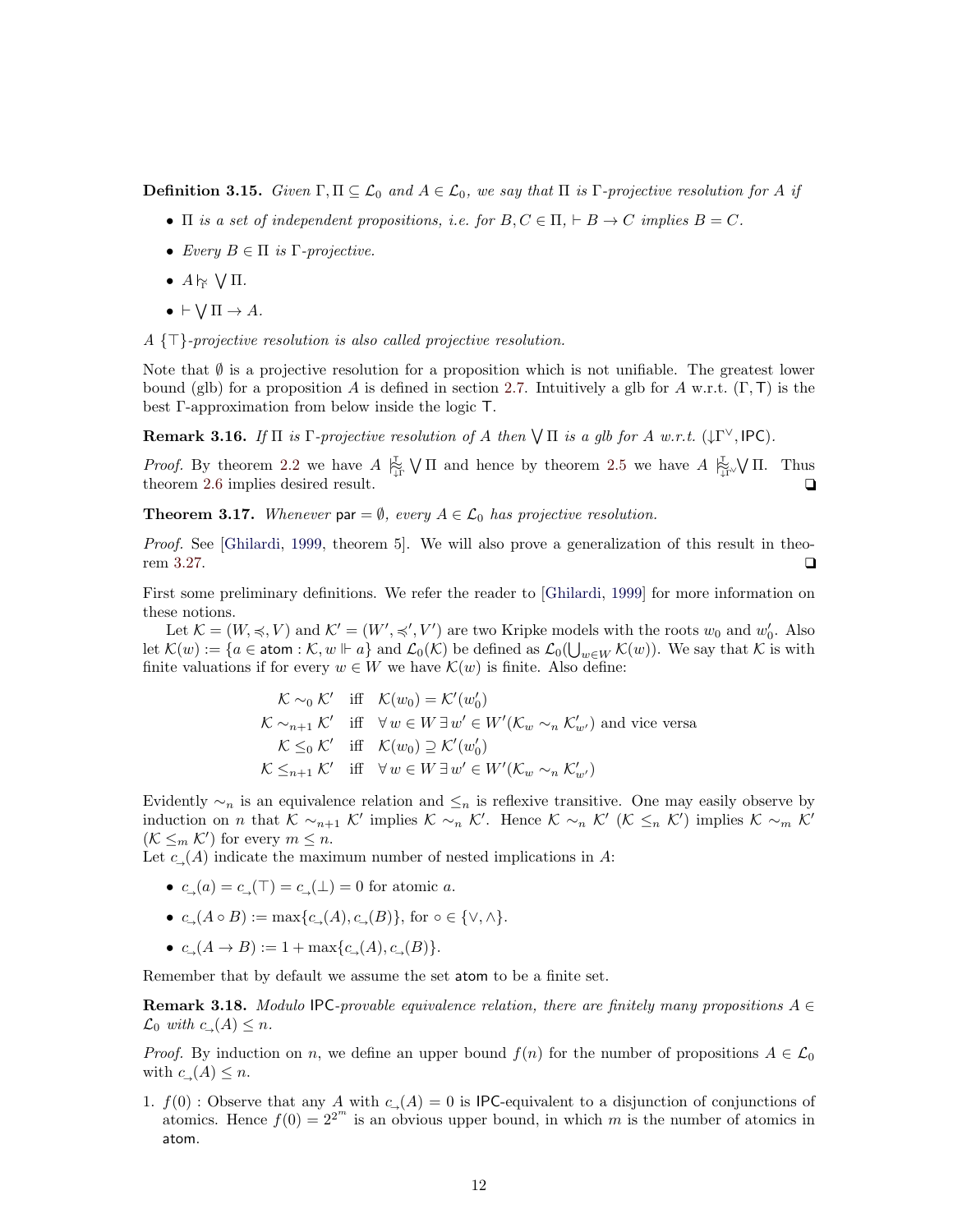2.  $f(n+1)$ : For every implication  $B \to C$  with  $c<sub>→</sub>(B \to C) \leq n+1$ , we have  $c<sub>→</sub>(B), c<sub>→</sub>(C) \leq n$ , and hence  $f(n)^2$  is an upper bound for the number of inequivalent such propositions. Then since modulo IPC-provable equivalence every proposition is a disjunction of conjunctions of atomics or implications, the following definition is an upperbound:

$$
f(n+1) := 2^{2^{[m+f(n)^2]}}.
$$

<span id="page-12-2"></span>**Lemma 3.19.** Every  $A \in \text{NNIL}$  has an IPC-provable equivalent  $A' \in \text{NNIL}$  with  $c_{\rightarrow}(A') \leq \text{#atom}$ .

*Proof.* Observe that every  $A \in \text{NNIL}$  has an IPC-equivalent  $B \in \text{NNIL}$  such that  $B = \bigwedge_i \bigvee_j C_i^j$  and every implication in  $C_i^j$  is of the form  $a \to E$ , with  $a \in \text{atom}$  and E does not contain a. Then one may easily prove the statement of this lemma by induction on the number of elements in atom.  $\Box$ 

<span id="page-12-0"></span>**Lemma 3.20.** For every Kripke model K, there exists a proposition  $\mathbb{K}\|_n \in \mathcal{L}_0$  with the following properties:

- $\mathcal{K}' \Vdash \llbracket \mathcal{K} \rrbracket_n$  iff  $\mathcal{K}' \leq_n \mathcal{K}$ .
- $c_{\mathcal{A}}(\llbracket \mathcal{K} \rrbracket_n) \leq n$ .

*Proof.* We only give the definition of A here, and refer the reader to [\[Ghilardi,](#page-27-0) [1999,](#page-27-0) proposition 1] for its proof.

Let  $\mathcal{K} = (W, \preccurlyeq, V)$  and define  $[\![\mathcal{K}]\!]_0 := \bigwedge \mathcal{K}(w_0)$  and

$$
[\![\mathcal{K}]\!]_{n+1} := \bigwedge_{\{\mathcal{K}': \forall \, w \in W(\mathcal{K}' \not\sim_n \mathcal{K}_w) \}} \left([\![\mathcal{K}']\!]_n \to \bigvee_{\{\mathcal{K}'' : \mathcal{K}' \nleq_n \mathcal{K}'' \}} [\![\mathcal{K}'']\!]_n \right).
$$

<span id="page-12-1"></span>**Corollary 3.21.** For every Kripke models K and K', we have  $K' \leq_n K$  iff for every  $A \in \mathcal{L}_0$  with  $c_-(A) \leq n$  we have  $\mathcal{K} \Vdash A$  implies  $\mathcal{K}' \Vdash A$ .

*Proof.* For the left to right direction, use induction on n. For the right to left, if  $K$  is with finite valuations, one may easily use lemma [3.20](#page-12-0) and have desired result. Otherwise One may restrict  $\mathcal K$ and  $K'$  to arbitrary finite atomics and then apply previous argument.  $\Box$ 

<span id="page-12-3"></span>**Corollary 3.22.** K'  $\sim_n$  K iff for every A with  $c_-(A)$  ≤ n we have

$$
\mathcal{K} \Vdash A \text{ iff } \mathcal{K}' \Vdash A.
$$

*Proof.* First observe that  $K \sim_n \mathcal{K}'$  is equivalent to  $\mathcal{K} \leq_n \mathcal{K}' \leq_n \mathcal{K}$  and then use corollary [3.21.](#page-12-1) ■

<span id="page-12-4"></span>**Lemma 3.23.** A class  $\mathcal{K}$  of Kripke models is of the form  $Mod(A)$  with  $c(\Lambda) \leq n$ , iff  $\mathcal{K}$  is  $\leq_n$ -downward closed, i.e. for every Kripke model K' with  $K' \leq_n K \in \mathcal{K}$  we have  $K' \in \mathcal{K}$ .

*Proof.* For the left-to-right direction, let  $K' \leq_n K \in Mod(A)$  for some A with  $c_{\rightarrow}(A) \leq n$ . Since  $K \Vdash A$ , corollary [3.21](#page-12-1) implies  $K' \Vdash A$  and hence  $K' \in Mod(A)$ . For the other direction, let  $\mathscr K$  is  $\leq_n$ -downward closed and define

$$
A := \bigvee_{\mathcal{K} \in \mathscr{K}} [\![\mathcal{K}]\!]_n.
$$

By remark [3.18,](#page-11-0) the disjunction is finite and hence  $A$  is indeed a proposition. One may easily observe that lemma [3.20](#page-12-0) implies that  $c_-(A) \le n$  and  $\mathcal{K} = \text{Mod}(A)$ .

<span id="page-12-5"></span>**Lemma 3.24.** If a class of Kripke models  $\mathcal K$  is par-extendible and  $\theta$  is a substitution, then  $\theta(\mathcal K)$ is also par-extendible.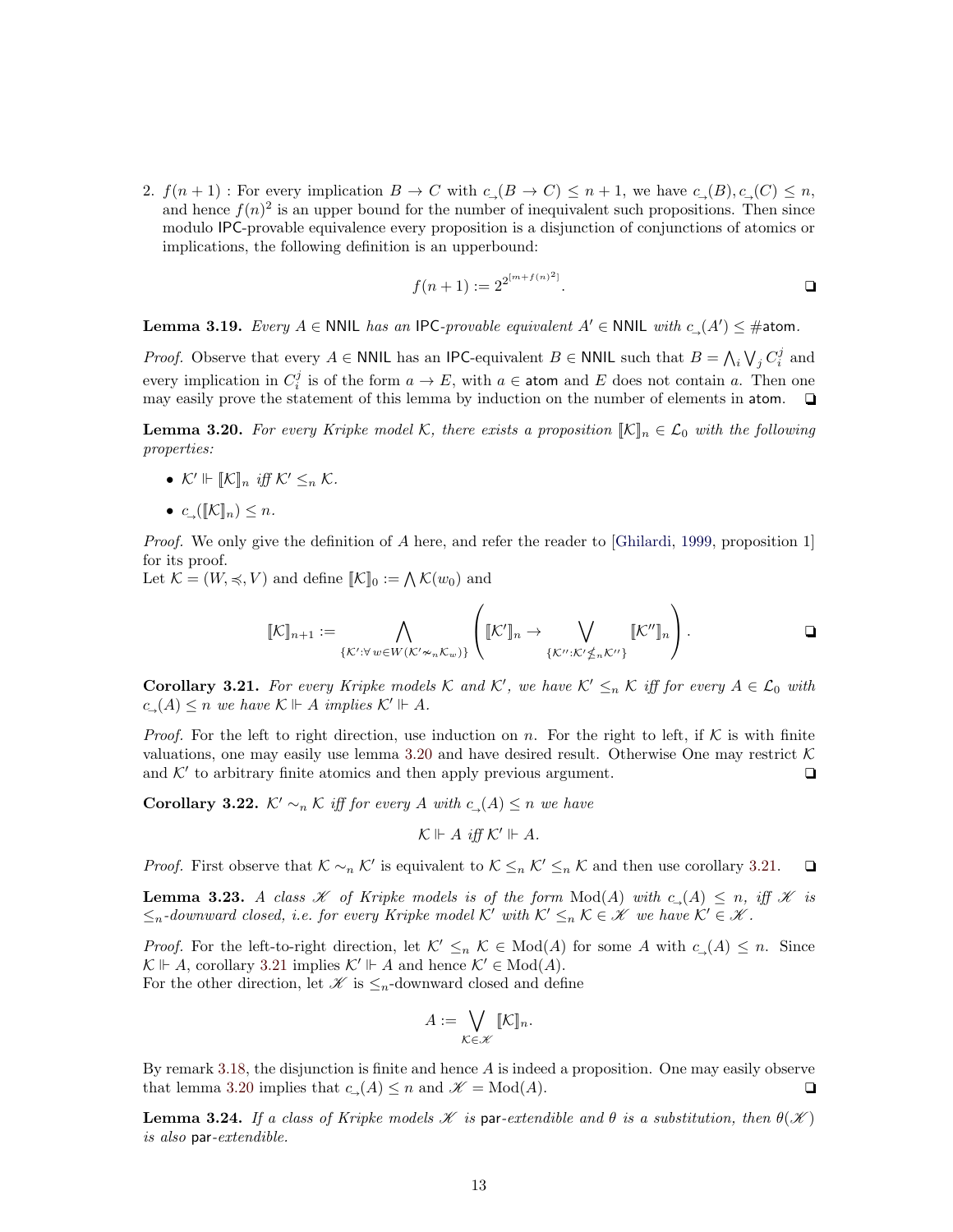*Proof.* Easy and left to the reader.  $\Box$ 

We say that a class  $\mathscr K$  of Kripke models is stable, if for every  $\mathcal K \in \mathscr K$  and every node w in K we have  $\mathcal{K}_w \in \mathscr{K}$ .

<span id="page-13-1"></span>**Remark 3.25.** A class  $\mathcal{K}$  of Kripke models is par-extendible iff for every finite stable class of models  $\mathscr{K}'$  which is par-submodel of some  $\mathcal{K} \in \mathscr{K}$ , a par-variant of  $\sum(\mathscr{K}',\mathcal{K})$  belongs to  $\mathscr{K}$ .

*Proof.* Easy and left to the reader.  $\Box$ 

Define  $\langle \mathscr{K} \rangle_n := \{ \mathcal{K} : \exists \mathcal{K}' \in \mathscr{K} \mid \mathcal{K} \leq_n \mathcal{K}' \}$  and  $\mathcal{K}$  is a Kripke model.

<span id="page-13-2"></span>**Lemma 3.26.** If *K* is par-extendible stable class of Kripke models, then so is  $\langle \mathcal{K} \rangle_n$ , for every  $n > #$ par. (#par *indicates the number of elements in* par.)

*Proof.* We only prove here the par-extendibility of  $\langle \mathcal{K} \rangle_n$  and leave other properties to the reader. Let  $\mathscr{F}' = {\{\mathcal{K}'_i\}_i}$  is a finite set of models in  $\langle \mathscr{K} \rangle_n$ , which are par-submodels of some  $\mathcal{K}' \in \langle \mathscr{K} \rangle_n$ . By remark [3.25](#page-13-1) we may also assume that  $\mathscr{F}'$  is stable. We must show that a par-variant of  $\sum(\mathscr{F}',\mathcal{K}')$ belongs to  $\langle \mathscr{K} \rangle_n$ . Since  $\mathcal{K}' \in \langle \mathscr{K} \rangle_n$  and  $\mathscr{K}$  is stable, there is some  $\mathcal{K} \in \mathscr{K}$  such that  $\mathcal{K}' \sim_{n-1} \mathcal{K}$ . Similarly, since  $\mathcal{K}'_i \in \langle \mathcal{K} \rangle_n$ , there is some  $\mathcal{K}_i \in \mathcal{K}$  such that  $\mathcal{K}'_i \sim_{n-1} \mathcal{K}_i$ . Let  $\mathcal{F} := {\mathcal{K}_i}_i$ .

First we show that  $\mathscr F$  is a par-submodel of K. Since  $\mathscr F'$  is a par-submodel of K', by theorem [3.7](#page-8-3) we have  $\mathcal{K}'_i \Vdash [\mathcal{K}']_{\mathcal{N}(par)}$ . From  $\mathcal{K}'_i \sim_{n-1} \mathcal{K}_i$ , lemma [3.19](#page-12-2) and corollary [3.22](#page-12-3) we get  $\mathcal{K}_i \Vdash [\mathcal{K}']_{\mathcal{N}(par)}$ . Also since  $\mathcal{K}' \sim_{n-1} \mathcal{K}$ , by lemma [3.19](#page-12-2) and corollary [3.22](#page-12-3) we have  $\llbracket \mathcal{K}' \rrbracket_{\mathsf{N}(\textsf{par})}$ . Hence  $\mathcal{K}_i \Vdash \llbracket \mathcal{K} \rrbracket_{\mathsf{N}(\textsf{par})}$ and by theorem [3.7](#page-8-3) we have  $\mathcal{K}_i$  is a par-submodel of  $\mathcal{K}$ . Hence  $\mathscr{F}$  is a par-submodel of  $\mathcal{K}$ .

We go back to the main proof. Since  $\mathscr F$  is par-submodel of  $\mathcal K$ , by extendibility of  $\mathscr K$ , there exist a par-variant  $\hat{\mathcal{K}}$  of  $\sum(\mathscr{F},\mathcal{K})$  in  $\mathscr{K}$ . Let  $w_0$  is the root of  $\mathcal{K}$  which is also the root of  $\hat{\mathcal{K}}$  and  $w'_0$  is the root of K'. Define the par-variant  $\hat{\mathcal{K}}'$  of  $\sum(\mathscr{F}',\mathcal{K}')$  for atomic  $x \notin$  par as follows:

$$
\hat{\mathcal{K}}', w_0' \Vdash x \quad \Longleftrightarrow \quad \hat{\mathcal{K}}, w_0 \Vdash x.
$$

It is enough to show that  $\hat{K}' \in \langle \mathcal{K} \rangle_n$ . For this aim it is enough to show  $\hat{K}' \leq_n \hat{K}$ . From definition of  $\hat{\mathcal{K}}$  and  $\hat{\mathcal{K}}'$ , it is clear that it is enough to show that  $\hat{\mathcal{K}}' \sim_{n-1} \hat{\mathcal{K}}$ . We use induction on  $k \leq n-1$ and show  $\mathcal{K}' \sim_k \mathcal{K}$ .

If  $k = 0$ , we must show that for every atomic a we have

$$
\hat{\mathcal{K}}', w_0' \Vdash a \quad \Longleftrightarrow \quad \hat{\mathcal{K}}, w_0 \Vdash a.
$$

For atomic variables x, by definition of  $\hat{\mathcal{K}}'$ , we already have this. Also since  $\hat{\mathcal{K}}$  is a par-variant of  $\sum(\mathscr{F},\mathcal{K})$ ,  $\hat{\mathcal{K}}'$  is a par-variant of  $\sum(\mathscr{F}',\mathcal{K}')$  and  $\mathcal{K} \sim_0 \mathcal{K}'$ , for every  $p \in$  par we also have

$$
\hat{\mathcal{K}}', w_0' \Vdash p \quad \Longleftrightarrow \quad \hat{\mathcal{K}}, w_0 \Vdash p.
$$

Then let  $0 < k < n$  and show  $\hat{K}' \sim_k \hat{K}$ . We have the following items to prove:

• For every node w' in  $\hat{\mathcal{K}}'$ , there is some w in  $\hat{\mathcal{K}}$  such that  $\hat{\mathcal{K}}'_{w'} \sim_{k-1} \hat{\mathcal{K}}_w$ . If w' is the root of  $\hat{\mathcal{K}}'$ , take w also the root of  $\hat{\mathcal{K}}$  and we have desired result by induction hypothesis. If w' is not the root of  $\hat{\mathcal{K}}'$ , since  $\mathscr{F}'$  is stable, we may let w' as a root w'<sub>i</sub> of some  $\mathcal{K}'_i$ . Take  $w = w_i$ . Then by definition of  $\mathcal{K}_i$ , we have

$$
\hat{\mathcal{K}}'_{w'} = \mathcal{K}'_i \sim_{n-1} \mathcal{K}_i = \hat{\mathcal{K}}_w
$$

Since  $k - 1 \leq n - 1$ , we have the desired result.

• For every node w in  $\hat{\mathcal{K}}$ , there is some w' in  $\hat{\mathcal{K}}'$  such that  $\hat{\mathcal{K}}'_{w'} \sim_{k-1} \hat{\mathcal{K}}_w$ . Again if w is the root, take  $w'$  also the root and we are done by induction hypothesis. If w is not the root, there is some i such that w is a node of  $\mathcal{K}_i$ . Since  $\mathcal{K}_i \sim_{n-1} \mathcal{K}'_i$ , there is some w' in  $\mathcal{K}'_i$  such that  $(\mathcal{K}'_i)_{w'} \sim_{n-2} (\mathcal{K}_i)_{w}$ . Since  $k - 1 \leq n - 2$ , we have

$$
\hat{\mathcal{K}}'_{w'} = (\mathcal{K}'_i)_{w'} \sim_{k-1} (\mathcal{K}_i)_w = \hat{\mathcal{K}}_w,
$$

<span id="page-13-0"></span>as desired.  $\Box$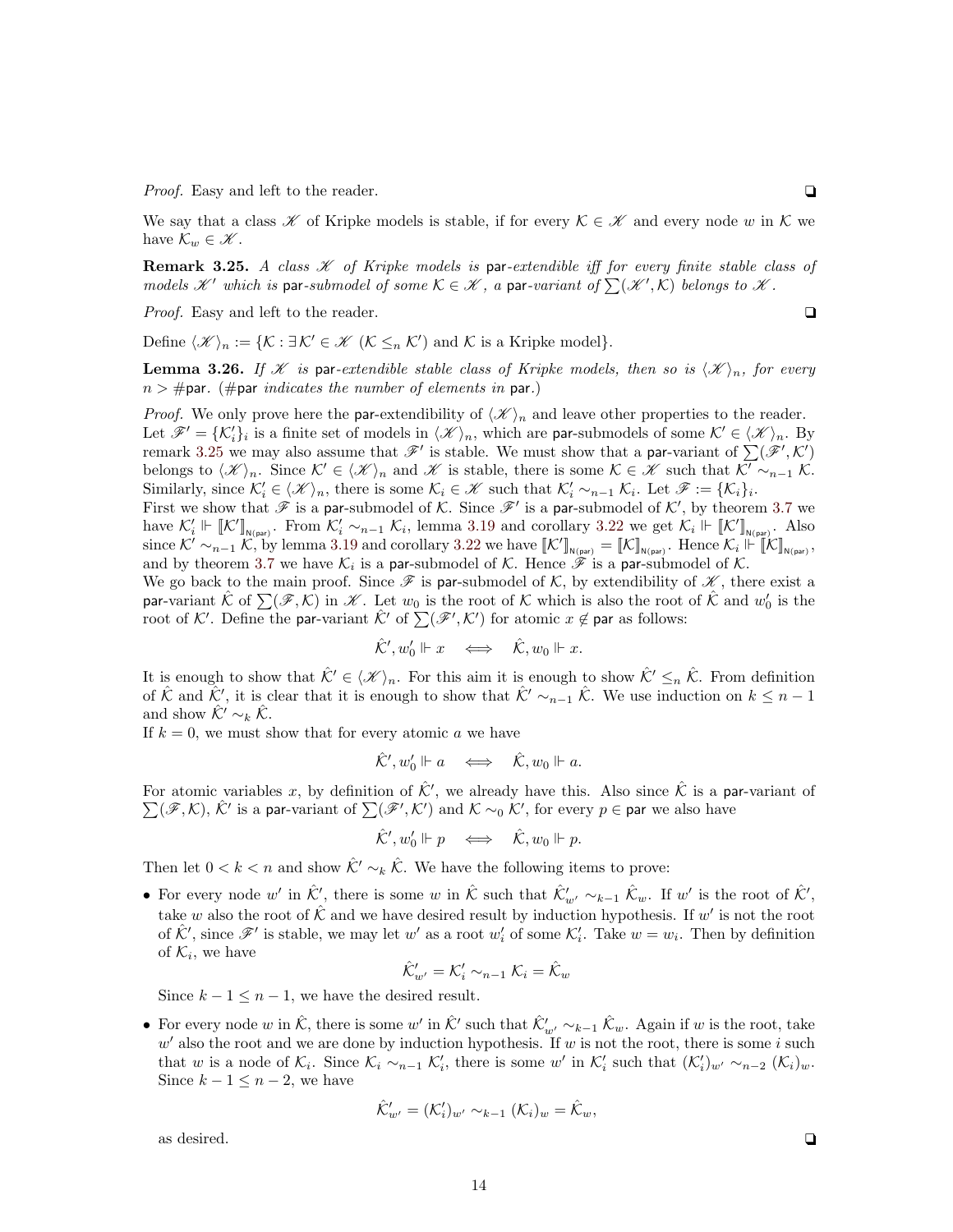**Theorem 3.27.** Every  $A \in \mathcal{L}_0$  has NNIL(par)-projective resolution Π. Moreover for every  $B \in \Pi$ we have  $c_-(B) \le \max\{c_-(A), 1 + \text{#par}\}\$  and  $\Pi$  is a computable function of A.

*Proof.* Given a substitution  $\theta$  and  $A' \in \text{NNIL(par)}$  such that  $\vdash A' \rightarrow \theta(A)$ , we will find some  $B_{\theta}^{A'} \in \mathcal{L}_0$ , with the following properties:

- 1.  $B_{\theta}^{A'}$  is NNIL(par)-projective.
- $2. \vdash A' \leftrightarrow \theta(B_{\theta}^{A'}).$
- $3. \vdash B_{\theta}^{A'} \to A.$
- 4.  $c_{\rightarrow}(B_{\theta}^{A'}) \leq n$  for  $n := \max\{c_{\rightarrow}(A), 1 + \text{\#}$ par $\}$  (#par indicates the number of atomics in par).

Then by items 1-3 (an independent subset of) the following set is a NNIL(par)-projective resolution for A:

 $\Pi:=\{B_{\theta}^{A^{\prime}}% \def\l{\lambda} \def\m{\mu} \def\g{\gamma} \def\g{\gamma} \def\g{\gamma} \def\g{\gamma} \def\g{\gamma} \def\g{\gamma} \def\g{\gamma} \def\g{\gamma} \def\g{\gamma} \def\g{\gamma} \def\g{\gamma} \def\g{\gamma} \def\g{\gamma} \def\g{\gamma} \def\g{\gamma} \def\g{\gamma} \def\g{\gamma} \def\g{\gamma} \def\g{\gamma} \def\g{\gamma} \def\g{\gamma} \def\g{\gamma} \def\g{\gamma} \def\g{\gamma} \def\g{\gamma} \def\g{\gamma} \def\g{\gamma}$  $A' : A' \in \text{NNIL}(\text{par})$  and  $\theta$  a substitution such that  $\vdash A' \rightarrow \theta(A)$ .

Moreover remark [3.18](#page-11-0) and item (4) implies that  $\Pi$  is finite, as desired. So it remains to find  $B_{\theta}^{A'}$ with mentioned properties. Define

$$
\mathscr{K} := \theta(\text{Mod}(A')) := \{ \theta(\mathcal{K}) : \mathcal{K} \in \text{Mod}(A') \}
$$

Since  $\langle \mathcal{K} \rangle_n$  has downward  $\leq_n$ -closure condition, we may apply lemma [3.23](#page-12-4) and find some proposition, e.g.  $B_{\theta}^{A'}$ , such that  $c_{\theta} (B_{\theta}^{A'}) \leq n$  (so item 4 is satisfied) and  $\langle \mathcal{K} \rangle_n = Mod(B_{\theta}^{A'})$ . Since  $A' \in \text{NNIL}(\text{par})$ , evidently it is NNIL(par)-projective. Hence by theorem [3.12,](#page-10-1) A' is par-extendible. Hence by lemma [3.24,](#page-12-5)  $\mathscr K$  is par-extendible. Since  $\mathscr K$  is stable and  $n > \text{\#}$ par, Lemma [3.26](#page-13-2) implies that  $\langle \mathcal{K} \rangle_n$  is also par-extendible. Hence  $B_{\theta}^{A'}$  is par-extendible and by theorem [3.12,](#page-10-1)  $B_{\theta}^{A'}$  is NNIL(par)-projective. So item (1) is satisfied.

To show item 3 for  $B_{\theta}^{A'}$ , it is enough to show  $K \Vdash B_{\theta}^{A'} \to A$  for every finite rooted model K. If  $\mathcal{K} \Vdash B_{\theta}^{A'}$ , we have  $\mathcal{K} \in \langle \mathcal{K} \rangle_n$ . Hence  $\mathcal{K} \leq_n \mathcal{K}'$  for some  $\mathcal{K}' \in \mathcal{K}$ . Then  $\mathcal{K}' = \theta(\mathcal{K}'')$  for some finite rooted K'' such that  $K'' \Vdash A'$ . Since  $\vdash A' \rightarrow \theta(A)$ , we have  $K'' \Vdash \theta(A)$ , and by lemma [3.8](#page-8-2) we get  $\theta(\mathcal{K}^{\prime\prime}) \Vdash A$ , whence  $\mathcal{K}' \Vdash A$ . Since  $c_{\rightarrow}(A) \leq n$  and  $\mathcal{K} \leq_{n} \mathcal{K}^{\prime}$ , corollary [3.21](#page-12-1) implies that  $\mathcal{K} \Vdash A$ , as desired.

It remains to show that item 2 holds. It is enough to show  $\mathcal{K} \Vdash A' \leftrightarrow \theta(B_{\theta}^{A'})$  for arbitrary finite rooted K. If  $K \Vdash A'$ , then  $\theta(K) \Vdash A'$  and hence  $\theta(K) \in \mathcal{K} \subseteq \langle \mathcal{K} \rangle_n = Mod(B_{\theta}^{A'})$ . Then  $\theta(K) \Vdash B_{\theta}^{A'}$ <br>and hence  $K \Vdash \theta(B_{\theta}^{A'})$ . For the other direction, let  $K \Vdash \theta(B_{\theta}^{A'})$ . Hence  $\theta(K) \Vdash B_{\theta}^{A'}$  and then  $\theta(\mathcal{K}) \in Mod(B_{\theta}^{A'}) = \langle \mathscr{K} \rangle_n$ . So there is some  $\mathcal{K}' \in \mathscr{K}$  such that  $\theta(\mathcal{K}) \leq_n \mathcal{K}'$ . Since  $\mathcal{K}' \in \mathscr{K}$ , there is some K'' such that  $K' = \theta(K'')$  and  $K'' \Vdash A'$ . Since  $A' = \theta(A')$ , we have  $K'' \Vdash \theta(A')$  and hence  $K' \Vdash A'$ . By lemma [3.19](#page-12-2)  $c<sub>→</sub>(A') < n$  and the corollary [3.21](#page-12-1) implies  $K \Vdash A'$ .

Finally we provide an algorithm which computes Π. Given A, compute the finite set

$$
\Pi':=\{B\in\mathcal{L}_0: c_{\rightarrow}(B)\leq\max\{c_{\rightarrow}(A),1+\#\text{par}\}\text{ and } \vdash B\rightarrow A \text{ and } B\in\mathcal{W}(\text{par})\}.
$$

Note that  $\Pi'$  is computable since IPC is decidable and by corollary [3.13](#page-10-4) we can decide  $B \in \mathcal{W}$ (par). Finally one may easily find  $\Pi \subseteq \Pi'$  which includes pairwise IPC-independent propositions, as required for projective resolutions.

#### <span id="page-14-0"></span>3.5 Projective resolution for NNIL

In this subsection, we will see that projective resolution of a NNIL-proposition gets a more elegant form. We will use this form later for characterization of NNIL(par)-admissible rules of IPC, specifically for the validity of disjunction rule. By theorem [3.17](#page-11-1) or equivalently theorem [3.27](#page-13-0) with empty par, there is a finite projective resolution for every proposition A, i.e. a set  $\{A_1, \ldots, A_n\}$ , with the following properties: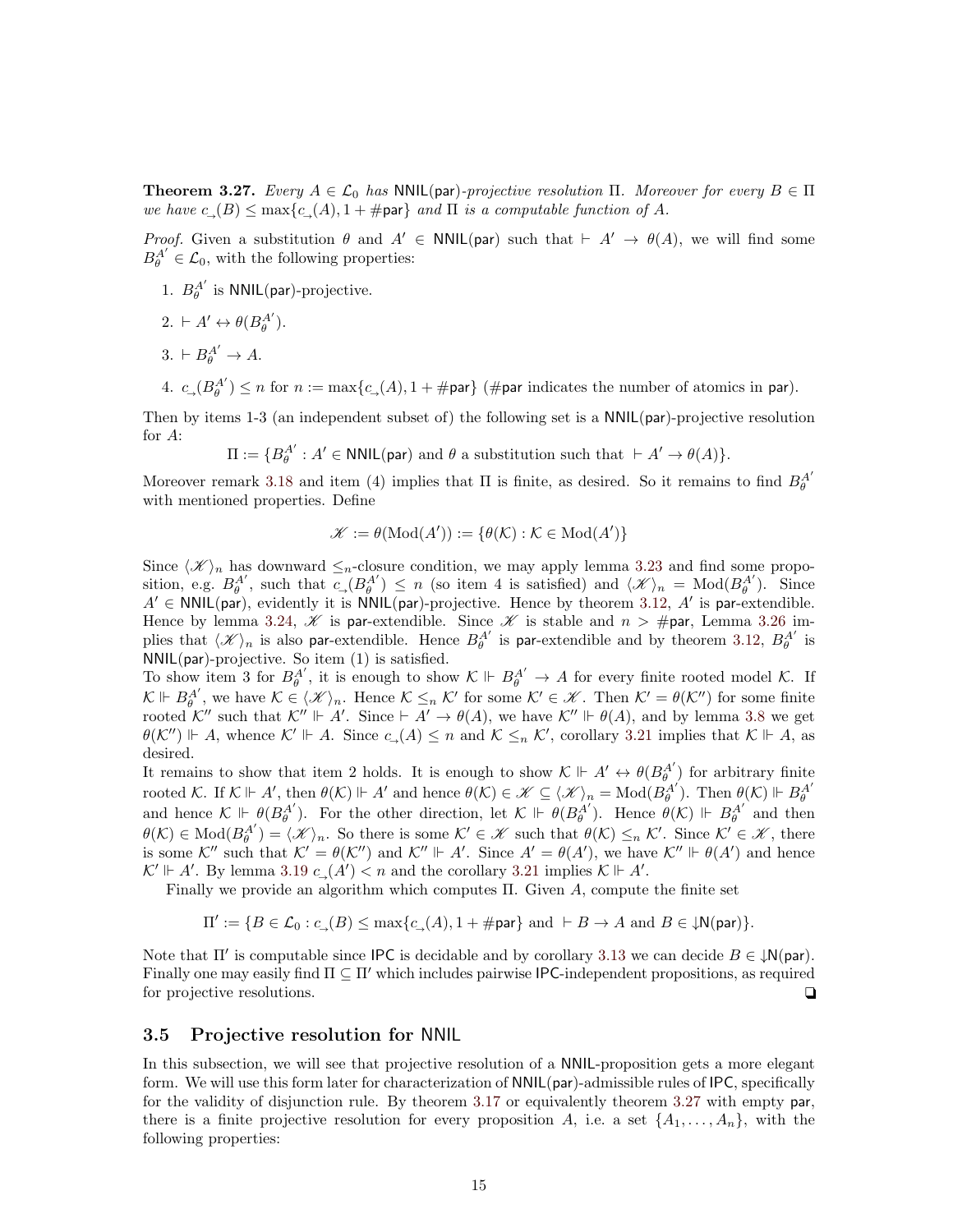- Every unifier of A, is also a unifier of some  $A_i$ , in other words  $A \sim \bigvee A_i$ .
- $\bullet \ \vdash \bigvee A_i \to A.$
- $A_i$  is projective for every  $i \leq n$ .

We will prove here that if  $A \in \mathsf{NNIL}$ , the projective resolution can be chosen such that every  $A_i$  is NNIL and moreover  $\vdash A \leftrightarrow \bigvee A_i$ .

Given  $A \in \mathsf{NNIL}$ , we say that A is a T-component if  $A = \bigwedge \Gamma \wedge \bigwedge \Delta$  with the following properties:

- Every  $B \in \Gamma$  is atomic.
- Every  $B \in \Delta$  is an implication  $C \to D$  for some atomic C such that  $\mathsf{T} \nvdash \bigwedge \Gamma \to C$ .

<span id="page-15-0"></span>**Lemma 3.28.** Let T be a logic extending IPC. Every  $A \in \text{NNIL}$  can be decomposed to T-components, **LETTER 1** SECTED TO A logic Extending  $\mathbf{R} \subset \text{Eocry } \Lambda \subset \text{WNE}$  can be accomposed to T-components, i.e. there is a finite set of T-components  $\Gamma_A$  such that  $\mathbf{T} \vdash A \leftrightarrow \mathbf{\setminus} \Gamma_A$ . Moreover, if  $A \in \text{NNIL}(\vec{a})$ *then*  $\Gamma_A \subseteq \text{NNIL}(\vec{\alpha})$ .

*Proof.* We use induction on sub<sup>atom</sup>(A) (the set of atomic formulas in A) ordered by  $\supset$  and find some finite set  $\Gamma_A$  of T-components with sub<sup>atom</sup> $(\Gamma_A) \subseteq$  sub<sup>atom</sup> $(A)$  and  $T \vdash \bigvee \Gamma_A \leftrightarrow A$ . As induction hypothesis assume that for every T and  $B \in \text{NNIL}$  with sub<sup>atom</sup>(B) ⊂ sub<sup>atom</sup>(A) there is a finite set  $\Gamma_B$  of T-components such that  $\top \vdash B \leftrightarrow \bigvee \Gamma$  and  $\mathsf{sub^{atom}}(\Gamma_B) \subseteq \mathsf{sub^{atom}}(B)$ . For the induction step, assume that A ∈ NNIL is given. Using derivation in IPC one may easily find finite sets  $\Gamma_i$  and  $\Delta_i$ for  $1 \leq i \leq n$  such that

- IPC  $\vdash A \leftrightarrow \bigvee_{i=1}^{n} A_i$ , in which  $A_i := \bigwedge \Gamma_i \wedge \bigwedge \Delta_i$ .
- $\Delta_i$  includes only atomic propositions.
- $\Gamma_i$  includes implications with atomic antecedents.
- sub<sup>atom</sup> $(\Gamma_i \cup \Delta_i) \subseteq$  sub<sup>atom</sup> $(A)$ .

It is enough to decompose every  $A_i$  to T-components. If  $\mathsf{T} \nvdash \bigwedge \Delta_i \to E$  for every antecedent E of an implication in  $\Gamma_i$ , then  $A_i$  already is a T-component and we are done. Otherwise, there is some  $E \to F \in \Gamma_i$  such that  $\mathsf{T} \vdash \bigwedge \Delta_i \to E$ . Then let  $A'_i := A_i[E : \top]$ , i.e. the replacement of every occurrences of E in  $A_i$  with  $\top$ . Also let  $\top' := \top + E$ . Hence  $\mathsf{sub^{atom}}(A'_i) \subsetneq \mathsf{sub^{atom}}(A)$  and by induction hypothesis we may decompose  $A'_i$  to  $\mathsf{T}'$ -components:

$$
\mathsf{T}, E \vdash A'_i \leftrightarrow \bigvee_j B_j
$$

It is not difficult to observe that if  $B_j$  is a T'-component then  $B'_j := E \wedge B_j$  is a T-component. Moreover  $\mathsf{T} \vdash E \land A'_i \leftrightarrow \bigvee_j B'_j$  and since  $\mathsf{IPC} \vdash (E \land A'_i) \leftrightarrow (E \land A'_i)$  and  $\mathsf{T} \vdash A_i \rightarrow E$ , we get

$$
\mathsf{T}\vdash A_i\leftrightarrow \bigvee_j B'_j
$$

Hence we have decomposed  $A_i$  to T-components  $B'_j$  with sub<sup>atom</sup> $(B'_j) \subseteq \text{sub^{atom}}(A)$ , as desired.  $\Box$ 

<span id="page-15-1"></span>Lemma 3.29. Every IPC-component is extendible.

*Proof.* Let  $B = \bigwedge B_i$  is an IPC-component and  $\mathscr K$  be a finite class of finite rooted Kripke models for B. We must show that a variant of  $\sum(\mathscr{K})$  is a model of B. Let  $w_0$  be the root of  $\sum(\mathscr{K})$  and define a variant K of  $\sum(\mathscr{K})$  as follows.  $\mathcal{K}, w_0 \Vdash a$  iff  $a = B_i$  for some i. Then it is easy to observe that  $\mathcal{K}, w_0 \Vdash B.$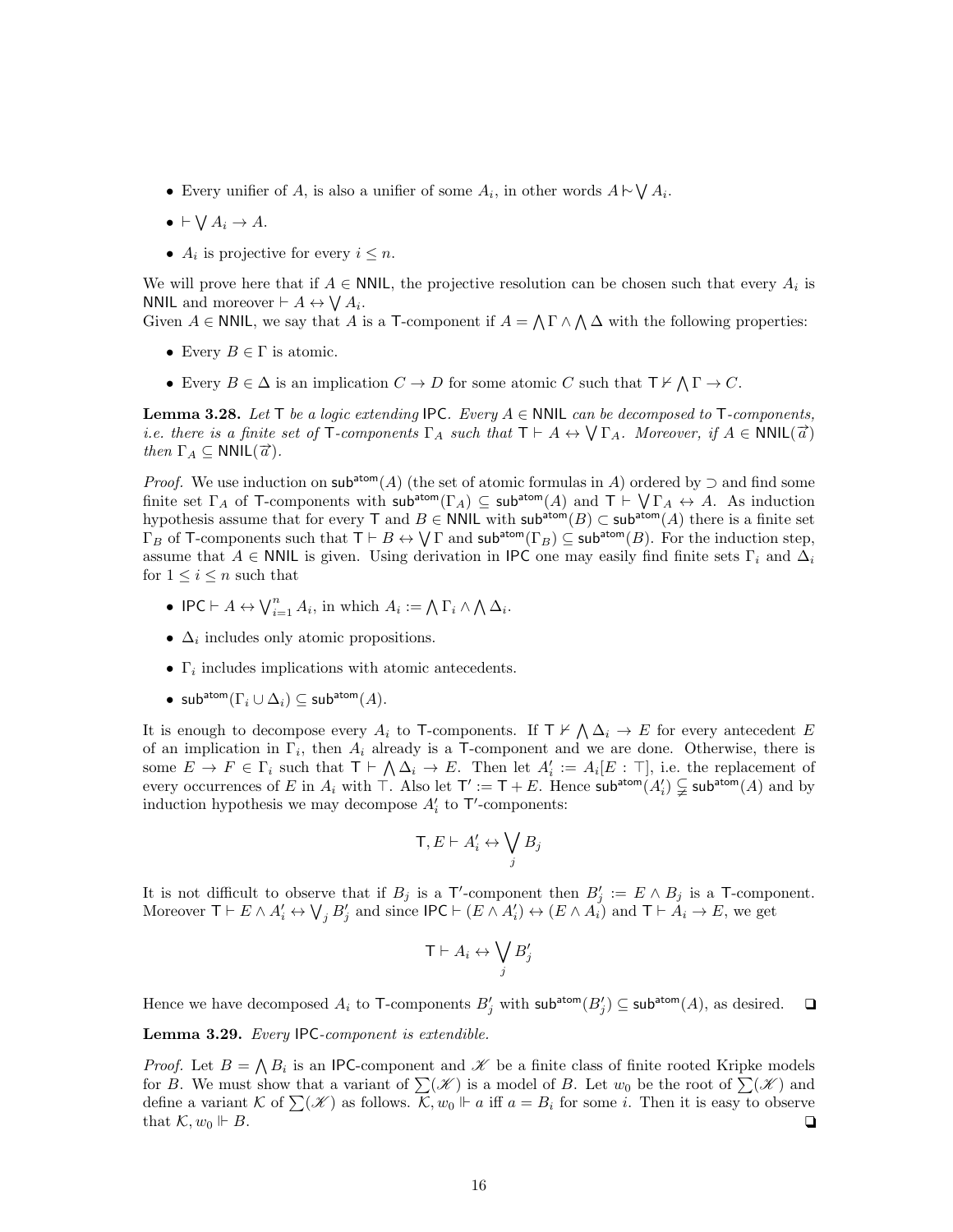Corollary 3.30. For A  $\in$  NNIL there is a finite set  $\Delta$  of projective and NNIL propositions with

$$
\vdash A \leftrightarrow \bigvee \Delta.
$$

*Proof.* Use lemmas [3.28](#page-15-0) and [3.29](#page-15-1) and theorem [3.10.](#page-9-1)  $\Box$ 

<span id="page-16-0"></span>**Lemma 3.31.** Every extendible A is IPC-prime, i.e. if  $\vdash A \rightarrow (B \vee C)$ , then either  $\vdash A \rightarrow B$  or  $\vdash A \to C.$ 

*Proof.* We prove this by contraposition. Let  $\nvdash A \rightarrow B$  and  $\nvdash A \rightarrow C$ . Then there are some Kripke models  $\mathcal{K}_1$  and  $\mathcal{K}_2$  such that  $\mathcal{K}_1 \Vdash A$ ,  $\mathcal{K}_1 \nvDash B$ ,  $\mathcal{K}_2 \Vdash A$  and  $\mathcal{K}_2 \nvDash B$ . Since A is extendible, there is some variant K' of  $\sum({\{\mathcal{K}_1,\mathcal{K}_2\}})$  such that  $\mathcal{K} \Vdash A$ . Since  $\mathcal{K}_1 \nvDash B$  we have  $\mathcal{K} \nvDash B$ . Similarly  $\mathcal{K} \nvDash C$ . Hence  $\mathcal{K} \not\vdash B \lor C$  and then  $\mathcal{K} \not\vdash A \to (B \lor C)$ .

<span id="page-16-1"></span>**Theorem 3.32.** Given  $A \in \mathcal{L}_0$ , the following are equivalent:

- 1. A is an IPC-component, (modulo IPC-provable equivalence relation)
- 2. A is extendible,
- 3. A is IPC-prime.

*Proof.*  $1 \Rightarrow 2$ : lemma [3.29.](#page-15-1)  $2 \Rightarrow 3$ : lemma [3.31.](#page-16-0)  $3 \Rightarrow 1$ : Let A is IPC-prime. By lemma [3.28](#page-15-0) it can be decomposed to IPC-components  $\Gamma_A$ . Thus  $\vdash A \leftrightarrow \bigvee \Gamma_A$  and by IPC-primality of A we have  $\vdash A \to B$ for some  $B \in \Gamma_A$ . Then  $\vdash A \leftrightarrow B$  and hence A is IPC-equivalent to some IPC-component.  $\Box$ 

Remember that PNNIL(par) indicates the set of IPC-prime and NNIL(par)-propositions.

<span id="page-16-2"></span>Corollary 3.33. Up to IPC-provable equivalence relation, we have NNIL = PNNIL<sup> $\vee$ </sup> and NNIL(par) = PNNIL(par) ∨.

*Proof.* By lemma [3.28](#page-15-0) every  $A \in \text{NNIL}$  can be decomposed to IPC-components  $\Gamma_A$  such that  $A \in$ NNIL(par) implies  $\Gamma_A \subseteq$  NNIL(par). Then theorem [3.32](#page-16-1) implies that every  $E \in \Gamma_A$  is IPC-prime. Hence  $\bigvee \Gamma_A \in \mathsf{PNNIL}^\vee$  and moreover  $A \in \mathsf{NNIL}(\mathsf{par})$  implies  $\bigvee \Gamma_A \in \mathsf{PNNIL}(\mathsf{par})^\vee$ .

<span id="page-16-3"></span>Corollary 3.34.  $\vert_{\text{PN(par)}\atop \text{PN(par)}}^{\text{IPC}} = \vert_{\text{N(par)}}^{\text{IPC}}.$ 

*Proof.* Corollary [3.33](#page-16-2) and theorem [2.5.](#page-5-2)  $\Box$ 

A consequence of the results in this subsection is that now we have uniqueness of the projective resolutions:

<span id="page-16-4"></span>**Theorem 3.35 (Projective Resolution).** Every  $A \in \mathcal{L}_0$  has a PNNIL(par)-projective resolution. Moreover this resolution is computable and unique up to IPC-provable equivalency, i.e. for every two PNNIL(par)-projective resolutions  $\Delta = \{B_1, \ldots, B_m\}$  and  $\Delta' = \{C_1, \ldots, C_n\}$  for A, we have  $m = n$ and there is some permutation  $\sigma$  such that for every  $i, \vdash B_i \leftrightarrow C_{\sigma(i)}$ .

*Proof.* Given A, by theorem [3.27](#page-13-0) there is a NNIL(par)-projective resolution  $\Delta$  for A. Then define

$$
\Pi_0:=\{E\wedge E': E\in \Delta \text{ and } E'\in \Gamma_{E^\dagger}\}
$$

in which  $E^{\dagger} \in NNIL(par)$  is the NNIL(par)-projection of E and  $\Gamma_{E^{\dagger}}$  is the decomposition of  $E^{\dagger}$ to IPC-components, as provided by lemma [3.28.](#page-15-0) Finally let  $\Pi \subseteq \Pi_0$  be some  $\subseteq$ -minimal set with  $\vdash \forall \Pi_0 \leftrightarrow \forall \Pi$ . Then by corollary [3.34](#page-16-3) and the following fact one may easily observe that  $\Pi$ is a PNNIL(par)-projective resolution for A: if  $A \stackrel{\theta}{\rightarrowtail} A' \in NNIL(par)$  and  $E \in PNNIL(par)$ , then  $(A \wedge E) \stackrel{\theta}{\longrightarrow} (A' \wedge E).$ 

For the uniqueness, it is enough to show that for every PNNIL(par)-projective E, if  $E \nvDash_{\mathbb{N}(\text{par})} \bigvee_i F_i$  then for some i we have  $\vdash E \to F_i$ . Let  $E \xrightarrow{\theta} E^{\dagger}$ . Then by  $E \nvDash_{\mathsf{FN}(\mathsf{par})} \bigvee_i F_i$  we have  $\vdash \theta(E^{\dagger} \to \bigvee_i F_i)$ . Hence  $E^{\dagger} \to V_i \theta(F_i)$  and since  $E^{\dagger}$  is IPC-prime, we have  $E^{\dagger} \to \theta(F_i)$  for some i. Thus lemma [3.2](#page-7-4) implies  $\vdash E \to F_i$ , as desired.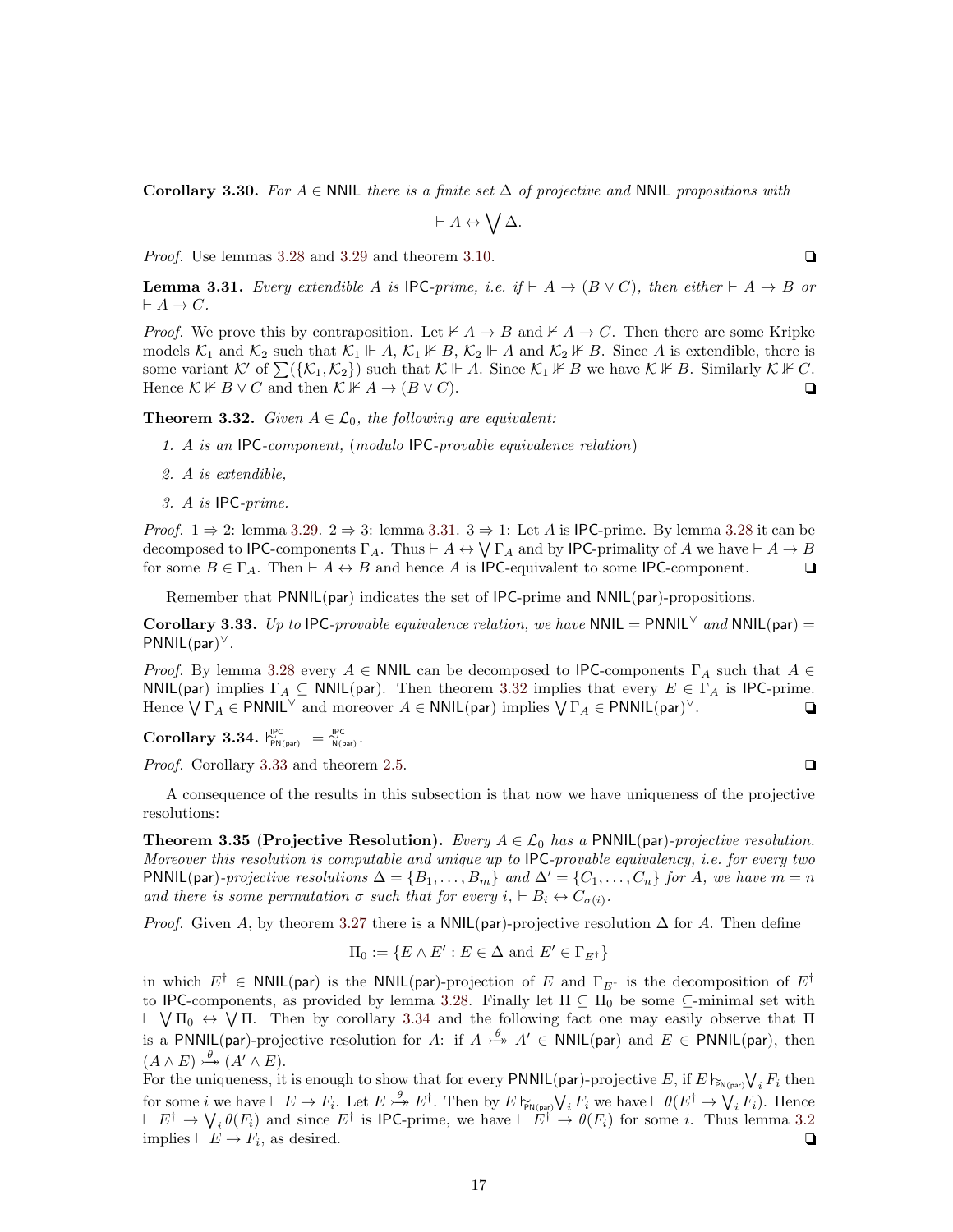# <span id="page-17-0"></span>4 NNIL(par)-admissible rules of IPC

In [\[Iemhoff,](#page-28-3) [2001b\]](#page-28-3), the admissibility relation ∼ is characterized by means of preservation relation  $\triangleright$  and its Kripke semantics, called AR-models. In this section we will characterize and prove the decidability of  $\gamma_{N(par)}$ , the NNIL(par)-admissible rules of IPC (see section [2.6\)](#page-3-2). For this end, we imitate the route in [\[Iemhoff,](#page-28-3) [2001b\]](#page-28-3), i.e. we define a system  $AR_{par}$  for the NNIL(par)-admissible rules of IPC and also introduce a Kripke semantic for it and prove the soundness and completeness. Finally using this and the results in section [3](#page-6-0) we prove that  $AR_{par}$  is sound and complete for both NNIL(par)admissibility and  $\downarrow$ NNIL(par)-preservativity, i.e.  $AR_{par} \vdash A \rhd B$  iff  $A \rvert_{\widetilde{N}(par)} B$  iff  $A \rvert_{\widetilde{N}(par)} B$ .

### <span id="page-17-1"></span>4.1 The system AR<sub>par</sub>

 $AR_{par}$  is a system which proves propositions in the form  $A \triangleright B$ , and  $A, B \in \mathcal{L}_0$ . Before we continue with the axioms and rules of the system  $AR_{par}$ , let us first define a notation.

$$
\{A\}_{\text{par}}(B) := \begin{cases} B & : B \in \text{par} \cup \{\perp\} \\ A \to B & : \text{otherwise} \end{cases}
$$

Then  $AR_{par}$  is defined as [IPC] (as defined in section [2.6\)](#page-3-2) plus the following axiom and rule:

$$
\mathsf{V}_{\mathsf{AR}}^{\mathsf{par}}: \quad B \to C \rhd \mathsf{V}_{i=1}^{n+m} \{B\}_{\mathsf{par}}(E_i), \text{ in which } B = \bigwedge_{i=1}^n (E_i \to F_i) \text{ and } C = \bigvee_{i=n+1}^{n+m} E_i.
$$
\n
$$
(p \in \mathsf{par}) \xrightarrow[p \to A \rhd p \to B]{} \mathsf{Mont}(\mathsf{par})
$$

**Remark 4.1.** The system AR, as defined in [\[Iemhoff,](#page-28-3) [2001b\]](#page-28-3), is  $AR_{par}$  with par  $=\emptyset$ . The Visser rule  $V_{AR}^{par}$  in this case is proved to be of central importance [\[Iemhoff,](#page-28-18) [2005\]](#page-28-18).

Remark 4.2. As we will see in corollary [4.16,](#page-23-1) the following extension of the Montagna's rule is admissible in  $AR_{par}$ :

$$
(E \in \mathsf{NNIL}(\mathsf{par})) \xrightarrow{A \vartriangleright B} \frac{A \vartriangleright B}{E \to A \vartriangleright E \to B}.
$$

**Remark 4.3.** AR<sub>par</sub> is closed under general substitutions  $\theta$  with  $\theta(p) \in \{\top, \bot\} \cup$  par for every  $p \in$  par, i.e.  $AR_{par} \vdash A \rhd B$  implies  $AR_{par} \vdash \theta(A) \rhd \theta(B)$ .

*Proof.* Use induction on the complexity of proof  $AR_{par} \vdash A \rhd B$ . All cases are easy and left to the reader.  $\Box$ 

The following theorem is from [\[Iemhoff,](#page-28-3) [2001b\]](#page-28-3).

**Theorem 4.4.**  $A \vdash B$  *iff*  $AR \vdash A \rhd B$ .

<span id="page-17-2"></span>**Lemma 4.5.** AR<sub>par</sub>  $\vdash A \rhd B$  *implies*  $A \rvert_{\mathcal{N}(\mathsf{par})} B$ .

*Proof.* We use induction on the complexity of the proof  $AR_{par} \vdash A \rhd B$ . All cases are easy except for the axiom  $V_{AR}^{par}$  and the rules Mont(par) and Disj.

•  $\bigvee_{\mathsf{AR}}^{\mathsf{par}}$ : Let  $C = \bigwedge_{i=1}^n (E_i \to F_i)$  and  $D = \bigvee_{i=n+1}^{n+m} E_i$ . We show  $C \to D \bigvee_{\mathsf{N}(\mathsf{par})}^{\mathsf{par}} \bigvee_{i=1}^{n+m} \{C\}_{\mathsf{par}}(E_i)$ . So  $\mathsf{v}_{\mathsf{AR}}$ . Let  $\mathcal{O} = \bigwedge_{i=1}^{i=1} (L_i \cap T_i)$  and  $B = \mathsf{v}_{i=n+1} \cup T_i$ . We show  $\mathcal{O} \cap B \cap_{\mathsf{N}(\mathsf{par})} \mathsf{v}_{i=1} \cup \mathsf{V}_{\mathsf{par}} \cup T_i$ . So  $\theta(\bigvee_{i=1}^{n+m} \{C\}_{\text{par}}(E_i))$ . We reason by contraposition. Let  $\nvdash G \to \theta(\bigvee_{i=1}^{n+m} \{C\}_{\text{par}}(E_i))$ . Hence for every  $i \leq n+m$  we have  $\nvdash \theta(G \to \{C\}_{\text{par}}(E_i))$ . Then for every i there is some Kripke model  $\mathcal{K}_i$ with the root  $w_i$  such that  $\mathcal{K}_i \Vdash G$  and  $\mathcal{K}_i \nvDash \theta(E_i)$  and moreover for every i with  $E_i \not\in \text{par} \cup \{\perp\}$ we have  $\mathcal{K}_i \Vdash C$ . Since G is projective, by theorem [3.10](#page-9-1) it is extendible. Let K be a variant of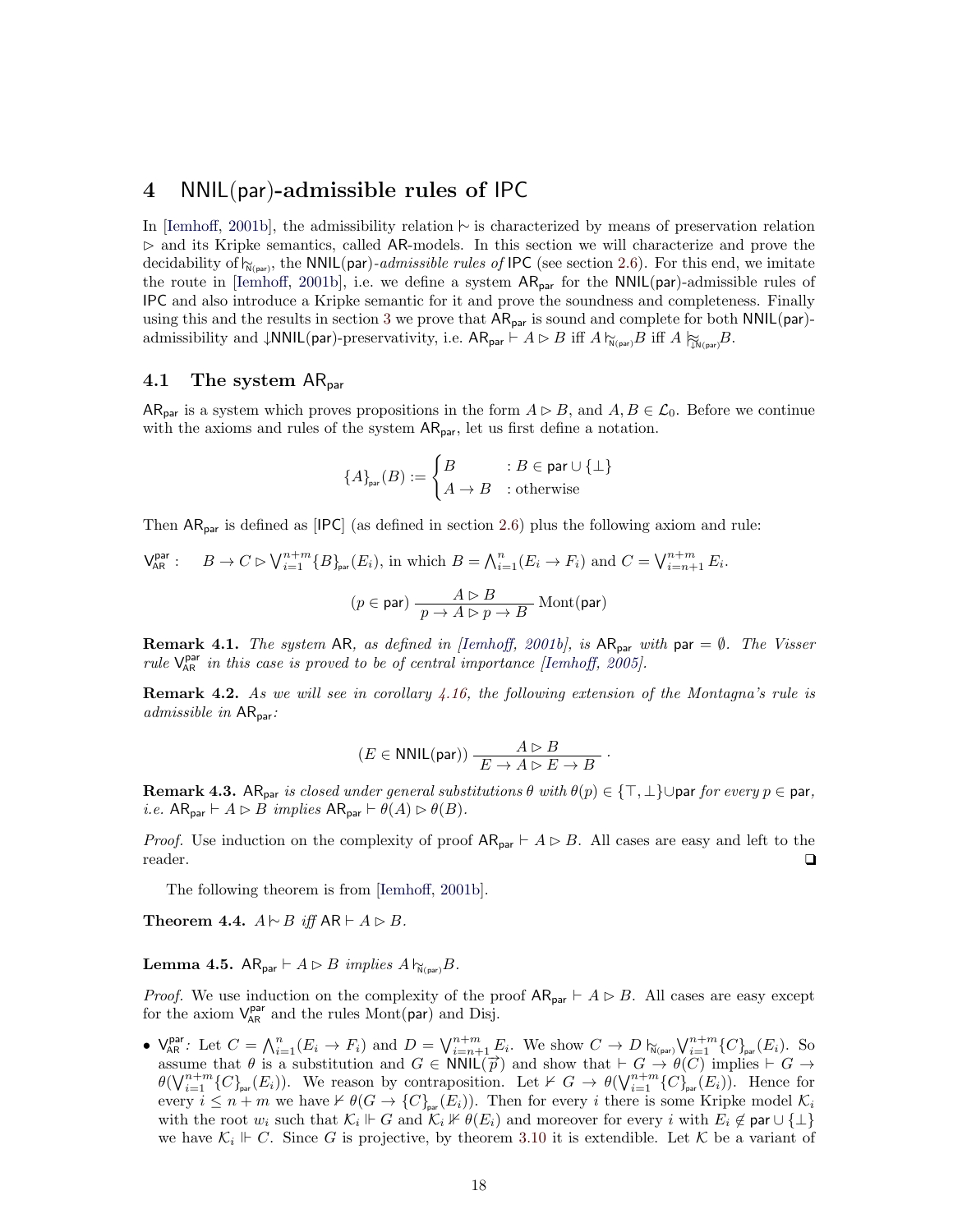$\sum({\{\mathcal{K}_i\}}_i)$  such that  $\mathcal{K} \Vdash G$  and  $w_0$  be its root. Also define  $\mathcal{K}'$  as follows: for every i such that  $E_i \in \text{par} \cup \{\perp\},\$ eliminate  $\mathcal{K}_i$  (we mean its nodes) from  $\mathcal{K}$ . Then evidently  $\mathcal{K}'$  is a submodel of K. Since G is NNIL, by theorem [3.5,](#page-8-1) we have  $\mathcal{K}' \Vdash G$ . It is enough to show that  $\mathcal{K}' \Vdash \theta(C)$ and  $\mathcal{K}' \not\Vdash \theta(D)$ . Since for every node w in  $\mathcal{K}'$  other than  $w_0$ , we have  $\mathcal{K}', w \Vdash \theta(C)$ , if we show  $\mathcal{K}', w_0 \nVdash \theta(E_i)$  for every i, we have both  $\mathcal{K}' \Vdash \theta(C)$  and  $\mathcal{K}' \nvDash \theta(D)$  and we are done. We have two cases. (1)  $E_i \in \text{par} \cup \{\perp\}$ . In this case we have  $\theta(E_i) = E_i$ , and since  $\mathcal{K}, w_i \not\vdash E_i$  we have  $\mathcal{K}, w_0 \nVdash E_i$  and hence  $\mathcal{K}', w_0 \nVdash E_i$ . (2)  $E_i \notin \text{par} \cup \{\perp\}$ . Since  $w_i$  in this case is a node of  $\mathcal{K}'$  and  $\mathcal{K}', w_i \nVdash \theta(E_i)$ , we have  $\mathcal{K}', w_0 \nVdash \theta(E_i)$ .

- Mont(par): Let  $A \upharpoonright_{\widetilde{N}(par)} B$  and show  $p \to A \upharpoonright_{\widetilde{N}(par)} p \to B$  for every  $p \in par$ . Let  $\theta$  be a substitution and  $E \in \text{NNIL}(\vec{p})$  such that  $\vdash E \rightarrow \theta(p \rightarrow A)$ . Hence  $\vdash (E \wedge p) \rightarrow \theta(A)$ . Then by  $A \upharpoonright_{\text{N(par)}} B$  we have  $\vdash (E \land p) \to \theta(B)$  and hence  $\vdash E \to \theta(p \to B)$ , as desired.
- Disj: Let B  $\vdash_{N_{(par)}} A$  and C  $\vdash_{N_{(par)}} A$  and show  $B \vee C \vdash_{N_{(par)}} A$ . Corollary [3.34](#page-16-3) and B  $\vdash_{N_{(par)}} A$  and  $C \nightharpoonup_{N(\text{par})}^{\sim} A$  imply  $B \nightharpoonup_{N(\text{par})}^{\sim} A$  and  $C \nightharpoonup_{N(\text{par})}^{\sim} A$ . Let  $E \in \text{PNNIL}(\vec{p})$  and  $\theta$  a substitution such that  $\vdash E \to \theta(B \vee C)$ . Since E is IPC-prime, either we have  $\vdash E \to \theta(B)$  or  $\vdash E \to \theta(C)$ . In either of the cases, by  $B \rvert_{\widetilde{\mathsf{P}}_{\mathsf{N}(\mathsf{par})}} A$  and  $C \rvert_{\widetilde{\mathsf{P}}_{\mathsf{N}(\mathsf{par})}} A$  we have  $\vdash E \to \theta(A)$ . So by this argument we may conclude that  $(B \vee C) \nvDash_{\mathsf{N}(\mathsf{par})} A$  and then by Corollary [3.34](#page-16-3) we have  $(B \vee C) \nvDash_{\mathsf{N}(\mathsf{par})} A$ .  $\Box$

Corollary 4.6.  $A \triangleright B$  implies  $A \models_{\text{PN(Dar)}} B$ .

*Proof.* Use lemma [4.5](#page-17-2) and corollary [3.34.](#page-16-3)  $\Box$ 

<span id="page-18-1"></span>**Corollary 4.7.** For every  $A \in \text{NNIL}$  (par) and  $B \in \mathcal{L}_0$ , if  $AR_{\text{par}} \vdash A \rhd B$  then  $\vdash A \rightarrow B$ .

*Proof.* Let  $AR_{par} \vdash A \rhd B$ . Then by lemma [4.5,](#page-17-2) we have  $A \rvert_{\mathcal{N}(par)} B$ . Let  $\theta$  be identity substitution. Then we have  $\vdash A \to \theta(A)$ . Hence  $\vdash A \to \theta(B)$ , which implies  $\vdash A \to B$ , as desired.

#### <span id="page-18-0"></span>4.2  $AR<sub>par</sub>$ -models

Before we define  $AR_{par}$ -models, the Kripke models for which  $AR_{par}$  is sound and complete, let us present some definitions. Let  $\mathcal{K} = (W, \preccurlyeq, V)$  is a Kripke model, possibly infinite or not tree. All over the rest of this subsection we assume that in general a Kripke model might be infinite or not tree. Given a set Γ of propositions, two nodes  $v, w \in W$  are called Γ-similar, notation  $v \equiv_{\Gamma} w$ , if for every  $A \in \Gamma$  we have  $\mathcal{K}, v \Vdash A$  iff  $\mathcal{K}, w \Vdash A$ . Let  $W' \subseteq W$  is a set of nodes and  $w \in W$ . The notation  $w \preccurlyeq W'$ , means  $w \preccurlyeq w'$  for every  $w' \in W'$ . We say that  $w \in W$  is a *tight predecessor* of W', if  $w \preccurlyeq W'$  and for every  $u \succcurlyeq w$ , either  $u = w$  or  $u \succcurlyeq v$  for some  $v \in W'$ . A node w is called a base, if for every finite set  $W' \subseteq W$  such that  $w \preccurlyeq W'$ , there is some  $w' \in W$  such that:  $w \preccurlyeq w' \preccurlyeq W'$ and  $w \equiv_{\text{par}} w'$  and  $w'$  is a tight predecessor of W'. And finally, a Kripke model  $\mathcal{K} = (W, \preccurlyeq, V)$  is an AR<sub>par</sub>-model if it is rooted (let  $w_0$  be its root) and there is some set  $W_b \subseteq W$  with the following properties:

- $w_0 \in W_h$ ,
- every  $w \in W_b$  is a base,
- for every  $w' \in W_b$  and  $w \succcurlyeq w'$ , there is some  $v \in W_b$  such that  $v \equiv_{\text{par}} w$  and  $w' \preccurlyeq v \preccurlyeq w$ .

Such  $W_b$  is called a *base-set* for  $K$ .

We say that K is good, if for every finite set of nodes W', and every  $X \subseteq$  par such that  $\mathcal{K}, W' \Vdash X$ , there is some  $w' \in W_b$  such that  $w' \preccurlyeq W'$  and  $\mathcal{K}(w') \cap \text{par} = X$ .

**Remark 4.8.** Let  $\mathcal{K} = (W, \preccurlyeq, V)$  is an  $AR_{\text{par}}$ -model with a base-set  $W_b$ , and  $w \in W_b$ . Then  $\mathcal{K}_w$  is also an  $AR_{par}$ -model with the base-set  $W'_b := \{v \in W_b : v \succcurlyeq w\}.$ 

**Theorem 4.9.** (Soundness)  $AR_{par} \vdash A \rhd B$  implies  $K \Vdash B$ , for every  $AR_{par}$ -model K with  $K \Vdash A$ .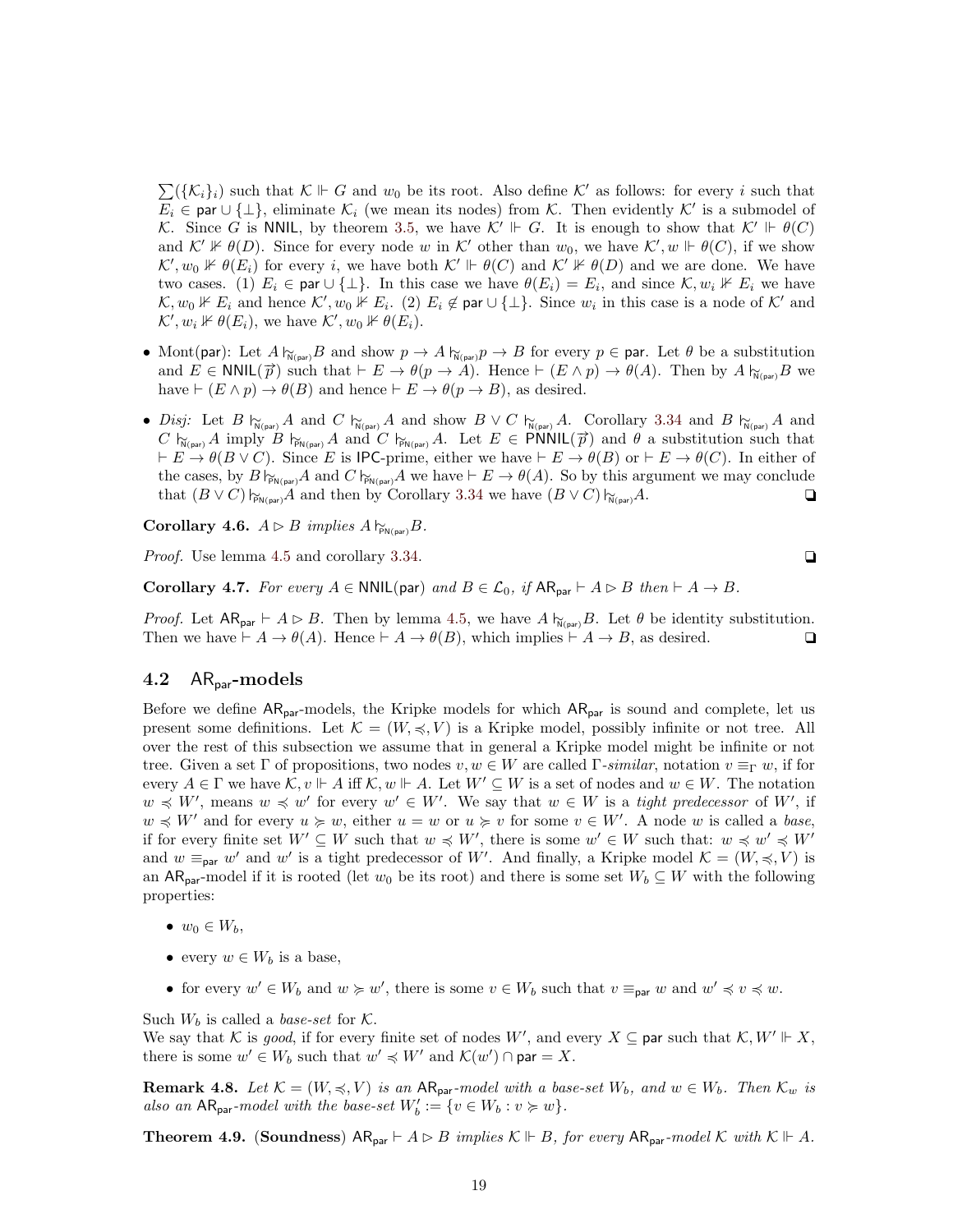*Proof.* We use induction on the proof  $AR_{par} \vdash A \rhd B$ . All cases are trivial except for the axiom  $V_{AR}^{par}$  and the rule Mont. First we treat the Montagna's rule. As induction hypothesis, let  $K \Vdash A$ implies  $\mathcal{K} \Vdash B$ , for every  $AR_{par}$ -model  $\mathcal{K}$ . Also let  $\mathcal{K} \Vdash p \to A$  for some  $p \in par$  and  $AR_{par}$ -model  $\mathcal{K} = (W, \preccurlyeq, V)$  with the base-set  $W_b$ . We will show  $\mathcal{K} \Vdash p \to B$ . Let  $w \in W$  such that  $\mathcal{K}, w \Vdash p$ . Since K is an AR<sub>par</sub>-model, there is some  $w' \in W_b$  such that  $w \equiv_{\text{par}} w'$  and  $w' \preccurlyeq w$ . Then K,  $w' \Vdash p$ and hence  $\mathcal{K}, w' \Vdash A$ . Observe that  $\mathcal{K}_{w'}$  is also an AR<sub>par</sub>-model and  $\mathcal{K}_{w'} \Vdash A$ . Hence by induction hypothesis  $\mathcal{K}_{w'} \Vdash B$ , which implies  $\mathcal{K}, w \Vdash B$ , as desired.

Next we show  $\mathcal{K} \Vdash \mathsf{V}^{\mathsf{par}}_{\mathsf{AR}}$  for every  $\mathsf{AR}_{\mathsf{par}}$ -model  $\mathcal{K} = (W, \preccurlyeq, V)$  with the root  $w_0$ . Let  $B = \bigwedge_{i=1}^n (E_i \to V_i)$  $(F_i)$  and  $C = \bigvee_{i=n+1}^{n+m} E_i$ . Also assume that  $\mathcal{K}, w_0 \not\V \bigvee_{i=1}^{n+m} \{B\}_{\text{par}}(E_i)$ . We show that  $\mathcal{K}, w_0 \not\V F \to C$ . By definition of  $\overline{\{B\}}_{par}(E_i)$ , for every  $E_i \in \text{par}\cup\{\perp\}$ , we have  $\mathcal{K}, w_0 \nVdash E_i$ , and for every  $E_i \notin \text{par}\cup\{\perp\}$ , there is some  $w_i \succcurlyeq w_0$  such that  $\mathcal{K}, w_i \Vdash B$  and  $\mathcal{K}, w_i \nvDash E_i$ . Let  $W' := \{w_i : E_i \not\in \text{par} \cup \{\bot\}\}\.$  There is some  $w' \in W_b$  which is a tight predecessor of W' and  $w' \equiv_{\text{par}} w_0$ . We show that  $\mathcal{K}, w' \not\vdash B \to C$ by showing  $\mathcal{K}, w' \Vdash B$  and  $\mathcal{K}, w' \nvDash C$ . Let  $E_i$  be some disjunct in C. If  $E_i \in \text{par} \cup \{\perp\}$ , then since  $w' \equiv_{\text{par}} w_0$  and  $\mathcal{K}, w_0 \nVdash E_i$ , we have  $\mathcal{K}, w' \nVdash E_i$ . Otherwise, since  $\mathcal{K}, w_i \nVdash E_i$  and  $w' \preccurlyeq w_i$ , we have  $\mathcal{K}, w' \nVdash E_i$ . This finishes showing  $\mathcal{K}, w' \nVdash C$ . Then we show  $\mathcal{K}, w' \Vdash B$ . Let  $E_i \to F_i$  is a conjunct in B. Consider some  $w \geq w'$  such that  $\mathcal{K}, w \Vdash E_i$ . Since w' is a tight predecessor of W', either we have  $w = w'$  or  $w \geq w_j$  for some  $w_j \in W'$ . If  $w \geq w_j$ , since  $\mathcal{K}, w_j \Vdash B$ , we have  $\mathcal{K}, w \Vdash B$ and then  $\mathcal{K}, w \Vdash E_i \to F_i$ , whence  $\mathcal{K}, w \Vdash F_i$ . Also if  $w = w'$ , then by the following argument, we have  $\mathcal{K}, w' \not\vDash E_i$ , a contradiction with our first assumption  $\mathcal{K}, w \Vdash E_i$ . Finally, the argument for  $\mathcal{K}, w' \nVdash E_i$ : if  $E_i$  ∈ par ∪{ $\perp$ }, then since  $w' \equiv_{\text{par}} w_0$  and  $\mathcal{K}, w_0 \nVdash E_i$ , we have  $\mathcal{K}, w' \nVdash E_i$ . Otherwise, since  $\mathcal{K}, w_i \nVdash E_i$  and  $w' \preccurlyeq w_i$ , we have  $\mathcal{K}, w' \nVdash E_i$ .  $\Box$ 

We follow the methods in [\[Iemhoff,](#page-28-3) [2001b\]](#page-28-3) to prove the completeness theorem. This proof is almost identical to the one for [\[Iemhoff,](#page-28-3) [2001b,](#page-28-3) proposition 7.2.2]. First some definitions and lemmas. A set  $w$  of propositions is IPC-saturated if

- $w \vdash A$  implies  $A \in w$ ,
- $\bullet \perp \notin w$ ,
- $A \vee B \in w$  implies either  $A \in w$  or  $B \in w$ .

Also  $w$  is called  $AR_{par}$ -saturated if it is IPC-saturated and

• If  $AR_{par} \vdash A \triangleright B$  and  $A \in w$ , then  $B \in w$ .

Let  $*(.)$  is a property on sets of propositions. We say that  $*(.)$  is an *extendible* property if the following conditions hold:

- If  $*(w)$  and  $w \vdash A$ , then  $*(w \cup \{A\})$ .
- If \* $(w \cup \{A \vee B\})$  then either \* $(w \cup \{A\})$  or \* $(w \cup \{B\})$  hold.

If also the following condition holds, we say that  $\ast(.)$  is  $AR_{par}$ -extendible property.

• If  $*(w)$  and  $AR_{par} \vdash w \triangleright A$ , then  $*(w \cup \{A\})$ .

In the above expression,  $AR_{par} \vdash w \triangleright A$  is a shorthand for  $AR_{par} \vdash (\bigwedge_i B_i) \triangleright A$  for some finite set  ${B_i}_i \subseteq w$ .

<span id="page-19-0"></span>**Lemma 4.10.** For every extendible property  $*(.)$ , if  $*(w)$  for some set w of propositions holds, there is some maximal IPC-saturated  $w' \supseteq w$  such that \*(w'). Moreover if \*(.) is  $AR_{par}\text{-}extendible$ , then  $w'$  is also  $AR_{par}$ -saturated.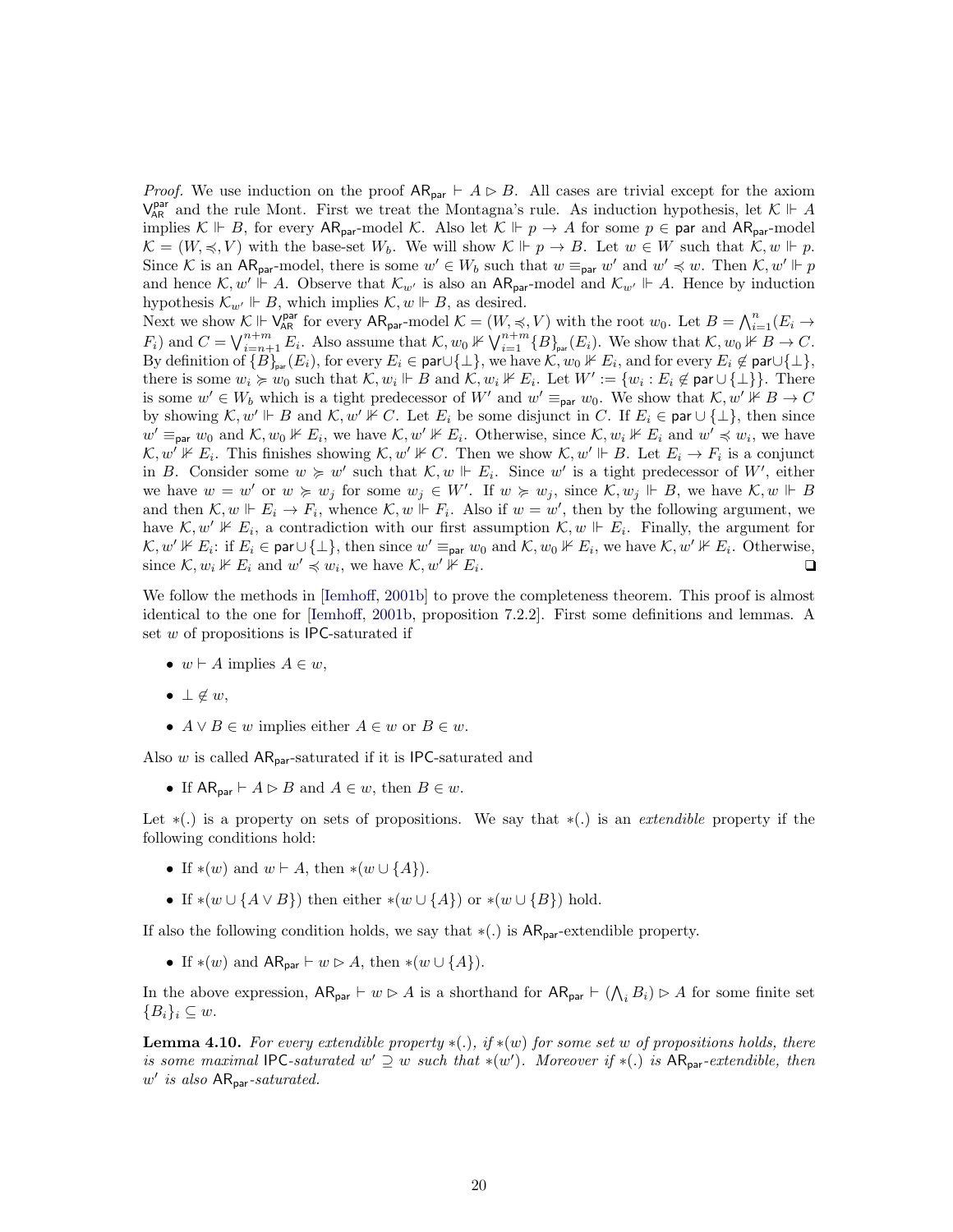*Proof.* Let  $A_1, A_2, \ldots$  be a list of all propositions such that each proposition occurs infinitely often. We define a sequence  $w = w_0 \subseteq w_1 \subseteq w_2 \subseteq \ldots$  and then define  $w' := \bigcup_i w_i$ .

$$
w_{n+1} := \begin{cases} w_n \cup \{A_n\} & : \ast(w_n \cup \{A_n\}) \\ w_n & : \text{otherwise} \end{cases}
$$

It can be easily proved that this  $w'$  satisfies all required conditions.  $\Box$ 

<span id="page-20-0"></span>Corollary 4.11. If  $AR_{par} \nvdash A \rhd B$ , then there is some  $AR_{par}$ -saturated w such that  $A \in w$  and  $B \notin w$ .

*Proof.* Define the property  $*(.)$  as follows:

$$
\ast(y): \mathsf{AR}_{\mathsf{par}} \nvdash y \rhd B
$$

Then it is straightforward to observe that  $*(.)$  is  $AR_{par}$ -extendible and  $*(\lbrace A \rbrace)$  holds. Hence lemma [4.10](#page-19-0) implies the desired result.  $\Box$ 

<span id="page-20-1"></span>**Theorem 4.12.** (Completeness)  $AR_{par}$  is complete for good  $AR_{par}$ -models, i.e. if for every good AR<sub>par</sub>-model K, we have  $K \Vdash A$  implies  $K \Vdash B$ , then  $AR_{par} \vdash A \rhd B$ .

*Proof.* As usual, we reason corapositively. Let  $AR_{par} \nvdash A \rhd B$ . Define the Kripke model  $\mathcal{K} = (W, \preccurlyeq A)$ , V) as follows. Since  $AR_{par} \nvdash A \rhd B$ , by corollary [4.11](#page-20-0) there is some  $AR_{par}$ -saturated set  $w_0$  such that  $A \in w_0$  and  $B \notin w_0$ . Then define

 $W := \{w \supset w_0 : w \text{ is a IPC-saturated set of propositions}\}\$ 

Also define  $u \preccurlyeq v$  iff  $u \subseteq v$ . Finally define w V a iff  $a \in w$  for atomic a. We will show that this model is a good  $AR_{par}$ -model such that  $\mathcal{K} \Vdash A$  and  $\mathcal{K} \nvDash B$ . First note that by a standard argument, one may easily prove by induction on the complexity of A that  $A \in w$  iff  $\mathcal{K}, w \Vdash A$ . Then since  $A \in w_0$ and  $B \notin w_0$ , we have  $\mathcal{K} \Vdash A$  and  $\mathcal{K} \nvDash B$ . So it remains to show that  $\mathcal{K}$  is a good AR<sub>par</sub>-model. Let  $W_b$  as follows:

$$
W_b := \{ w \in W : w \text{ is AR}_{\text{par}}\text{-saturated} \}
$$

We will show that  $W_b$  is a base-set, i.e. has the following properties:

- $w_0 \in W_b$ ,
- every  $w \in W_b$  is a base,
- for every  $w' \in W_b$  and  $w \succcurlyeq w'$ , there is some  $v \in W_b$  such that  $v \equiv_{\text{par}} w$  and  $w' \preccurlyeq v \preccurlyeq w$ .

The first property is obvious. For the second property we will need  $V_{AR}^{par}$  and for the third one we will use Mont's rule.

Let  $w \in W_b$  and  $w \preccurlyeq \{w_1, \ldots, w_n\}$ . We find some tight predecessor u such that  $u \equiv_{\text{par}} w$  and  $w \preccurlyeq u \preccurlyeq \{w_1, \ldots, w_n\}$ . Let  $\hat{w} := \bigcap_i w_i$  and define

$$
\Delta := \{ E \to F : E \to F \in \hat{w} \text{ and } (E \notin \hat{w} \lor E \in \text{par} \setminus w) \}
$$

Define the property  $*(.)$  as follows:

$$
*(y) : y \vdash \bigvee_i A_i \vee \bigvee_i p_i \text{ and } \forall i \ (p_i \in \text{par}) \text{ implies } \exists i \ (A_i \in \hat{w}) \vee \exists i \ (p_i \in w).
$$

Note that by letting the second disjunction as empty, from  $*(y)$  we have  $y \vdash \bigvee_i A_i$  implies  $\exists i$  ( $A_i \in$  $\hat{w}$ ). Similarly and by considering the first disjunction as empty disjunction, from \*(y) we get  $y \vdash \bigvee_i p_i$ implies  $\exists i \ (p_i \in w)$ . It is not difficult to observe that  $\ast(.)$  is an extendible property. Then we show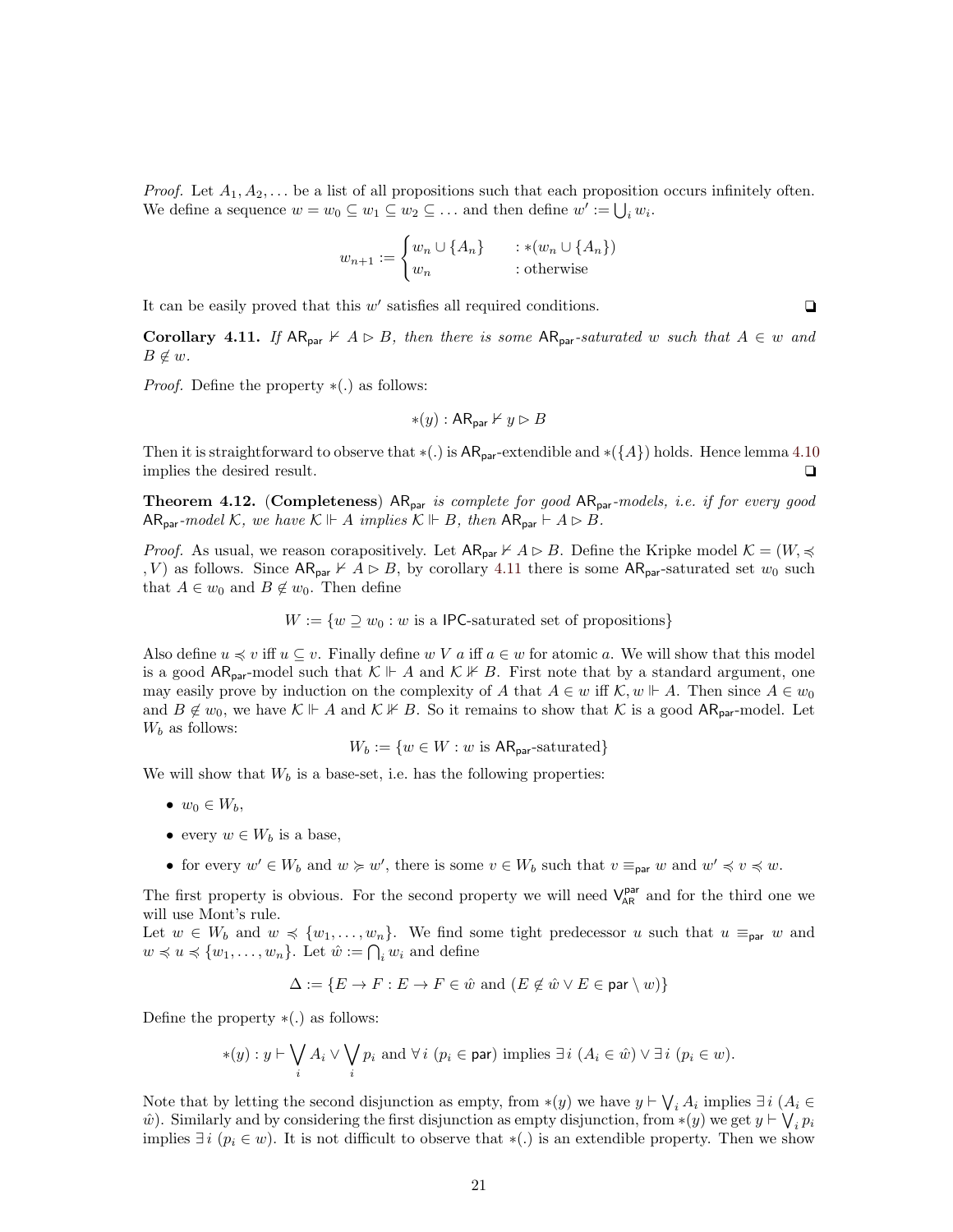\*(w ∪ ∆). Let  $w \cup \Delta \vdash \bigvee_i C_i \vee \bigvee_i p_i$  and  $p_i \in \text{par}$ . Then  $w \vdash G \rightarrow (\bigvee_i C_i \vee \bigvee_i p_i)$  in which  $G = \bigwedge_i (E_i \to F_i)$  and  $E_i \to F_i \in \Delta$ . Since  $w \in W_b$ , and

$$
\mathsf{AR}_{\mathsf{par}} \vdash \left(G \to (\bigvee_i C_i \vee \bigvee_i p_i) \right) \rhd \left(\bigvee_i \{G\}_{\mathsf{par}}(E_i) \vee \bigvee_i \{G\}_{\mathsf{par}}(C_i) \vee \bigvee_i \{G\}_{\mathsf{par}}(p_i) \right),
$$

we have  $w \vdash \bigvee_i \{G\}_{\text{par}}(E_i) \vee \bigvee_i \{G\}_{\text{par}}(C_i) \vee \bigvee_i \{G\}_{\text{par}}(p_i)$ . Since w is IPC-saturated, either  $w \vdash$  ${G}_{\text{par}}(E_i)$  or  $w \vdash {G}_{\text{par}}(C_i)$  or  $w \vdash {G}_{\text{par}}(p_i)$ , for some i. If  $w \vdash {G}_{\text{par}}(E_i)$ , then  $w, \Delta \vdash E_i$  and since  $w\cup\Delta\subseteq \hat{w}$ , we have  $E_i\in \hat{w}$ , a contradiction. So either we have  $w\vdash {\{G\}}_{\text{par}}(C_i)$  or  $w\vdash {\{G\}}_{\text{par}}(D)$ , in which we have  $w, \Delta \vdash C_i$  or  $w \vdash p_i$ . Hence either  $C_i \in \hat{w}$  or  $p_i \in w$ . This finishes showing \*( $w \cup \Delta$ ). Now let  $u \supseteq (w \cup \Delta)$  be a maximal IPC-saturated set such that \*(u), as provided by lemma [4.10.](#page-19-0) Then we show that u satisfies all required conditions:

- $w \preccurlyeq u \preccurlyeq \{w_1, \ldots, w_n\}$ . Since  $w \subseteq u$ , we have  $w \preccurlyeq u$ . Also from  $*(u)$ , we get  $u \subseteq \hat{w}$  and hence for every *i* we have  $u \preccurlyeq w_i$ .
- w  $\equiv_{\text{par}} u$ . Since  $w \subseteq u$ , we have  $w \cap \text{par} \subseteq u \cap \text{par}$ . For the other direction, let  $p \in \text{par} \cap u$ . Then  $u \vdash p$  and from  $*(u)$  we have  $p \in w$ .
- u is a tight predecessor of  $\{w_1, \ldots, w_n\}$ . We reason by contraposition. Let  $v \supsetneq u$  such that for every *i*,  $w_i \nsubseteq v$ . Then for every *i* there is some  $C_i \in w_i \setminus v$  and hence  $\bigvee C_i \in \hat{w} \setminus v$ . On the other hand, since u is a maximal saturated set with  $*(u)$  and  $v \supsetneq u$  and v is IPC-saturated, we have  $\neg*(v)$ . Hence  $v \vdash \bigvee_i A_i \vee \bigvee_i p_i$  and for every  $i$  we have  $p_i \in \text{par}$  and  $A_i \notin \hat{w}$  and  $p_i \notin w$ . From  $v \vdash \bigvee_i A_i \vee \bigvee_i p_i$ , there is some E such that either we have  $E \in v \setminus \hat{w}$  or  $E \in \mathsf{par} \setminus w$ . In either of the cases, by definition of  $\Delta$  we have  $E \to \bigvee C_i \in \Delta$ . Hence  $E \to \bigvee C_i \in v$  and then  $\bigvee C_i \in v$ , a contradiction.

It finishes showing the second property of base-set  $W_b$ . Next we show that  $W_b$  satisfies the third condition. Let  $w' \in W_b$  and  $w' \preccurlyeq w$ . Define the property  $*(.)$  as follows.

$$
\ast(y)
$$
: for every C, if AR<sub>par</sub>  $\vdash y \triangleright C$ , then  $C \in w$ .

We show that  $*(.)$  is an AR<sub>par</sub>-extendible property and  $*(w' \cup w_{\text{par}})$ , in which  $w_{\text{par}} := w \cap \text{par}$ . First let us show why this finishes the proof. From lemma [4.10](#page-19-0) we get some  $AR_{par}$ -saturated  $v \supseteq (w' \cup w_{par})$ such that  $*(v)$ . Hence by definition  $v \in W_b$ . Since  $v \supseteq w'$ , we have  $w' \preccurlyeq v$ . Then we show  $v \preccurlyeq w$ . Let  $C \in v$ . From \*(v) and  $AR_{par} \vdash v \triangleright C$ , we have  $C \in w$ , as desired. So we have  $v \preccurlyeq w$ . Finally we show  $v \equiv_{\text{par}} w$ . We must show  $v_{\text{par}} = w_{\text{par}}$ , which holds because  $v \supseteq w_{\text{par}}$  and  $v \subseteq w$ .

So it remains to show that  $*(.)$  is an AR<sub>par</sub>-extendible property and  $*(w' \cup w_{\text{par}})$ . First we show that ∗(.) satisfies all required conditions for ARpar-extendibility:

- If \*(y) and  $y \vdash E$ . We must show \*( $y \cup \{E\}$ ). Let  $AR_{par} \vdash y \cup \{E\} \rhd C$ . Hence  $AR_{par} \vdash$  $E \wedge \bigwedge_i F_i \triangleright C$  for some finite set  $\{F_i\}_i \subseteq y$ . Then since  $y \vdash E$ , we have  $AR_{par} \vdash y \triangleright E \wedge \bigwedge_i F_i$ . Hence  $AR_{par} \vdash y \triangleright C$ . Then from  $*(y)$  we have  $C \in w$ , as desired.
- If neither  $*(y \cup \{E\})$  nor  $*(y \cup \{F\})$  hold, then we show that  $*(y \cup \{E \vee F\})$  does not hold. Let  $C, D$  such that  $AR_{par} \vdash y \cup \{E\} \rhd C$  and  $AR_{par} \vdash y \cup \{F\} \rhd D$  and  $C \not\in w$  and  $D \not\in w$ . Hence by disjunction rule, we have  $AR_{par} \vdash y \cup \{E \lor F\} \rhd C \lor D$ . Since w is IPC-saturated, we also have  $C \vee D \notin w$ . Hence \* $(y \cup \{E \vee F\})$  does not hold.
- Let  $*(y)$  and  $AR_{par} \vdash y \triangleright E$ . We must show that  $*(y \cup \{E\})$ . Let  $AR_{par} \vdash y \cup \{E\} \triangleright C$ . Then from  $AR_{par} \vdash y \triangleright E$  we have  $AR_{par} \vdash y \triangleright C$ . Then from  $*(y)$  we have  $C \in w$ .

Finally we show that \* $(w' \cup w_{\text{par}})$ . Let  $AR_{\text{par}} \vdash w' \cup w_{\text{par}} \rhd C$ . Hence  $AR_{\text{par}} \vdash \bigwedge w_{\text{par}} \wedge E \rhd C$ , for some  $E \in w'$ . Then by Mont's rule we have  $AR_{par} \vdash \bigwedge w_{par} \to E \rhd \bigwedge w_{par} \to C$ . Since  $E \in w'$ , we have  $\bigwedge w_{\text{par}} \to E \in w'$  and hence by  $AR_{\text{par}}$ -saturatedness of w' we have  $\bigwedge w_{\text{par}} \to C \in w'$ . Since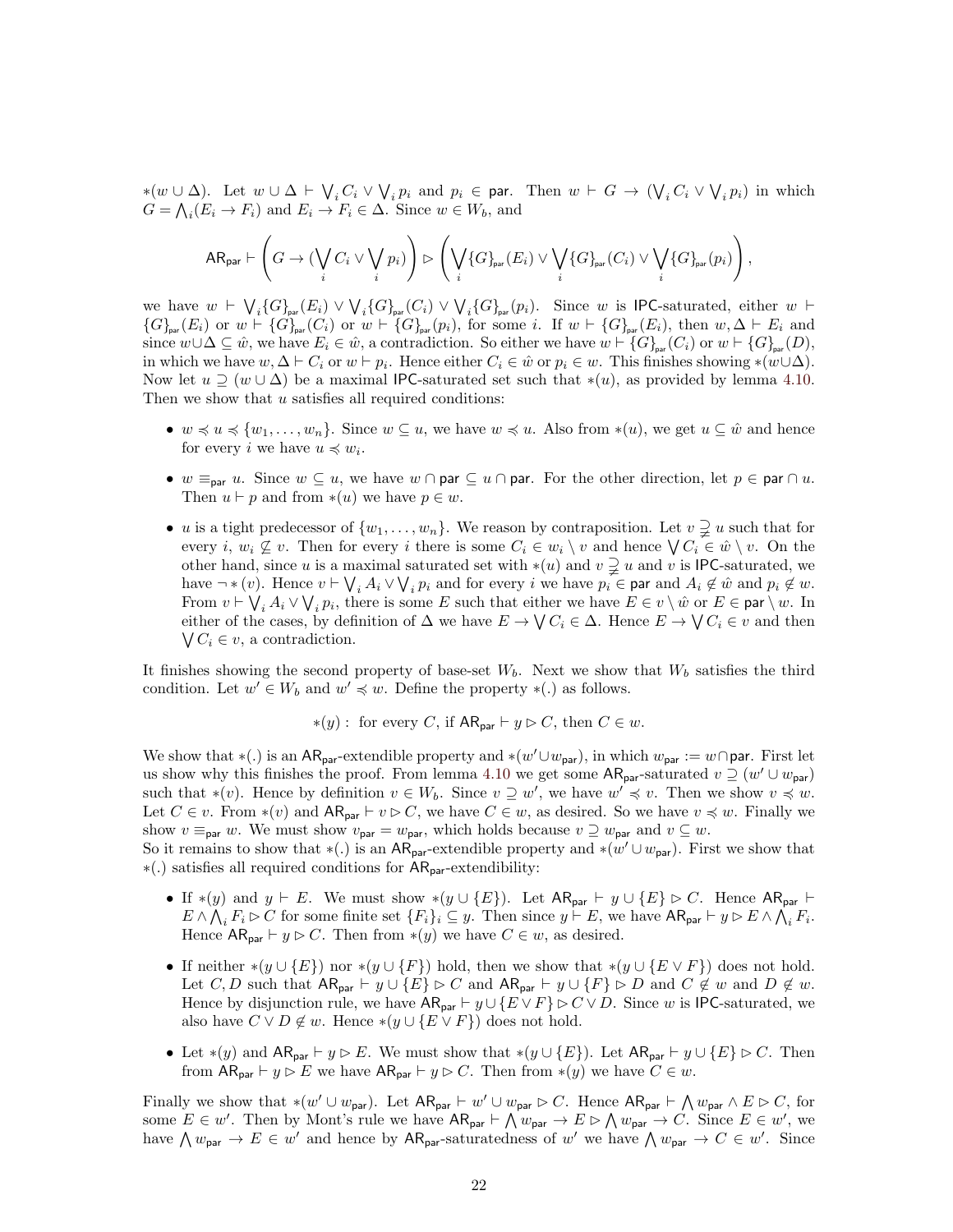$w' \subseteq w$ , we have  $\bigwedge w_{\text{par}} \to C \in w$  and hence  $C \in w$ .

It only remains to show that K is good. Let  $w_1, \ldots, w_n \in W$  and  $\hat{w} := \bigcap_i w_i$ . Also assume that  $X \subseteq \hat{w} \cap$  par. We find some  $w \in W_b$  such that  $w \subseteq \hat{w}$  and  $w \cap$  par  $X$ . Define

$$
*(y) : \text{For every } C_i \text{ and } p_i \in \text{par, if } AR_{\text{par}} \vdash y \rhd \bigvee_i C_i \vee \bigvee_i p_i \text{, then } \exists i \ C_i \in \hat{w} \vee \exists i \ p_i \in X.
$$

We show that  $*(.)$  is an  $AR_{par}$ -extendible property and  $*(X)$ . Then by lemma [4.10](#page-19-0) we have some AR<sub>par</sub>-saturated w such that  $X \subseteq w$  and \*(w) holds. From \*(w) it is clear that  $w \subseteq \hat{w}$ . Also if  $p \in \text{par} \cap w$ , then by \*(w) we have  $p \in X$  and hence  $w' \cap \text{par} = X$ . Hence w satisfies all required conditions. It remains only to show that  $*(.)$  is  $AR_{par}$ -extendible property and  $*(X)$ . First the  $AR_{par}$ -extendibility of  $*(.)$ :

- If  $*(y)$  and  $y \vdash E$ . We must show  $*(y \cup \{E\})$ . Let  $C = \bigvee_i C_i \bigvee_i p_i$  and  $p_i \in \text{par}$  and  $AR_{par} \vdash y \cup \{E\} \rhd C$ . Hence  $AR_{par} \vdash E \wedge \bigwedge_i F_i \rhd C$  for some finite set  $\{F_i\}_i \subseteq y$ . Then since  $y \vdash E$ , we have  $AR_{par} \vdash y \rhd E \wedge \bigwedge_i F_i$ . Hence  $AR_{par} \vdash y \rhd C$ . Then from \*(y) we have  $C_i \in \hat{w}$ or  $p_i \in X$ , for some *i*.
- If neither  $*(y \cup \{E\})$  nor  $*(y \cup \{F\})$  hold, then we show that  $*(y \cup \{E \vee F\})$  does not hold. Let  $C=\bigvee_i C_i\vee \bigvee_i p_i$  and  $D=\bigvee_i D_i\vee \bigvee_i q_i$  and  $p_i,q_i\in$  par such that  $\mathsf{AR_{par}}\vdash y\cup\{E\}\rhd C$ and  $AR_{par} \vdash y \cup \{F\} \triangleright D$  and for all i we have  $C_i, D_i \notin \hat{w}$  and  $p_i, q_i \notin X$ . Hence by disjunction rule, we have  $AR_{par} \vdash y \cup \{E \lor F\} \rhd C \lor D$ , while for all  $i, C_i, D_i \notin \hat{w}$  and  $p_i, q_i \notin X$ . Hence  $*(y \cup {E \vee F})$  does not hold.
- Let  $*(y)$  and  $AR_{par} \vdash y \rhd E$ . We must show that  $*(y \cup \{E\})$ . Let  $C = \bigvee_i C_i \vee \bigvee_i p_i$  and  $p_i \in \mathsf{par}$ and  $AR_{par} \vdash y \cup \{E\} \rhd C$ . Then from  $AR_{par} \vdash y \rhd E$  we have  $AR_{par} \vdash y \rhd C$ . Then from \*(y) we have  $C_i \in \hat{w}$  or  $p_i \in X$  for some *i*.

It finishes showing that \*(.) is an  $AR_{par}$ -extendible property. Then we show \*(X). Let  $C = \bigvee_i C_i \vee$  $\bigvee_i p_i$  and  $p_i \in \text{par}$  and  $AR_{\text{par}} \vdash \text{par} \cap w \rhd C$ . Then by corollary [4.7](#page-18-1) we have  $X \vdash C$ . Since  $\bigwedge(X)$  is extendible, by lemma [3.31](#page-16-0) for some i we have  $X \vdash C_i$  or  $X \vdash p_i$ . Since  $X \subseteq \hat{w}$ , for some i either we have  $C_i \in \hat{w}$  or  $p_i \in X$ , as desired.  $\Box$ 

#### <span id="page-22-0"></span>4.3 NNIL(par)-admissibility

<span id="page-22-1"></span>**Lemma 4.13.** For every good  $AR_{par}$ -model K and  $n \in \mathbb{N}$ , there is some par-extendible stable class of finite rooted models  $\mathscr K$  such that for every proposition A with  $c(A) \leq n$  we have  $\mathcal K \Vdash A$  iff  $\mathscr K \Vdash A$ .

*Proof.* Given a good  $AR_{par}$ -model  $K = (W, \preccurlyeq, V)$  with  $W_b \subseteq W$  as its base-set, we define a stable par-extendible class  $\mathscr K$  of finite rooted Kripke models as follows.  $\mathscr K$  includes all Kripke models  $K' = (W', \preccurlyeq', V')$  with the following properties:

- $\bullet$   $\mathcal{K}'$  is finite rooted with tree frame.
- K' is embeddable in K, i.e. there is a function  $f: W' \longrightarrow W$  such that  $w' V'$  a iff  $f(w') V a$ ; and  $w' \preccurlyeq' v'$  implies  $f(w') \preccurlyeq f(v')$ .
- For all A with  $c(A) \leq n$  and for every  $w' \in W'$  we have  $\mathcal{K}', w' \Vdash A$  iff  $\mathcal{K}, f(w') \Vdash A$ .

Obviously *X* is stable and  $\mathcal{K} \Vdash A$  implies  $\mathcal{K} \Vdash A$  for every A with  $c(A) \leq n$ . It remains to show:

1.  $\mathscr{K} \Vdash A$  implies  $\mathcal{K} \Vdash A$  for every A with  $c(A) \leq n$ . It is enough to show that for a given n and  $w_0 \in W$ , there is a finite rooted (with the root  $w'_0$ ) tree-frame Kripke model  $\mathcal{K}' = (W', \preccurlyeq', V')$ which is embeddable in K with the embedding f such that  $f(w_0') = w_0$  and for every  $w' \in W'$ and A with  $c(A) \leq n$  we have  $\mathcal{K}', w' \Vdash A$  iff  $\mathcal{K}, w \Vdash A$ . First we inductively define sets  $W_i$  of sequences of implications  $B \to C$  with  $c(B \to C) \leq n$ , for  $0 \leq i \leq n$  and the function f from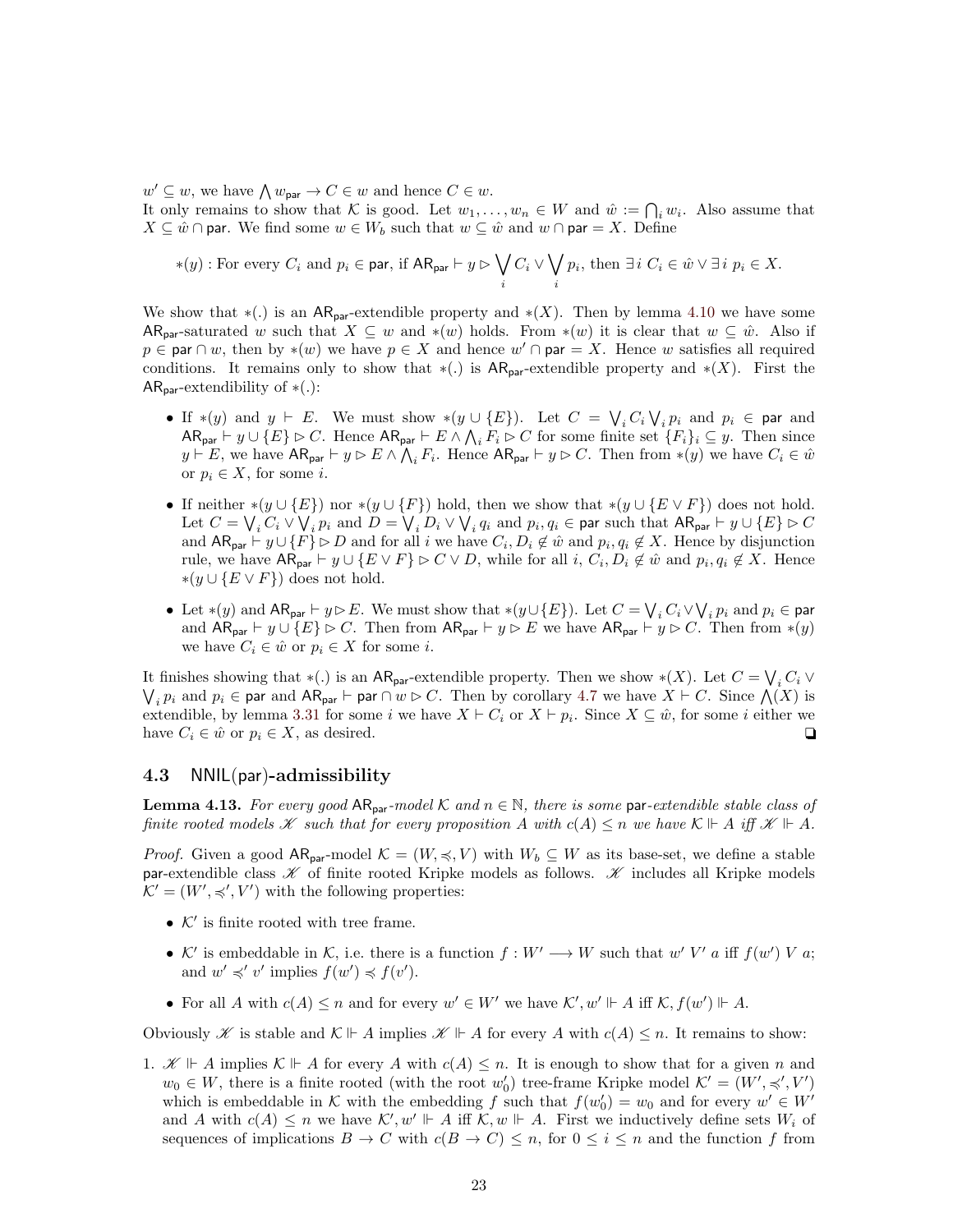$W_i$  to W. Then let  $W' := \bigcup_{i=0}^n W_i$ . Let  $W_0 := \{\langle\rangle\}$  and  $f(\langle\rangle) := w_0$ . Assume that we already defined  $W_i$  and define  $W_{i+1}$  as follows. For every sequence  $\sigma \in W_i$  and implication  $B \to C$  with  $c(B \to C) \leq n$  such that  $\mathcal{K}, f(\sigma) \not\vdash B \lor (B \to C)$ , add the new node  $\sigma * \langle B \to C \rangle$  to  $W_{i+1}$  and define  $f(\sigma * \langle B \to C \rangle) = u$  for some u such that  $u \ge f(\sigma)$  and  $\mathcal{K}, u \Vdash B$  and  $\mathcal{K}, u \nvDash C$ . This finishes definition of  $W_i$  and  $W'$  and the embedding  $f : W' \longrightarrow W$ . Finally define  $\sigma \preccurlyeq' \gamma$  iff  $\sigma$ is an initial segment of  $\gamma$ . Since there are only finitely many inequivalent propositions A with  $c(A) \leq n$ , one may easily observe that K' is finite. The other required properties for K' are easy and left to the reader.

2. K is par-extendible. Let  $\mathcal{K}' := \{K_1, \ldots, K_n\} \subseteq \mathcal{K}$  be finite such that  $\mathcal{K}'$  is a  $\vec{p}$ -submodel of some  $\mathcal{K}_0 \in \mathcal{K}$  and  $w'_i$  be the root of  $\mathcal{K}_i$ . Let  $f_i$  be the embedding of  $\mathcal{K}_i$  in  $\mathcal{K}$  and  $w_i := f_i(w'_i)$ . Since K is good, there is some  $u \in W$  such that  $u \equiv_{\text{par}} w_0$  and  $u \preccurlyeq w_1, \ldots, w_n$  and  $u \in W_b$ . Since u is a base, there is some tight predecessor  $v \in W$  for the set  $\{w_1, \ldots, w_n\}$  such that  $u \equiv_{\text{par}} v$ and  $u \preccurlyeq w_1, \ldots, w_n$ . Define a  $\vec{p}$ -variant  $\mathcal{K}''$  of  $\mathcal{K}' := \sum(\mathcal{K}', \mathcal{K}_0)$  in this way:  $\mathcal{K}'', w'_0 \Vdash a$  iff  $\mathcal{K}, v \Vdash a$ , for every atomic a. Then it is not difficult to observe that  $\mathcal{K}'' \in \mathcal{K}$ .

$$
\qquad \qquad \Box
$$

#### <span id="page-23-2"></span>**Lemma 4.14.** If  $A \nightharpoonup_{N(\text{can})} B$  and  $\mathscr{K} \subseteq \text{Mod}(A)$  is par-extendible and stable, then  $\mathscr{K} \Vdash B$ .

*Proof.* Let A  $\gamma_{N(\text{par})}$  B and K is a stable class of finite rooted models with tree frames. Let  $\mathcal{K}^{\prime}$ be the restriction of X to the atomics appeared in A, B, par. Obviously  $\mathscr{K}' \subseteq Mod(A)$  also is a par-extendible stable class. Let  $n := max\{c(A), \text{#par}\}\$ . Then lemma [3.26](#page-13-2) implies that  $\langle \mathcal{K}' \rangle_n$ is also a par-extendible stable class of finite rooted models with tree frames. Lemma [3.23](#page-12-4) implies  $\langle \mathcal{K}' \rangle_n = \text{Mod}(C)$  for some C with  $c(C) \leq n$ . Moreover, by theorem [3.12,](#page-10-1) there is a substitution  $\theta$ and  $C' \in \text{NNIL}(\text{par})$  such that  $\vdash C' \leftrightarrow \theta(C)$  and  $C \vdash E \leftrightarrow \theta(E)$  for every proposition E. On the other hand, corollary [3.21](#page-12-1) implies  $\langle \mathscr{K} \rangle_n \Vdash A$ . Hence A is valid in Mod(C), which implies  $\vdash C \to A$ . Hence  $\vdash \theta(C) \to \theta(A)$  and then  $\vdash C' \to \theta(A)$ . From  $A \upharpoonright_{N(\text{par})} B$  infer  $\vdash C' \to \theta(B)$ , or equivalently  $\vdash \theta(C \to B)$ . Hence for every K, and of course for every  $\mathcal{K} \in \langle \mathcal{K}' \rangle_n$  we have  $\mathcal{K} \Vdash \theta(C \to B)$ . Since  $\mathcal{K} \Vdash C$  and  $\theta$  is C-projective, we have  $\mathcal{K} \Vdash C \to B$ , and hence  $\mathcal{K} \Vdash B$ . So we may deduce  $\mathcal{K} \in \langle \mathcal{K}' \rangle_n \Vdash B$ . Since  $\mathcal{K}' \subseteq \mathcal{K} \in \langle \mathcal{K}' \rangle_n$ , we also have  $\mathcal{K}' \Vdash B$ . Whence  $\mathcal{K} \Vdash B$ , as desired.  $\Box$ 

<span id="page-23-0"></span>Theorem 4.15. The following statements are equivalent:

- 1. AR<sub>par</sub>  $\vdash A \rhd B$ .
- 2.  $A \, \mathsf{h}_{\mathsf{N}(\mathsf{par})} B$ .
- 3. B is valid in every par-extendible stable class of Kripke models of A.
- 4. B is valid in every good  $AR_{par}$ -model of A.

*Proof.*  $1 \rightarrow 2$ : lemma [4.5.](#page-17-2)  $2 \rightarrow 3$ : lemma [4.14.](#page-23-2)

- $3 \rightarrow 4$ : lemma [4.13.](#page-22-1)
- $4 \rightarrow 1$ : theorem [4.12.](#page-20-1)

<span id="page-23-1"></span>**Corollary 4.16.** The following rule is admissible in  $AR_{\text{par}}$ :  $(E \in \text{NNIL}(\text{par})) \frac{A \triangleright B}{E \to A \triangleright E \to B}$ .

*Proof.* Since 
$$
\triangleright = \bigtriangledown_{\mathsf{N}(\mathsf{par})}
$$
 and  $\frac{A \bigtriangledown_{\mathsf{N}(\mathsf{par})} B}{E \to A \bigtriangledown_{\mathsf{N}(\mathsf{par})} E \to B}$ , we have the desired result.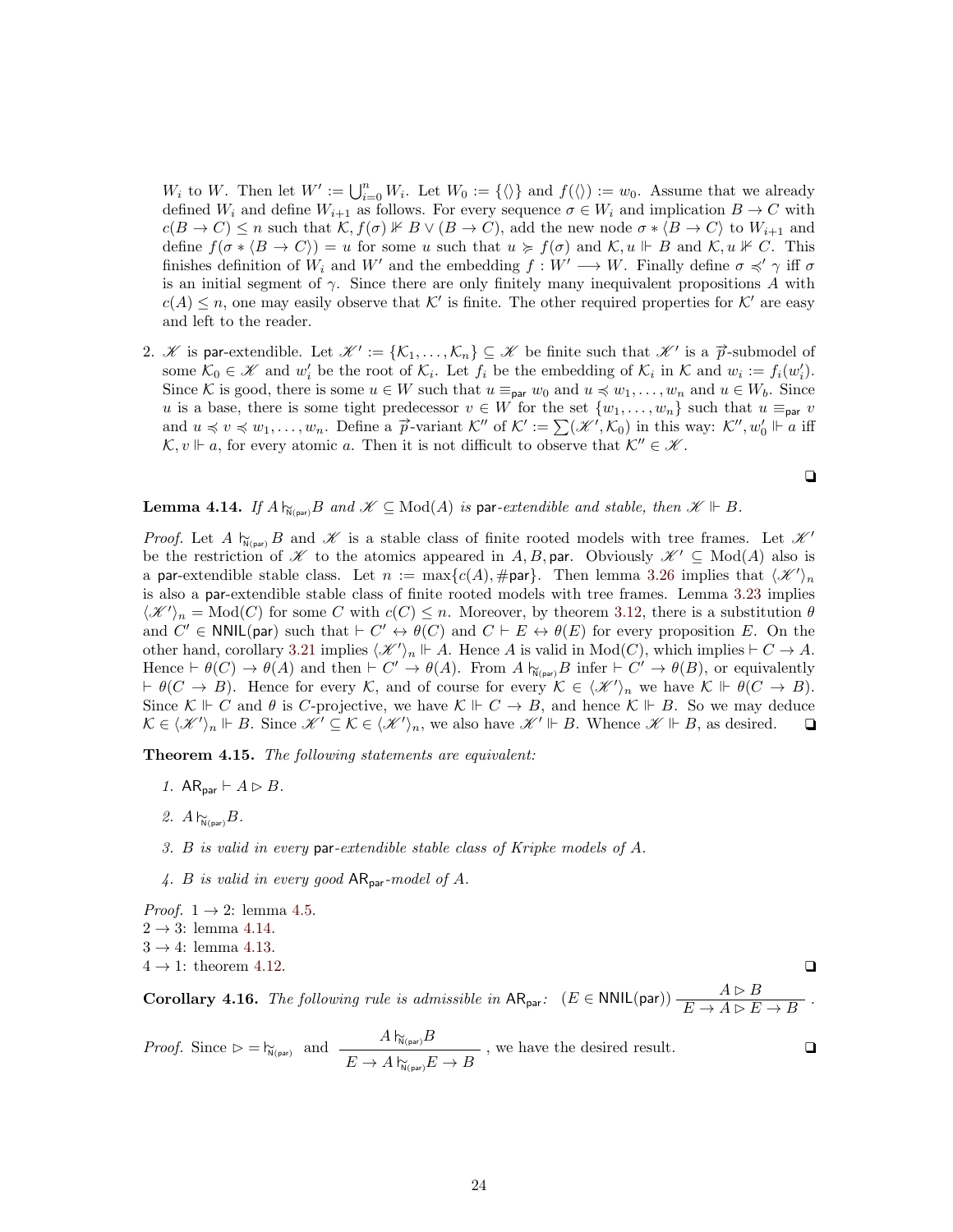#### <span id="page-24-0"></span>4.4 ↓NNIL(par)-preservativity logic

In the following theorem we show that the other direction of theorem [2.2](#page-4-0) holds when  $\Gamma = \text{NNIL}(\text{par})$ :

<span id="page-24-2"></span> $\text{Theorem 4.17.}\ \left.\right|_{\widetilde{\mathbb{W}}\left(\text{par}\right)}=\left.\right|_{\widetilde{\mathbb{N}}\left(\text{par}\right)}\text{.}$ 

*Proof.* Theorem [2.2](#page-4-0) implies that if  $A \not\vdash_{\widetilde{N}(par)} B$  then  $A \not\vdash_{\widetilde{N}(par)} B$ . For the other direction, assume that  $A \succeq_{\mathcal{N}(\text{par})} B$  seeking to show  $A \succeq_{\mathcal{N}(\text{par})} B$ . By corollary [3.34](#page-16-3) it is enough to show  $A \succeq_{\mathcal{N}(\text{par})} B$ . Let  $E \in \text{PNNIL(par)}$  and substitution  $\theta$  such that  $\vdash E \to \theta(A)$ . Let  $\Pi_A$  be the PNNIL(par)-projective resolution for A, as guarantied by theorem [3.35.](#page-16-4) Since  $A \vdash_{\mathsf{FN}(\mathsf{par})} \bigvee \Pi_A$  we have  $\vdash E \to \bigvee \theta(\Pi_A)$  and hence by primality of E, for some  $F \in \Pi_A$  we have  $\vdash E \to \theta(F)$ . On the other hand, since  $\Pi_A$ is a projective resolution for A we have  $\vdash F \to A$ . Then by  $A \not\approx_{N(\text{max})} B$  we get  $\vdash F \to B$ . Hence  $\vdash \theta(F) \to \theta(B)$ , which implies  $\vdash E \to \theta(B)$ , as desired.

<span id="page-24-3"></span>**Remark 4.18.** For every  $\Gamma$  and a logic  $\mathsf{T} \supseteq \mathsf{IPC}$  which admits  $\Gamma$ -projective resolutions, i.e. every  $A \in \mathcal{L}_0$  has a Γ-projective resolution in T, the above proof works and we have  $\substack{\Gamma \vdash \\ \Gamma} = \substack{\Gamma \vdash \\ \Gamma}$ . Hence we  $have \, \vDash_{\mathsf{PN}(\mathsf{par})} = \vDash_{\mathsf{LN}(\mathsf{par})}$ .

**Remark 4.19.** By theorems  $\frac{1}{4}$ .15 and  $\frac{1}{4}$ .17 and remark  $\frac{1}{4}$ .18 we may conclude that:

 $AR_{par} \vdash A \rhd B$  iff  $A \rhd_{N(par)} B$  iff  $A \rhd_{N(par)} B$  iff  $A \rhd_{N(par)} B$  iff  $A \rhd_{N(par)} B$ .

### <span id="page-24-1"></span>4.5 NNIL(par)-preservativity logic

In this subsection we axiomatize the N(par)-preservativity and show  $\mathbb{R}_{\text{Npar}} = \llbracket \text{IPC}, \text{par} \rrbracket A$  in which  $[IPC, par]A$  is defined as  $AR_{par}$  plus the following axiom schema (the substitution axiom):

sub :  $A \triangleright \theta(A)$  for every substitution  $\theta$  (which by default is identity on parameters)

The main point of the axiom sub is that we may annihilate occurrences of atomic variables, and together with other axioms of  $AR_{par}$  we may simplify propositions to  $NNIL(par)$ -propositions. Before we continue with providing such simplifying algorithm, let us define  $\{A\}'(B)$  and  $\{A\}''(B)$ , two variants of  $\{A\}_{\text{parb}}(B)$ :

$$
\{A\}'(B) := \begin{cases} B & : B \text{ is } \perp \text{ or parameter} \\ A \to B & : B \in \text{var} \\ \{A\}'(C) \circ \{A\}'(D) & : B = C \circ D \text{ and } \circ \in \{\vee, \wedge\} \\ (A \downarrow C) \to B & : B = C \to D \end{cases}
$$

$$
\{A\}''(B) := \begin{cases} A \to \perp & : B \in \text{var} \\ \{A\}'(B) & : \text{otherwise} \end{cases}
$$

In which  $A \downarrow C$  indicates the replacement of D for every occurrence of an implication  $C \to D$  in A. Then define the following variant of Visser rule:

 $\mathsf{V}_{\mathsf{AR}}': \quad B \to C \rhd \bigvee_{i=1}^{n+m} \{B\}''(E_i),$  in which  $B = \bigwedge_{i=1}^{n} (E_i \to F_i)$  and  $C = \bigvee_{i=n+1}^{n+m} E_i$ .

Note that  $AR_{par} \vdash (B \to C) \rhd \bigvee_{i=1}^{n+m} \{B\}'(E_i)$  for B and C as defined in above lines.

<span id="page-24-4"></span>Lemma 4.20.  $\llbracket$ IPC, par $\rrbracket$ A  $\vdash$  V<sub>AR</sub>.

*Proof.* Let B and C as in  $\mathsf{V}_{\mathsf{AR}}'$ . By  $\mathsf{V}(\mathsf{parb})$  we have  $(B \to C) \triangleright \mathsf{V}_{i=1}^{n+m} \{B\}_{\mathsf{parb}}(E_i)$ . Also Since for every A and B we have  $\vdash \{A\}'(B) \to \{A\}_{\text{path}}(B)$ , then  $AR_{\text{par}} \vdash (B \to C) \rhd \bigvee_{i=1}^{n+m} \{B\}'(E_i)$ . So it is enough to show for every  $1 \leq j \leq n+m$ :

$$
[IPC, par] A \vdash \{B\}'(E_j) \rhd \{B\}''(E_j) \vee \bigvee_{j \neq i=1}^{n+m} \{B\}'(E_i).
$$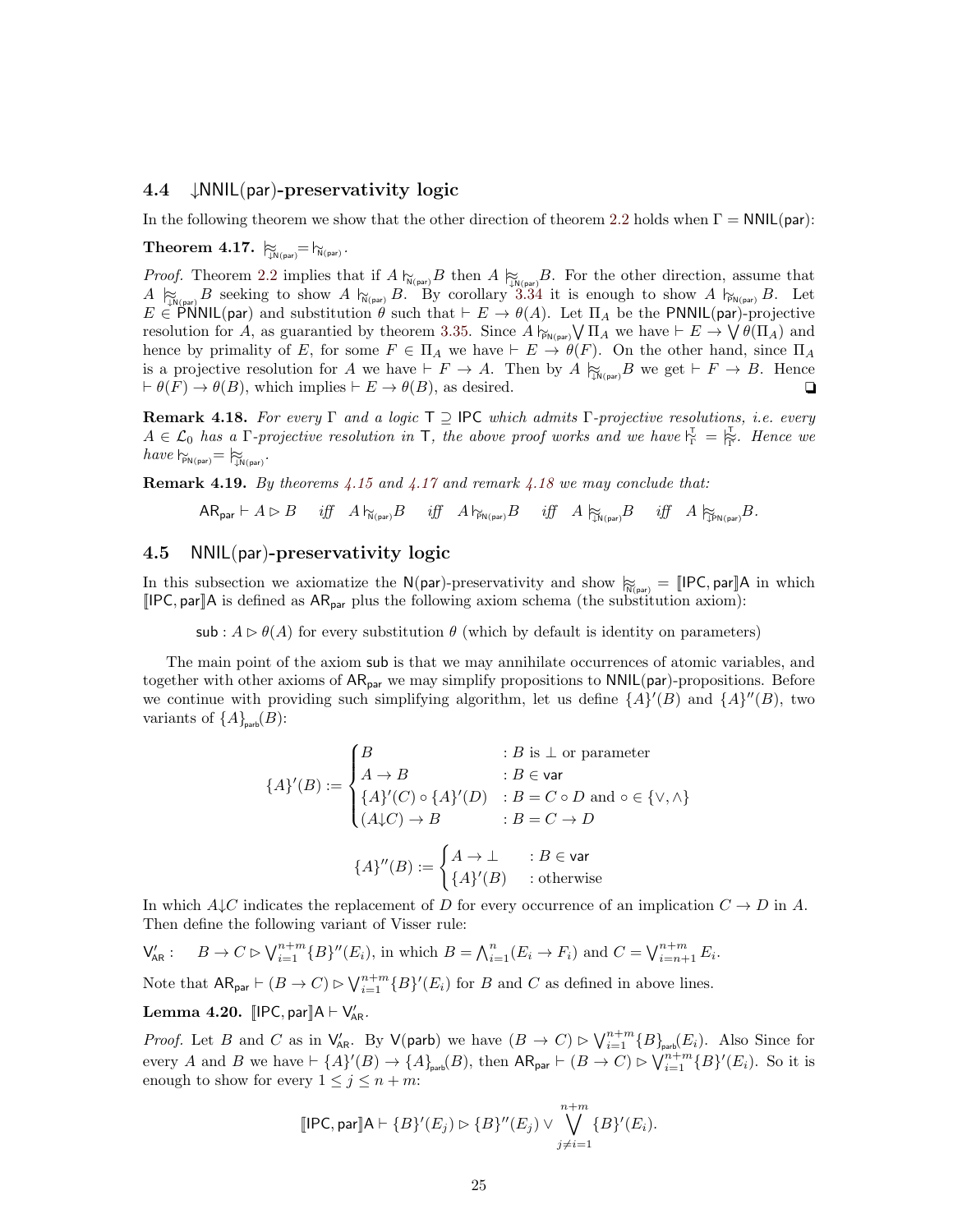If  $E_j \notin \mathsf{var}$  we are trivially done. So assume that  $E_j = x \in \mathsf{var}$  and hence  $\{B\}'(E_j) = B \to x$ . Then by the substitution axiom sub we have  $\text{[IPC}, \text{par} \text{]} \mathsf{A} \vdash (B \rightarrow x) \triangleright \hat{\theta}(B \rightarrow x)$ , in which  $\theta$ is the substitution with  $\theta(x) = y \vee z$  and identity elsewhere and  $y, z \in \mathsf{var}$  are fresh variables, i.e. variables not appeared in B and C. Let  $E_i' := \hat{\theta}(E_i)$  and  $F_i' := \hat{\theta}(F_i)$  and  $B' := \hat{\theta}(B)$ . Hence  $[IPC, par]A \vdash (B \to x) \rhd (B' \to (y \vee z))$ . On the other hand by  $V(parb)$  we have  $AR_{par} \vdash (B' \to b')$  $(y \vee z)$ )  $\triangleright \bigvee_{j \neq i=1}^{n} \{B'\}'(E'_i) \vee (B' \to y) \vee (B' \to z)$ . Let  $\alpha, \beta$  and  $\gamma$  be substitutions that

$$
\alpha(y) = \alpha(z) = x, \quad \beta(y) = \gamma(z) = \bot, \quad \beta(z) = \gamma(y) = x
$$

and identity elsewhere. Then by sub we have

 $[IPC, par]$  $A \vdash (B' \rightarrow z) \triangleright \hat{\gamma}(B' \rightarrow z)$  and hence  $[IPC, par]$  $A \vdash (B$  $[IPC, par]A \vdash (B' \rightarrow z) \triangleright (B \rightarrow \bot),$  $[IPC, par]$  $A \vdash (B' \rightarrow y) \triangleright \hat{\beta}(B' \rightarrow y)$  and hence  $[IPC, par]$  $A \vdash (B' \rightarrow z) \triangleright (B \rightarrow \bot),$  $[IPC, par]A \vdash {B'}' (E_i') \rhd \hat{\alpha}({B'}' (E_i'))$  and hence  $[IPC, par]A \vdash {B'}' (E_i') \rhd {B'} (E_i).$ Hence  $\llbracket \mathsf{IPC}, \mathsf{par} \rrbracket \mathsf{A} \vdash (B' \to (y \lor z)) \rhd \bigvee_{j \neq i=1}^n \{B\}'(E_i) \lor (B \to \bot) \text{ and thus } \llbracket \mathsf{IPC}, \mathsf{par} \rrbracket \mathsf{A} \vdash \{B\}'(E_j) \rhd$ 

 $\bigvee_{j\neq i=1}^n \{B\}'(E_i) \vee \{B\}$  $\mathcal{O}(E_j)$ .

<span id="page-25-0"></span>**Lemma 4.21.** For every  $A \in \mathcal{L}_0$  one may effectively compute  $A^* \in \text{NNIL(par)}$  such that:

- 1. IPC  $\vdash A^* \rightarrow A$ ,
- 2. [IPC, par] $A \vdash A \rhd A^*$ ,
- 3. sub<sup>atom</sup> $(A^{\star}) \subseteq \mathsf{sub}^{\mathsf{atom}}(A)$ .

*Proof.* By induction on  $\mathfrak{g}(A)$  we define  $A^*$  with required properties. So let us first define the complexity number  $\mathfrak{o}(A) \in \mathbb{N}^3$ .

- $I(A) := \{ E \to F : E \to F \in sub(A) \}.$
- $i(A) := \max\{\#I(B) : B \in I(A)\}\$ . (#B indicates the number of elements in B)
- $c(A)$  is defined as the number of connectives occurring in A.
- $\mathfrak{v}(A)$  is defined as the number of occurrences of variables occurring in A.
- $\mathfrak{o}(A) := (\mathfrak{i}(A), \mathfrak{d}(A), \mathfrak{v}(A))$ . Finally we order triples in  $\mathbb{N}^3$  lexicographically.

Then by induction on  $\mathfrak{o}(A)$  define  $A^*$  fulfilling the required conditions in the statement of lemma.

- $A = B \wedge C$ : Define  $A^* := B^* \wedge C^*$ .
- $A = B \vee C$ : Define  $A^* := B^* \vee C^*$ .
- $A \in \text{var}$ : Define  $A^* := \bot$ . Note that to show [IPC, par] $A \vdash A \rhd A^*$ , here we need the substitution axiom sub.
- $A \in \text{par: Define } A^* := A.$
- $A = B \rightarrow C$ : We have several sub-cases:
	- B has outer disjunction, i.e. a disjunction  $E \vee F$  which is not in the scope of  $\rightarrow$ . Then there is some proposition  $B_0(x)$  with the following properties: (1) x is a variable not appearing in B, (2) x occurs only once in B, (3) x has outer occurrence in  $B_0$ , i.e. x is not in the scope of arrows, (4)  $B = B_0[x : E \vee F]$ . Then define  $B_1 := B_0[x : E]$  and  $B_2 := B_0[x : F]$  and let

$$
A^* := (B_1 \to C)^* \land (B_2 \to C)^*.
$$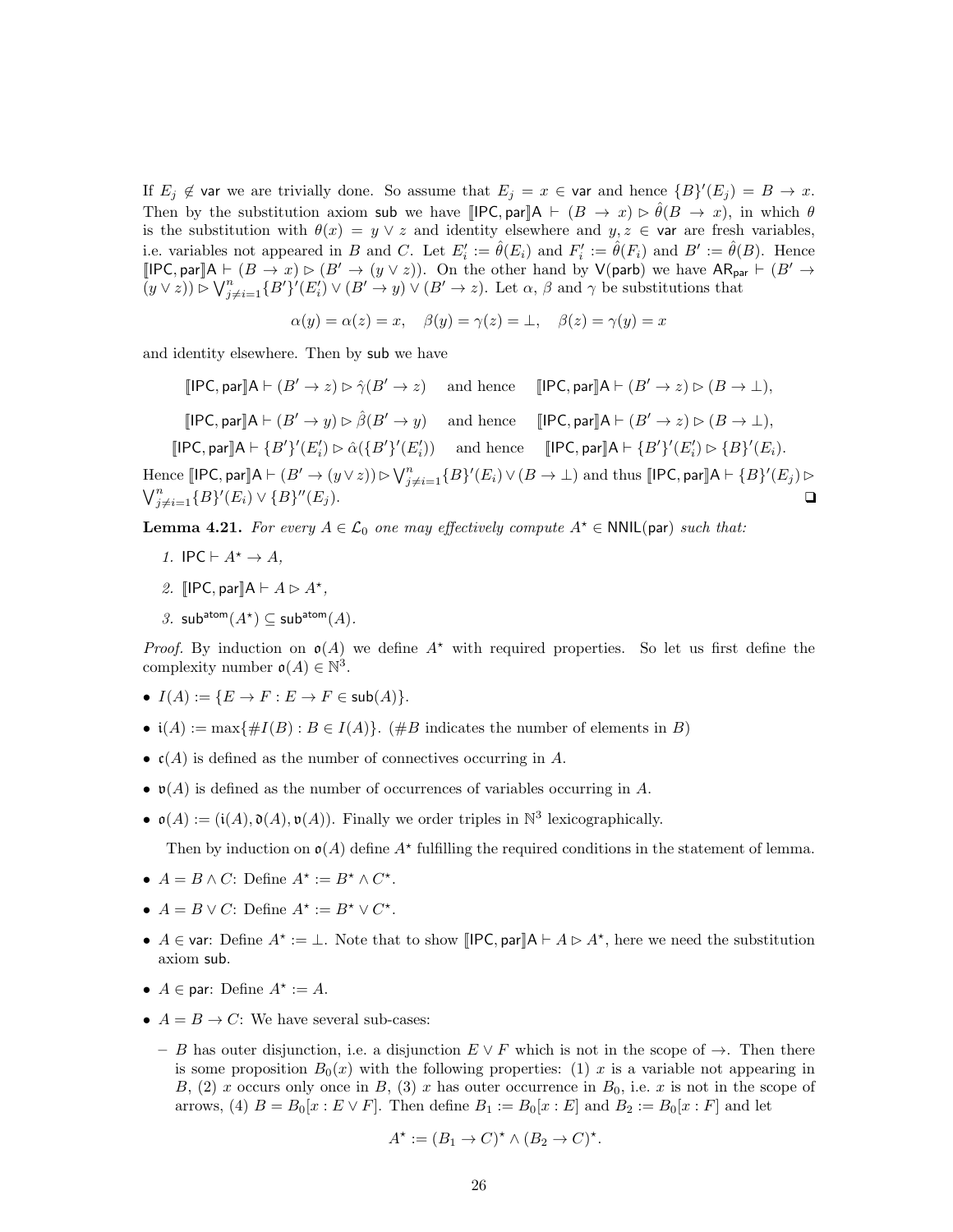– C has outer conjunction, i.e. a conjunction  $E \wedge F$  which is not in the scope of  $\rightarrow$ . Then there is some proposition  $C_0(x)$  with the following properties: (1) x is a variable not appearing in C, (2) x occurs only once in C, (3) x has outer occurrence in  $C_0$ , i.e. x is not in the scope of arrows, (4)  $C = C_0[x : E \wedge F]$ . Then define  $C_1 := C_0[x : E]$  and  $C_2 := C_0[x : F]$  and let

$$
A^* := (B \to C_1)^* \land (B \to C_2)^*.
$$

- $-B = \bigwedge_{i=1}^n B_i$  and  $C = \bigvee_{i=n+1}^{n+m} E_i$  in which every  $B_i$  and  $E_i$  is either atomic or implication. Again we have several sub-cases:
	- $*$  B<sub>i</sub> = ⊤ for some *i*. Remove B<sub>i</sub> from the conjunction B and let B<sub>0</sub> be the result. Then define  $A^* := (B_0 \to C)^*.$
	- $*$   $B_i = \perp$  for some *i*. Then define  $A^* := \top$ .
	- $∗$  B<sub>i</sub> ∈ var for some *i*. Let  $θ$  be a substitution such that  $θ(B_i) := ⊤$  and  $θ$  is identity elsewhere. Then define  $A^* := (\hat{\theta}(A))^*$ . Note that  $\mathfrak{v}(\hat{\theta}(A)) < \mathfrak{v}(A)$ .
	- $\ast$  B<sub>i</sub> ∈ par for some *i*. Let B<sub>0</sub> results in by removing B<sub>i</sub> from the conjunction B and define

$$
A^* := B_i \to (B_0 \to C)^*.
$$

 $∗$   $B_i = E_i → F_i$ , for every  $1 ≤ i ≤ n$ . Then define

$$
A_1 := \bigwedge_{i=1}^n ((B \downarrow E_i) \to C) \text{ and } A^* := (A_1 \wedge \bigvee_{i=1}^{n+m} \{B\}''(E_i))^*.
$$

For last case, we reason for the following facts:

- $\mathfrak{o}((B \downarrow E_i) \to C) < \mathfrak{o}(A)$  for every  $0 \leq i \leq n$ . Note that  $\mathfrak{i}((B \downarrow E_i) \to C) \leq \mathfrak{i}(A)$  and  $\mathfrak{c}((B \downarrow E_i) \to C)$  $C$ )  $<$  c(A).
- $\mathfrak{o}(\{B\}'(E_i)) < \mathfrak{o}(A)$  for every  $1 \leq i \leq n+m$ . If  $E_i \in \mathfrak{var}$ , we have this inequality because  ${B}^{\prime\prime}(E_i) = B \rightarrow \perp$  and hence  $\mathfrak{v}({B}^{\prime\prime}(E_i)) < \mathfrak{v}(A)$ . For every other case we may show  $\mathfrak{i}(\{B\}'(E_i)) < \mathfrak{i}(A)$ . We refer the reader to [\[Visser,](#page-28-10) [2002,](#page-28-10) sec. 7].
- [IPC, par] $A \vdash A \triangleright A^*$ : Use induction hypothesis and lemma [4.20.](#page-24-4)
- IPC  $\vdash A^* \to A$ : By induction hypothesis, it is enough to show IPC  $\vdash (A_1 \wedge \{B\}'(E_i)) \to A$  for every  $1 \leq i \leq n+m$ . So we reason inside IPC. Assume  $A_1$  and  $\{B\}''(E_i)$  and B seeking to derive C. If  $i > n$ , then by definition we have  ${B}''(E_i) \rightarrow C$  and we are done. Otherwise, by  $A_1$  we have  $(B \downarrow E_i) \rightarrow C$  and hence it is enough to show  $B \downarrow E_i$ . Hence by B it is enough to show  $E_i$ , which holds by B and  $\{B\}''(E_i)$ .  $^{\prime\prime}(E_i).$

**Theorem 4.22.** For every  $A, B$ , following items are equivalent:

- 1. **[IPC, par**] $A \vdash A \rhd B$ ,
- 2.  $A \underset{\text{N}_{\text{(par)}}}{\approx} B,$
- $3. \vdash A^* \rightarrow B$ .

*Proof.* We show  $1 \Rightarrow 2 \Rightarrow 3 \Rightarrow 1$ :

- $1 \Rightarrow 2$ : By lemma [4.24.](#page-27-5)
- 2  $\Rightarrow$  3: Let  $A \underset{N(\text{par})}{\approx} B$ . By lemma [4.21](#page-25-0) we have  $A^* \in \text{NNIL}(\text{par})$  and  $\vdash A^* \rightarrow A$ . Then by  $A \not\approx_{\mathsf{N}(\text{par})} B$  we get  $\stackrel{\sim}{\vdash} A^* \to B$ .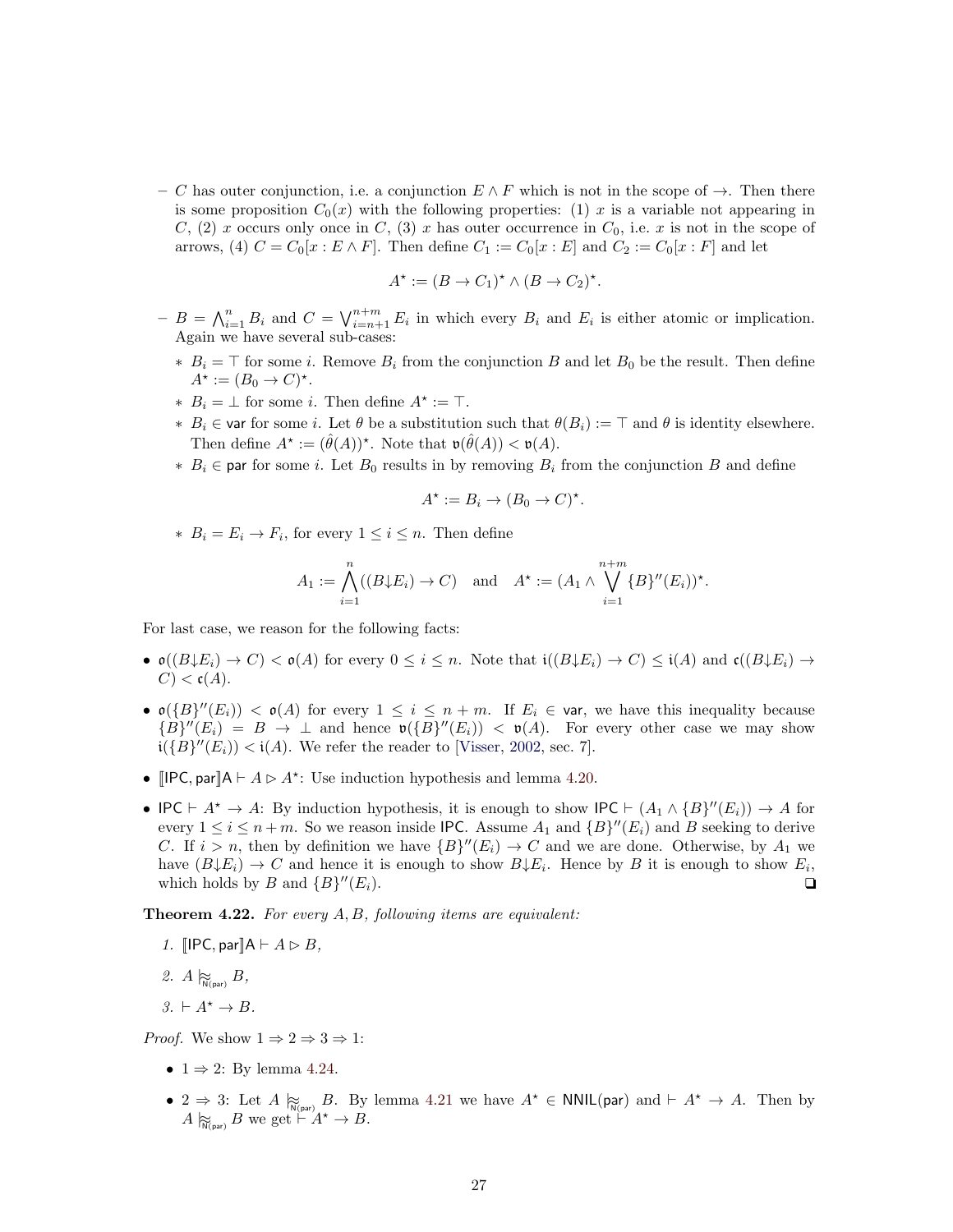•  $3 \Rightarrow 1$ : From  $\vdash A^* \rightarrow B$  we get  $\llbracket \text{IPC}, \text{par} \rrbracket A \vdash A^* \rhd B$ . Also by lemma [4.21](#page-25-0) we have  $\llbracket \text{IPC}, \text{par} \rrbracket A \vdash$  $A \triangleright A^*$  and then Cut implies desired result.

<span id="page-27-7"></span> $\textbf{Lemma 4.23.}\ \mid \mathbb{R}_{\widetilde{\text{N}}(\text{par})} = \mid \mathbb{R}_{\widetilde{\text{PN}}(\text{par})}.$ 

*Proof.* Corollary [3.33](#page-16-2) and theorem [2.5.](#page-5-2)  $\Box$ 

<span id="page-27-5"></span>**Lemma 4.24.** [IPC, par] $A \vdash A \rhd B$  implies  $A \gtrapprox B$ .

*Proof.* We use induction on complexity of the proof  $\text{[IPC}, \text{par} \text{]} \text{A} \vdash A \rhd B$ . All steps trivially hold except:

- sub: This axiom holds because IPC is closed under substitutions and  $\theta(E) = E$  for every  $E \in$ NNIL(par).
- V(atomb): Lemma [4.25.](#page-27-6)
- Disj: Let  $A \underset{\mathsf{N}(\mathsf{par})}{\approx} C$  and  $B \underset{\mathsf{N}(\mathsf{par})}{\approx} C$  seeking to show  $A \vee B \underset{\mathsf{N}(\mathsf{par})}{\approx} C$ . By lemma [4.23](#page-27-7) it is enough to show  $A \vee B \overset{\cdots}{\underset{\text{pmatrix}}{\triangleright}} C$ . Let  $E \in \overset{\cdots}{\text{P}}$  NNIL(par) such that  $\vdash E \rightarrow (A \vee B)$ . Since E is IPC-prime, either we have  $\vdash E \to A$  or  $\vdash E \to B$ . Then by  $A \underset{\mathsf{N}(\mathsf{par})}{\approx} C$  and  $B \underset{\mathsf{N}(\mathsf{par})}{\approx} C$ , in either of the cases we have  $\vdash E \to C$ .  $\vdash E \to C.$

<span id="page-27-6"></span>**Lemma 4.25.**  $B \to C \underset{\text{N}(\text{par})}{\approx} \bigvee_{i=1}^{n+m} \{B\}_{\text{par}}(E_i)$ , in which  $B = \bigwedge_{i=1}^{n} (E_i \to F_i)$  and  $C = \bigvee_{i=n+1}^{n+m} E_i$ .

*Proof.* We reason by contraposition. Let  $E \in \text{NNIL}(\text{par})$  be such that  $\nvdash E \to (\bigvee_{i=1}^{n+m} \{B\}_{\text{par}}(E_i)).$ Hence there is some finite rooted  $\mathcal{K} = (W, \preccurlyeq, V)$  such that  $\mathcal{K}, w_0 \Vdash E$  and  $\mathcal{K}, w_0 \nvDash \bigvee_{i=1}^{n+m} \{B\}_{\text{par}}(E_i)$ . Let I be the set of indexes i such that  $E_i \in \text{par}$  or  $E_i = \perp$ . Also let J be the complement of I. Thus for every  $i \in I$  we have  $\mathcal{K}, w_0 \nVdash E_i$  and for every  $j \in J$ , there is some  $w_j \succcurlyeq w_0$  such that  $\mathcal{K}, w_j \Vdash B$ and  $\mathcal{K}, w_j \nVdash E_j$ . Let W' defined as follows:

$$
W' := W \setminus \{ v \in W : \neg \exists j \in J(w_j \preccurlyeq v) \}
$$

and define  $\mathcal{K}' := (W', \preccurlyeq, V)$ . Then since  $E \in \mathsf{NNIL}$ , theorem [3.5](#page-8-1) implies  $\mathcal{K}', w_0 \Vdash E$ . Moreover, it is not difficult to observe that  $\mathcal{K}', w_0 \Vdash B$  and  $\mathcal{K}', w_0 \nVdash C$ . Thus  $\mathcal{K}', w_0 \nVdash E \to (B \to C)$  and then  $\forall E \rightarrow (B \rightarrow C).$ 

# Acknowledgement

Special acknowledgement heartily granted to Mohammad Ardeshir, Majid Alizadeh, Philippe Balbiani, Rosalie Iemhoff, Emil Jeřábek, Dick de Jongh, Deniz Tahmouresi for stimulating discussions or communications we had on preservativity, unification or admissibility.

# References

- <span id="page-27-2"></span>Ardeshir, M. and Mojtahedi, M. (2018). The  $\Sigma_1$ -Provability Logic of HA. Annals of Pure and Applied Logic, 169(10):997–1043.
- <span id="page-27-3"></span>Ghilardi, S. (1997). Unification through projectivity. J. Log. Comput., 7(6):733–752.
- <span id="page-27-0"></span>Ghilardi, S. (1999). Unification in Intuitionistic Logic. Journal of Symbolic Logic, 64(2):859–880.
- <span id="page-27-1"></span>Ghilardi, S. (2000). Best solving modal equations. Annalas of Pure and Applied Logic, 102(3):183– 198.
- <span id="page-27-4"></span>Ghilardi, S. (2002). A resolution/tableaux algorithm for projective approximations in ipc. Logic Journal of the IGPL, 10(3):229–243.